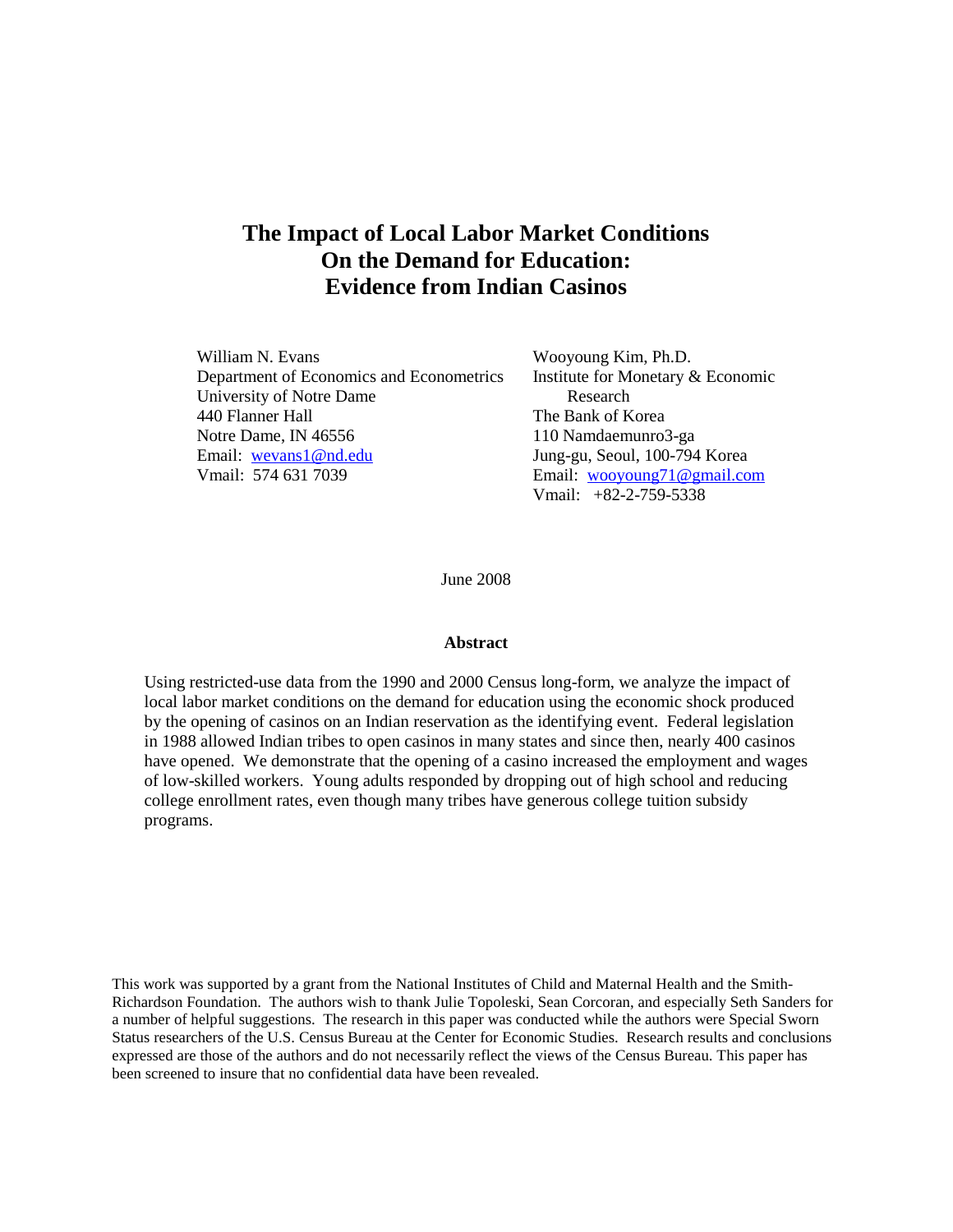# **I. Introduction**

 Foregone earnings are, for most students, the largest expense associated with attending college. The College Board estimates that in the 2003/4 academic year, annual tuition and fees at four-year institutions averaged \$4,650 at public schools and \$18,950 at private schools.<sup>1</sup> In contrast, full-time/full-year workers with a high school degree aged 18-21 had labor earnings of  $$18,144$  in 2003.<sup>2</sup> Simple models of human capital accumulation predict that rising opportunity costs for high school graduates should, all else equal, reduce college enrollment rates. This prediction has been tested by dozens of authors using a variety of techniques. Because new entrants to the labor market tend to work in the same geographic area where they went to high school, most of these tests have focused on the impact of local labor market condition on college enrollment decision. Given the size of foregone earnings associated with college attendance, it may be surprising to some that the results of these analyses are somewhat mixed, with few studies finding a large impact of local labor market conditions on educational attainment.

 This paper analyzes the impact of local labor market conditions on the demand for education using the rise in American Indian casinos as an identifying shock to local economies. A series of Supreme Court cases and Federal legislation in the 1980s gave Indian tribes in certain states the ability to open Las Vegas–style casinos. Since that time, nearly 400 Indian casinos have opened generating net revenues of \$25 billion (nominal dollars) in 2005.<sup>3</sup> By the early 2000s, about half of Indian tribe members in the lower 48 states belonged to tribes that operated a casino (Evans and Topoleski, 2002). As we demonstrate below, these casinos have had tremendous impact on the local economy, lowering unemployment rates and rising wages, especially for low-skilled workers.

 $\overline{a}$ 

<sup>1</sup> http://www.collegeboard.com/press/article/0,,38993,00.html.

 $2 \text{ Authors'}$  calculations based on data from the March 2003, Current Population Survey.

<sup>&</sup>lt;sup>3</sup> http://www.nigc.gov/ReadingRoom/PressReleases//PR63062007/PR63072007/tabid/784/Default.aspx.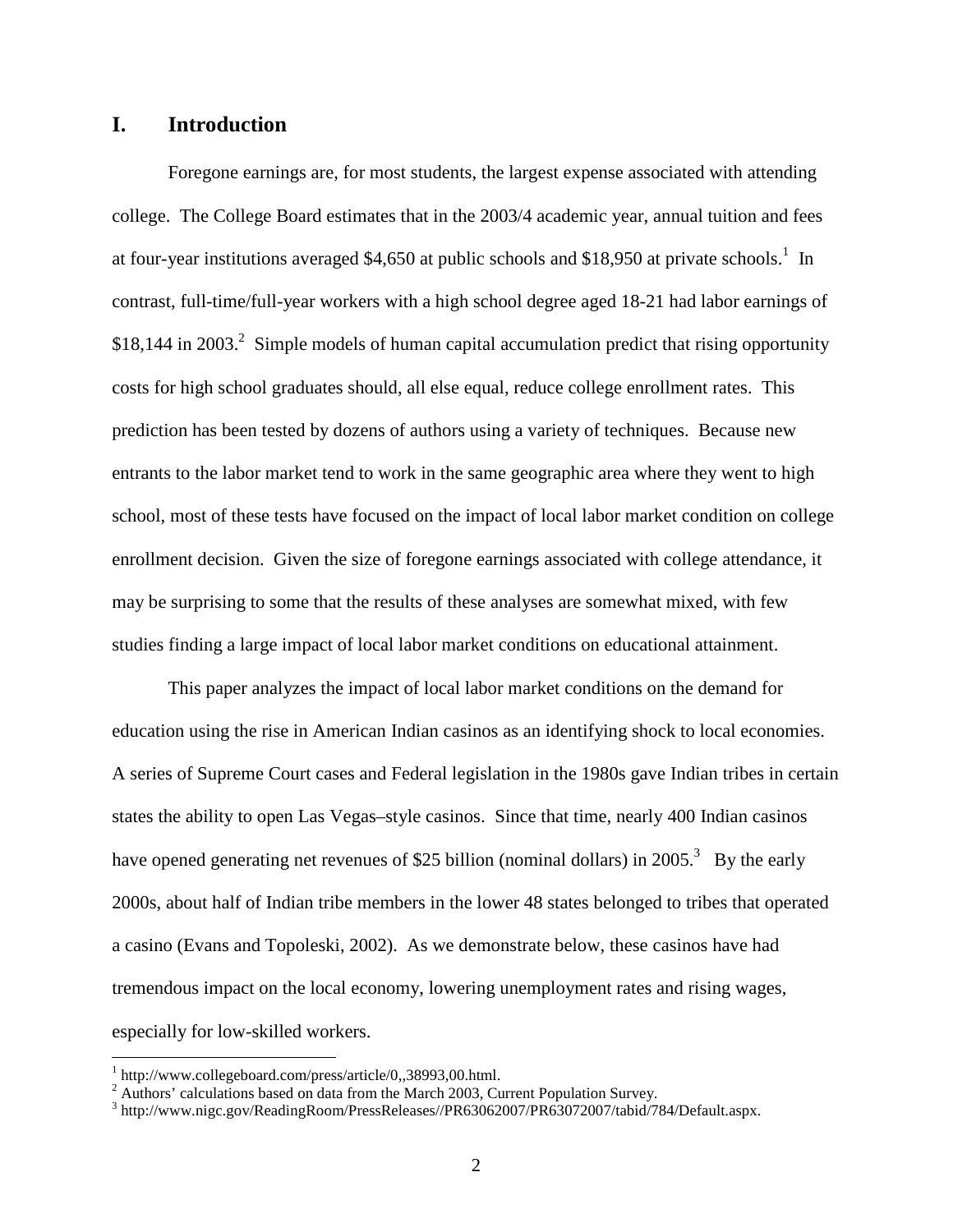The rise in casino gaming may exert both positive and negative forces on educational attainment of young adults. Evans and Topoleski (2002) showed that casinos reduced unemployment and increased family incomes, especially among Indians on reservations. Family income is a strong predictor of education attainment (Manski and Wise, 1983; Carneiro and Heckman, 2002) so the better financial standing of Indian families after a casino opened may increase schooling due to wealth and income effects. A large number of tribes use profits from casinos to enhance education opportunities for tribal members such as improving the quality of K-12 education or providing tuition subsidies for post-secondary education.<sup>4</sup> In contrast, improvements in the labor market opportunities for low-skilled workers may increase the opportunity costs of education and therefore, discourage young adults from furthering their education (Black, McKinnish, and Sanders, 2005).

There are at least four reasons the rise of Indian gaming provides an excellent opportunity to examine the link between the local economy and educational attainment. First, casinos are permanent shocks to the local community, so unlike many previous studies, we are measuring permanent rather than transitory effects.<sup>5</sup> Second, although there are a few large-scale, highprofile Indian casinos in metropolitan areas, the vast majority of Indian reservations and their casinos are in rural settings, making the definition of local labor markets easier to construct.<sup>6</sup>

 $\overline{a}$ 

<sup>&</sup>lt;sup>4</sup> The Indian Gaming Regulatory Act requires that tribes file a Resource Allocation Plan (RAP). According to the law, tribes can use the profits from casinos for one of five purposes: 1) to fund tribal government operations, 2) provide for the general welfare of tribal members, 3) promote tribal economic development, 4) donate to charitable organizations, or 5) help fund operations of local government agencies. RAPs are not publicly available and by law, not subject to Freedom of Information Act requests. A check of tribal government web pages indicates that many tribes use casino profits to heavily subsidize various education programs such as efforts to improve K-12 education or college tuition subsidies. Tribes that run large casinos such as those run by the Pequots, the Seminoles, the Ho Chunk, the Oneidas of Wisconsin, and the Milles Lacs all provide generous tuition subsidies for college and vocational training. However, even tribes with smaller casino operations such as those run by the Gila River Community, the Sault Ste. Marie Chippewa, the Oneidas of New York, the Eastern Cherokee and Coquille Indian Tribe, all provide some college tuition assistance funded out of casino profits.

 $<sup>5</sup>$  From what we can determine, only a handful of the almost 400 Indian casinos that have opened have been closed.</sup> <sup>6</sup> Evans and Topeleski (2002) show that of the casinos opened by the year 2000, the median tribe with a casino had about 800 members and only 1 million people living within a 100 mile radius of the casino.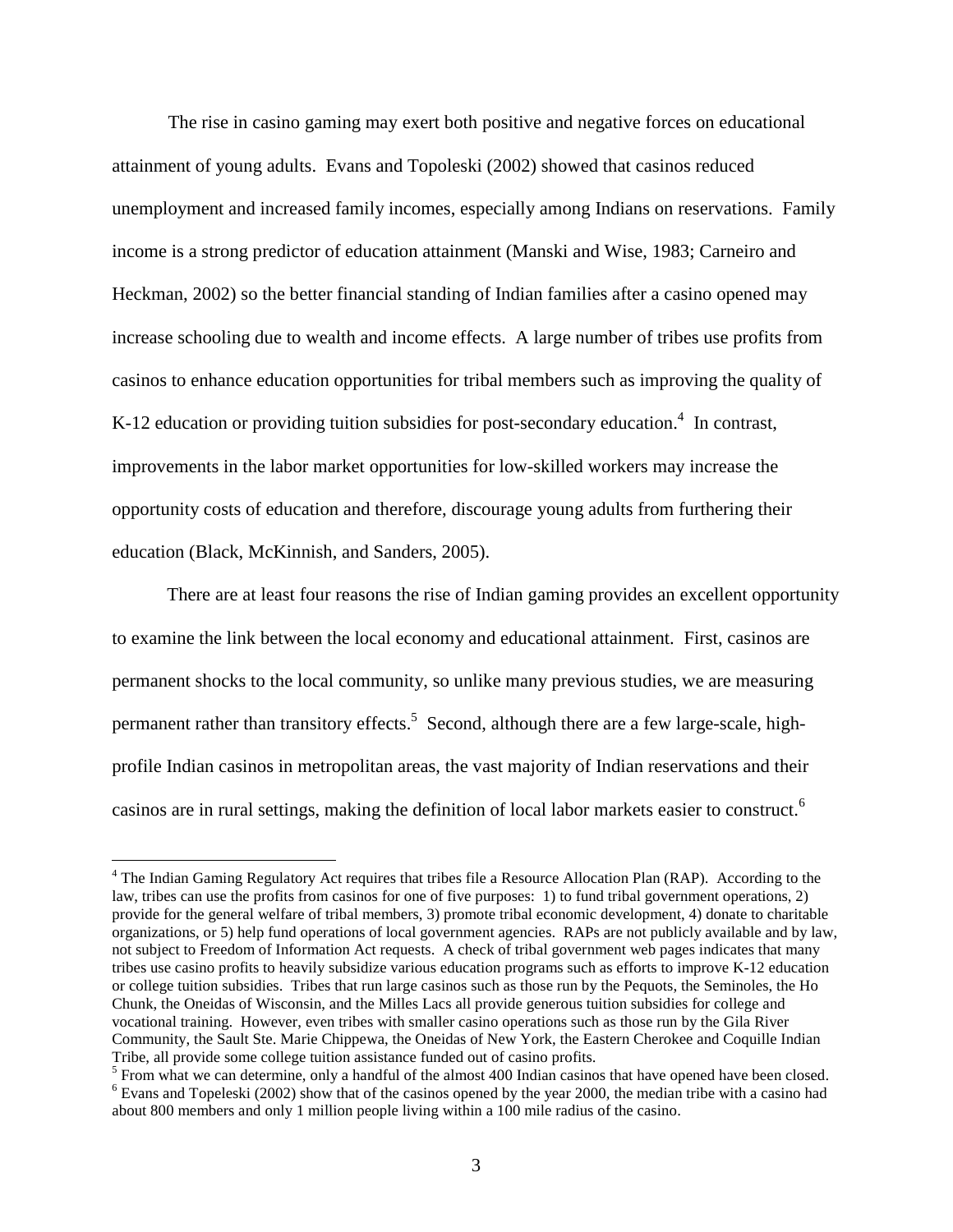Third, a number of tribes are prohibited by state law from opening a casino and some tribes choose NOT to open a casino, providing plausible comparison groups. Fourth, as we illustrate below, the benefits of casinos appear to be concentrated in lower-skilled jobs and Indians appear to be the primary beneficiaries, providing necessary variation by which we can identify models.

There is also substantive interest in the basic question about the social and economic benefits of the rise in American Indian casinos. Historically, people living on Indians reservations are among the poorest and least educated groups in the U.S. According to data from the 1990 Census, reservation residents had over twice the poverty rate, 38 percent lower median household income, and unemployment rate that was 2.75 times national averages. Adults aged 25 and older living on reservations had a 34 percent higher high school dropout rate and a 58 percent lower college graduation rate than national averages. Subsequently, the impact of local labor market conditions on their educational attainment levels might be instructive for other interventions aimed at populations with a large fraction of low-skilled workers.

The data for this paper comes from restricted-use versions of the 1990 and 2000 Census long-form data sets. The long-form survey was sent to one in six households and it contains detailed data on demographic characteristics, educational attainment, and economic outcomes for household members. The restricted-use data we utilize contains detailed geo-codes that identify whether households are located on particular reservations. We supplement this data with information about when and where tribes opened casinos on reservations.

 In the first part of the results section, we demonstrate that the rise of casino gaming lead to larger gains in employment and wages among high school dropouts and high school graduates than for college-educated workers. The gains were primarily concentrated among Indians. The increase in employment was primarily in service sector jobs and mostly in the entertainment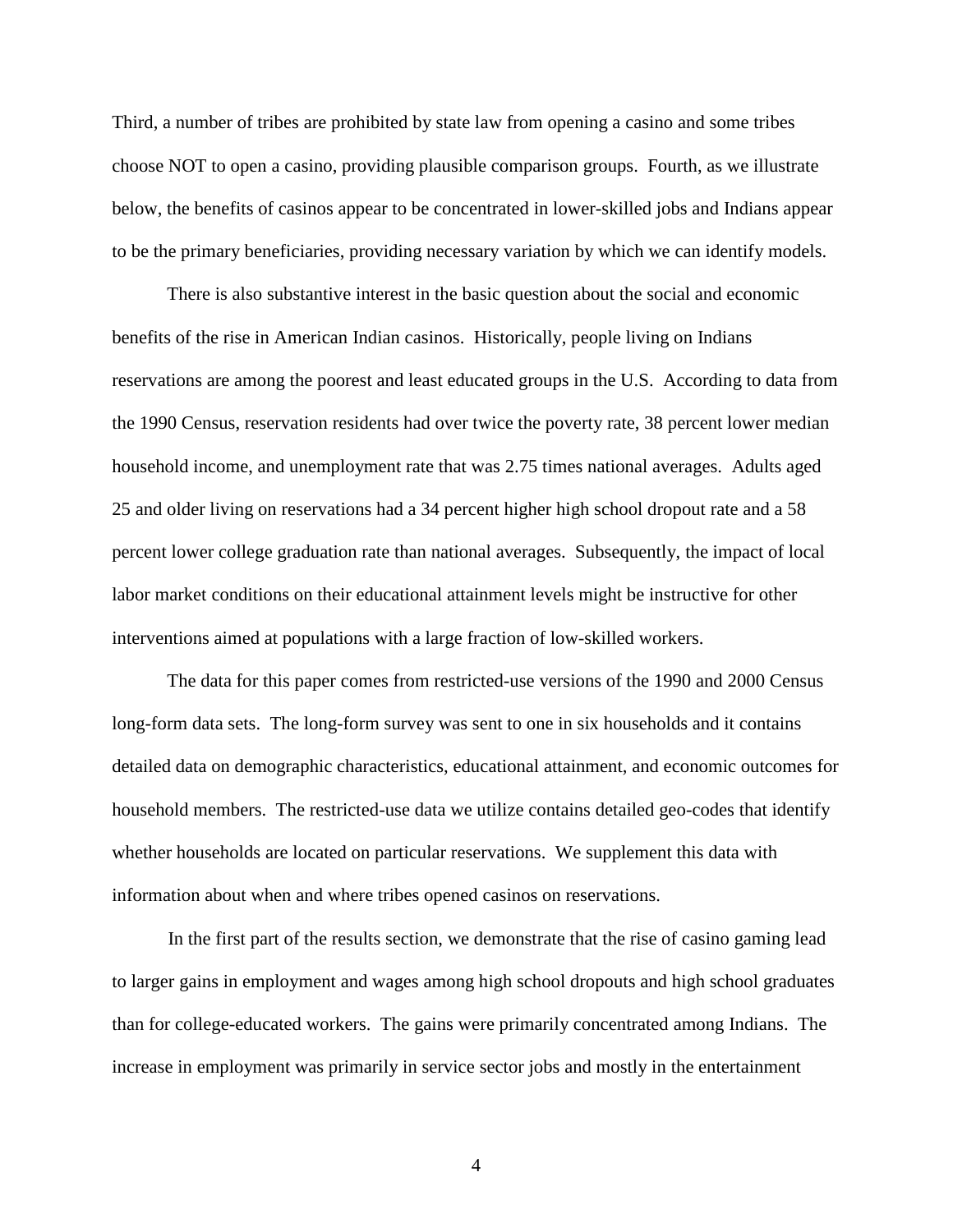industry sub-sector. We find that the rise of casino gaming lead to a large reduction in both the fraction of young adults staying in high school and entering college. These results are even more startling when we consider that many tribes with casinos also instituted tuition programs to help pay for some college education.

# **II. Related Literature**

 A number of authors from a variety of fields have examined the social and economic forces that alter the demand for education. A frequent group of covariates in these papers are measures of the local labor markets. The predictions of human capital theory are not clear as to how local markets should alter school enrollment decisions. If high school students perceive better job prospects as rising returns to skill, young adults might increase enrollment rates. But, a robust local labor market for low-skilled workers may increase the opportunity cost of attending schools, thereby enticing young adults out of school and into the labor market. The net effect of local labor market conditions will therefore depend on the strength of these two countervailing forces.

 A number of authors have examined the correlation between local unemployment and wages and educational attainment. For example, using data from the National Longitudinal Study of the High School Class of 1972, Manski and Wise (1983) conclude their results "weakly support the presumption that there is some interaction between local labor market opportunities and the continuation of schooling…" (p. 69). Likewise, Card and Lemieux (2000) used data on high school and college enrollment from the October Current Population Survey and data from the 1960-1990 Decennial Censuses to examine the determinants of rising educational attainment throughout the last half of the  $20<sup>th</sup>$  century. The authors found weak evidence at best, that the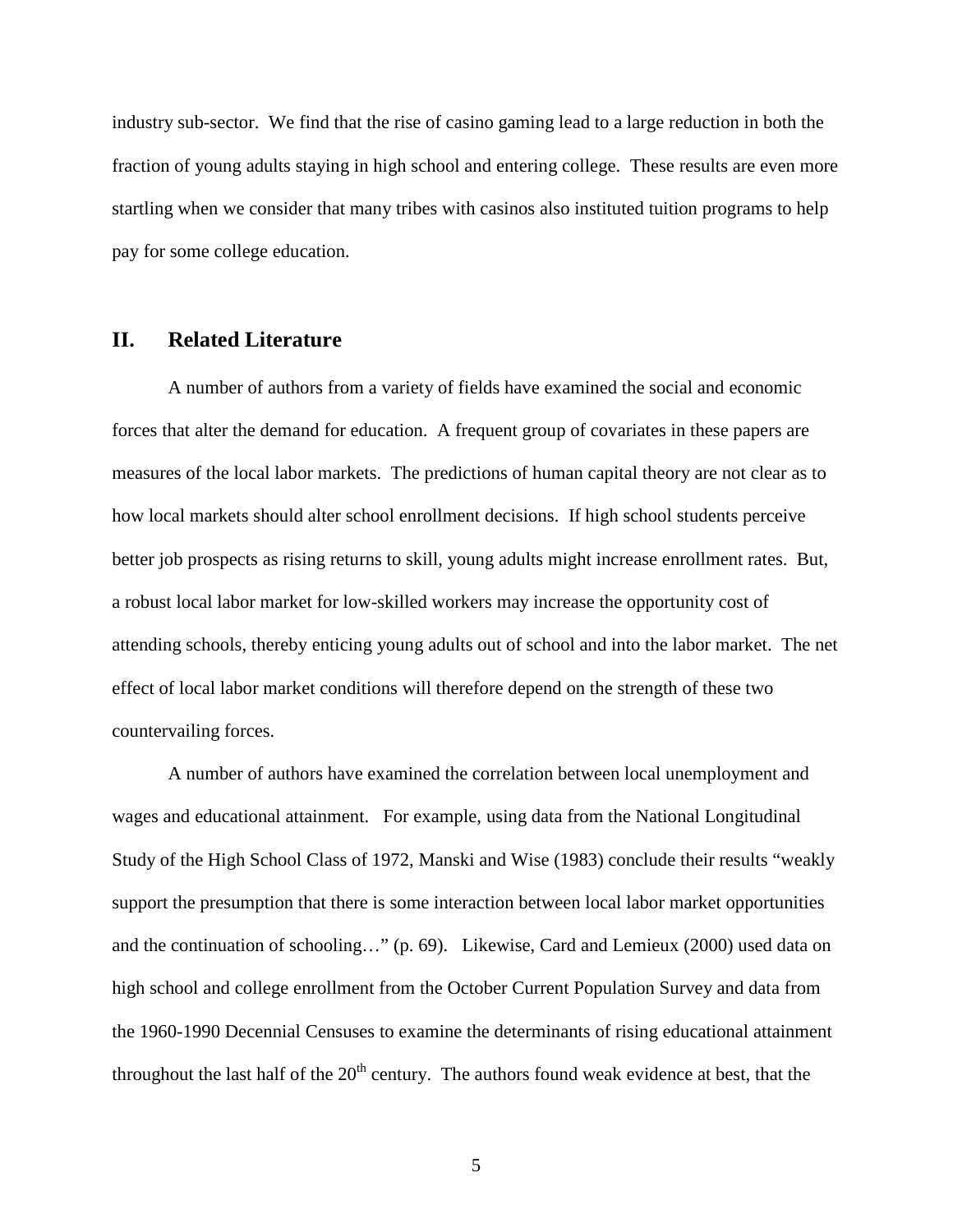state-level unemployment rate impacts educational attainment. The coefficient on the local unemployment rate variable was typically small and routinely statistically insignificant. The unemployment rate had the strongest impact on high school graduation and college entrance and there was never an impact on college completion.

Using data from the October Current Population surveys from 1973 to 1988, Kane (1994) found that the state unemployment rate had no statistically significant effect on black or white college entrance rates, but the average weekly wage in manufacturing had a statistically significant negative impact on college entrance rates for both groups. In contrast, Black and Sufi (2002) used data from the 1968-1998 March CPS and found that college enrollment rates of whites was sensitive to the race-specific state-level unemployment rate, state tuition levels, and the return to education, but enrollment rates of black students are unaffected by these factors.

 A related literature has examined the impact of higher wages generated by state minimum wage hikes on educational attainment. This line of work has also produce conflicting results. Papers by Ehrenberg and Markus (1980, 1982) and Neumark and Wascher (1995 and 2003) found that higher minimum wages discouraging school enrollment of teens but work by Chaplin, Turner and Paper (2003) and Campolieti, Fang, and Gunderson (2005) found no effect of higher minimum wages on enrollment.

 The variance in results in the studies mentioned above could be due to many factors, but, one common thread through these papers is that all measure local labor market conditions at the state level. State-level aggregates may be poor measures of the labor market conditions that are important to youths. As a result, a number of authors have examined the link between education attainment and labor market conditions using county-level labor data. These studies tend to show a more consistent relationship between local labor market conditions and educational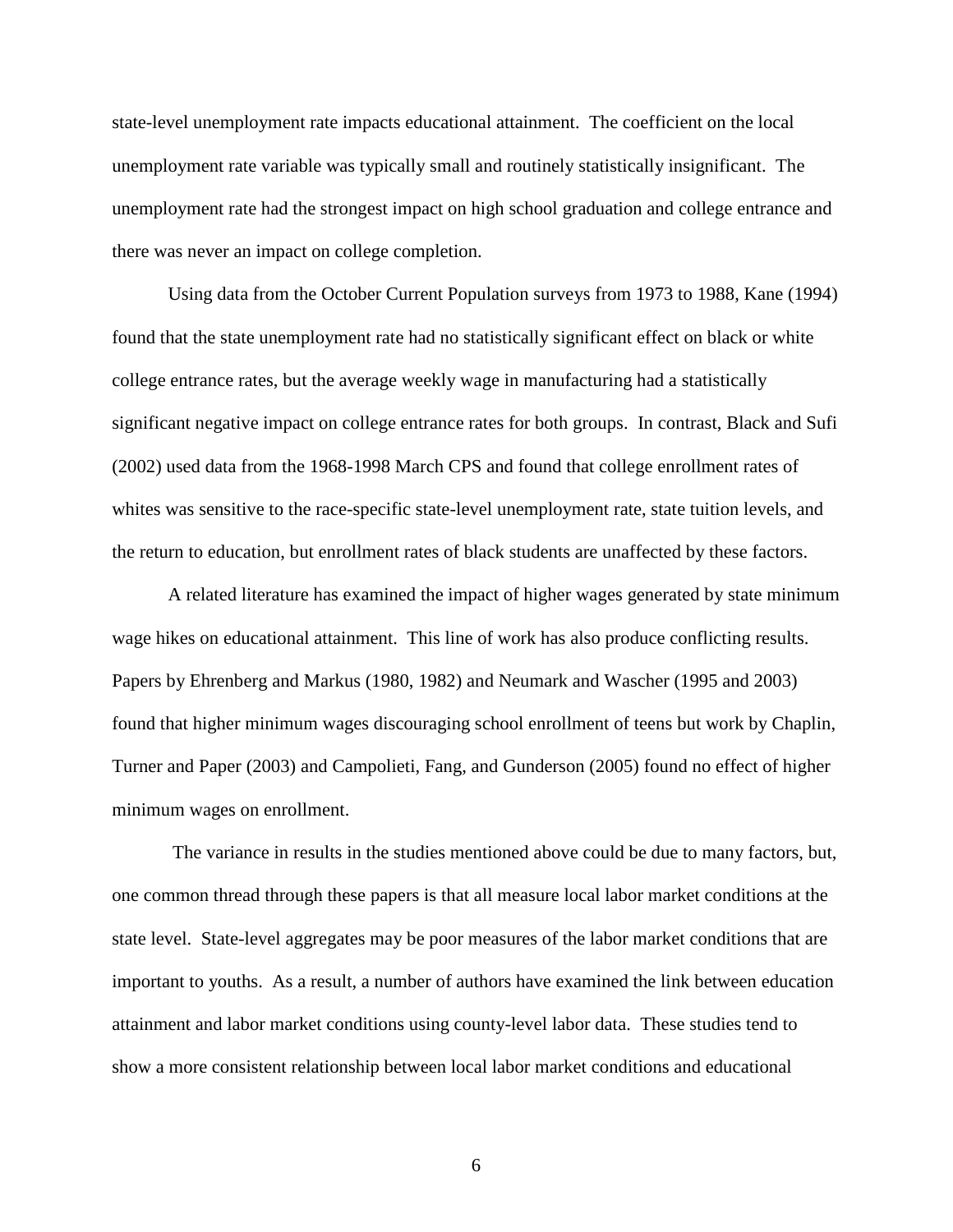attainment. For example, using data from the High School and Beyond class of 1982 Rivkin (1995) found that higher county-level unemployment rate raised the probability of attending school for both high school students and high school graduates. Using a panel of data of school districts from New York state over the 1978-87 period, Rees and Mocan (1997) found that a one percentage point increase in the county-level unemployment rate reduced the probability of dropping out of high school by 0.077 percentage points, which is about 2 percent of the sample mean high school dropout rate of 3.7 percent.

Our work is similar in scope and design to that of Black, McKinnish and Sanders (2005) who used the coal boom and bust in Kentucky and Pennsylvania during the 1970s and 1980s as an identifying shock to local labor market. The demand for coal was increased considerably by the oil price shocks of the mid 1970s but fell sharply in the early 1980s as pollution rules encouraged the use of low sulfur coal from western states. Because coal seams follow specific geographic patterns, the coal boom and bust altered the local demand for labor. The authors demonstrate that the coal boom (bust) increase (decreased) the wages of low-skilled workers relative to high-skill workers in mining towns. Similarly, the authors found that high school enrollment fell (increased) during the coal boom (bust). In this analysis, the measure of the local labor market is essentially at the county level.

The disparity in results between studies that measure labor markets at the state and substate level is similar to a related literature that has examined the impact of local labor markets on the take up and exit from welfare. Hoynes (2000) notes when labor market conditions were measured at the state level, studies showed a weak relationship between the local labor market and welfare entry and exit. However, Hoynes found a much larger role for local labor markets in the welfare exit and take up decision when labor markets were measured at the county level.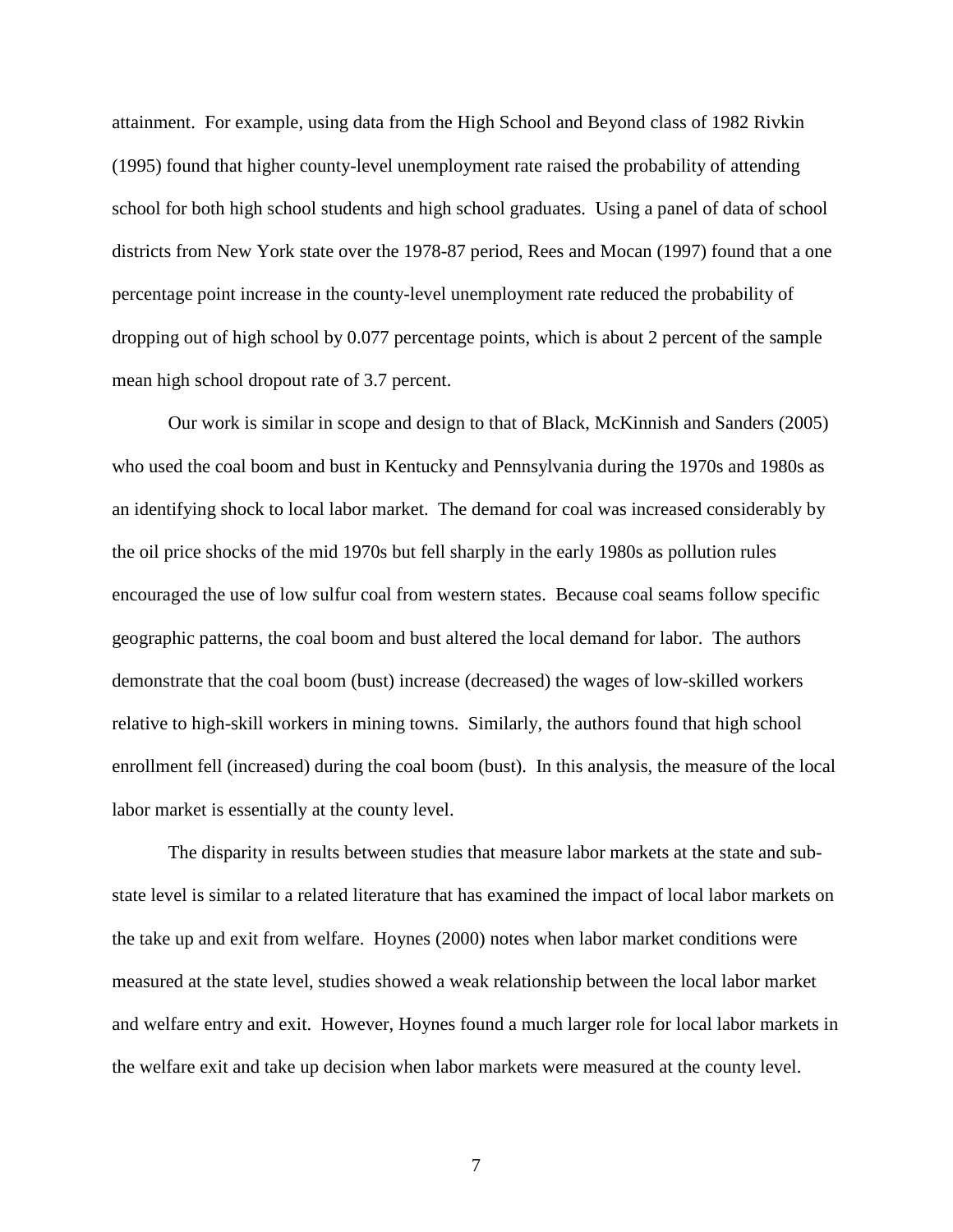Another result that runs through nearly all studies discussed above is that the impact of labor markets on educational attainment appears to be greatest for students from lower socioeconomic groups. The Kane's and Rivkin's studies find that black enrollment rates were more sensitive to labor market fluctuations than for whites. In contrast, Black and Sufi found that enrollment rates of whites were more sensitive. However, Black and Sufi did find that within white subsample, students with lower-educated parents were the most sensitive to labor market conditions.

# **III. The Rise of American Indian Casinos**

In this section, we briefly summarize the legal and legislative actions that allowed the introduction and the growth of casinos on Indian reservations. A longer narrative is available in Evans and Topoleski (2002) and excellent book-length treatments are available in Eisler (2001) and Mason (2000).

Federally-recognized American Indian tribes are sovereign nations and a series of Federal laws define how state and local laws apply on reservation land. In general, state and local criminal laws are enforceable on reservation land but not civil statutes. This distinction was created because many tribes had no formal police presence and the Federal government wanted the ability for state and local police to enter reservations in order to pursue criminal suspects.

In the late 1970s, a small number of Indian reservations opened large-scale bingo parlors as a way to support tribal government operations. A bingo operation run by the Seminoles of Florida offered larger prizes and operated at hours that conflicted with state law. The State of Florida sought to restrict this operation but the district court determined that since bingo was legal within the state, the state restrictions on bingo were civil in nature and therefore, the state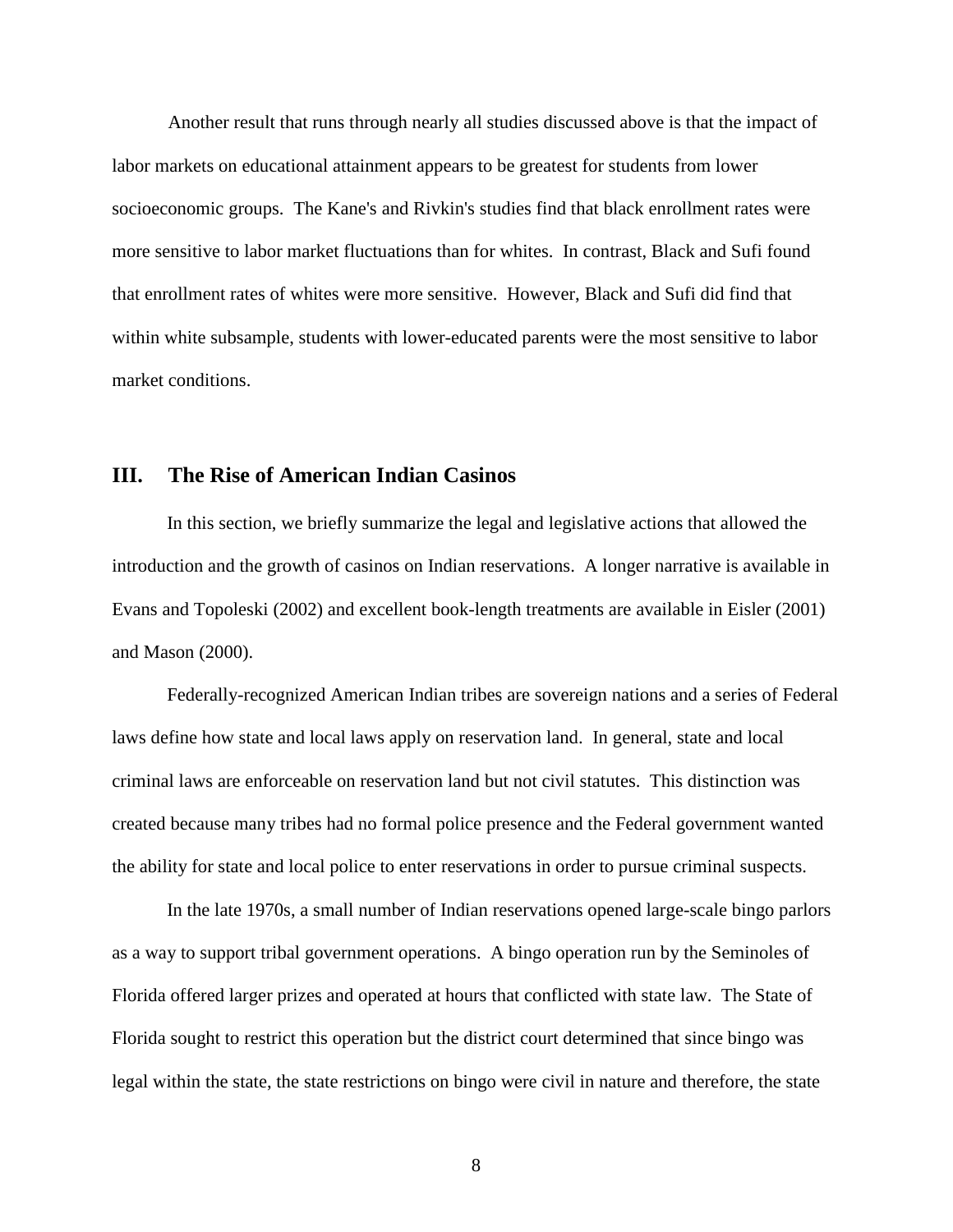could not restrict the size of the Seminole operation.<sup>7</sup> The Fifth Circuit Court of Appeals upheld the district court's decision in  $1981$ .<sup>8</sup>

 Soon after this decision, a similar set of suits were brought against the Cabazon Indians of California for running a card room, which were legal in California, but subject to local ordinances. Because the card room was operated in a county that prohibited them, the county and state argued the tribe was in violation of local ordinances. The case was eventually decided in the U.S. Supreme Court (*California v. Cabazon and Morongo Bands of Mission Indians*)<sup>9</sup> and citing reasoning similar to that in the *Seminole* case, the court decided that while federal law gives city, county, and state authorities power to enforce criminal law on Indian trust land, these laws were not intended to make tribes subject to a state's civil code. Therefore, if states allow a particular form of gaming within the state, it has no ability to regulate similar gaming operations on tribal land. In the case of California, bingo and card games were legal, so the court decided the laws concerning these activities were civil rather than criminal in nature.

 Because the federal government at the time of the *Cabazon* decision did not prohibit gaming on Indian reservations and many states allowed (but heavily regulated) various forms of gambling, some tribes interpreted the *Cabazon* decision as allowing gambling and opened casinos shortly after the decision. State officials and gaming interests from Nevada and New Jersey began to lobby Congress to limit tribally-owned gaming operations. Not surprisingly, Indian tribes did not want any federal intervention, believing that the lack of any federal laws restricting gaming on reservations and the *Cabazon* decision gave them greatest possible ability to run casinos.

 7 *Seminole Tribe of Florida v. Butterworth* 491 F.Supp. 1015 (1980).

<sup>8</sup> *Seminole Tribe of Florida v. Butterfield*, 658 F.2d 310 (1981)

<sup>9</sup> *480 U.S. 202 (1987).*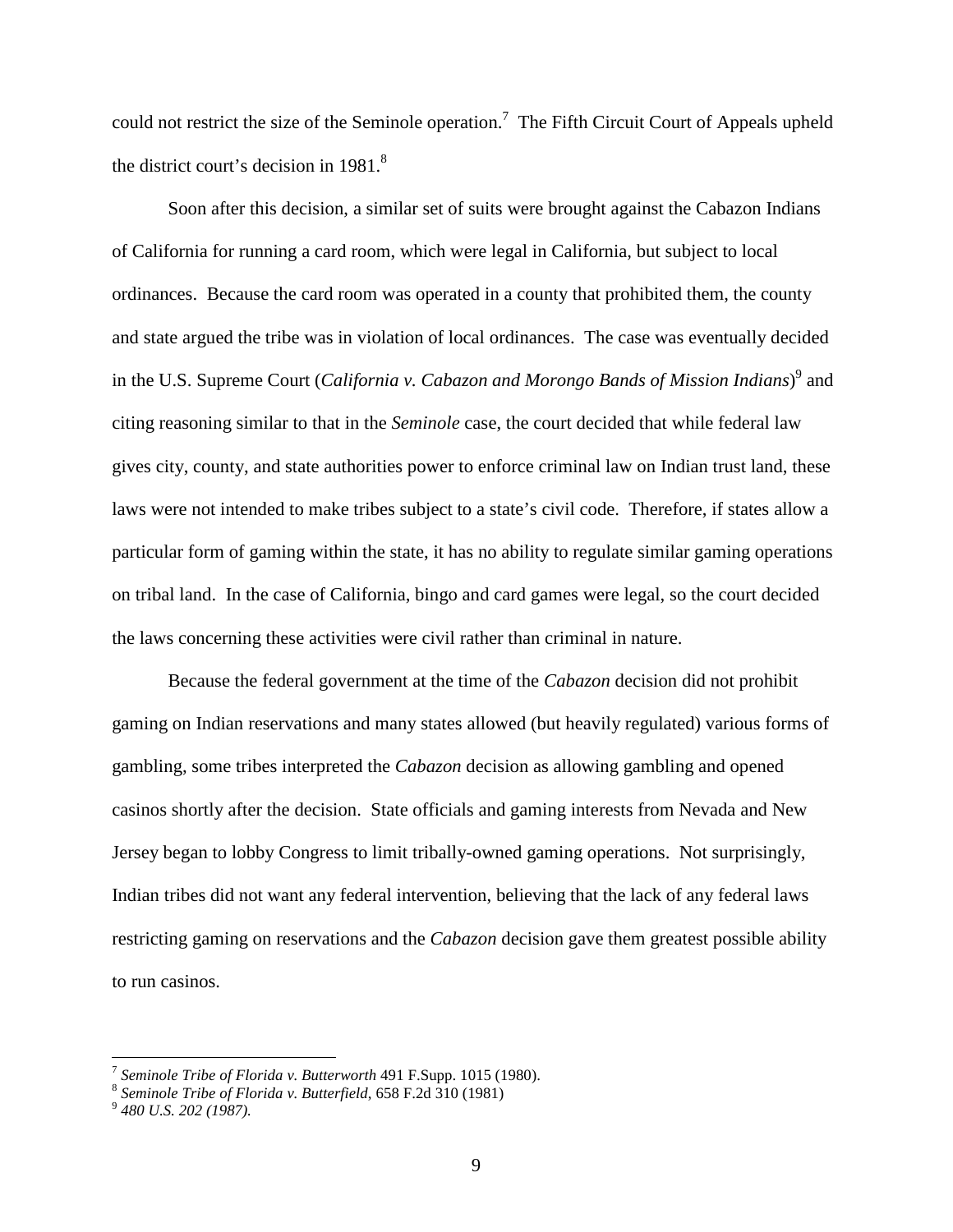In response to the Cabazon decision, the Indian Gaming Regulatory Act  $(IGRA)^{10}$  was quickly passed in 1988. The act established three classes of gaming and allowed gaming operations only on federally-recognized reservation land and under certain conditions. Class I gaming is ceremonial games or games with small payouts. Class II gaming is bingo and is essentially unregulated by the states. Class III gaming is Las Vegas-style and is allowed on reservations in any state that allows these types of games, whether for charity or for-profit purposes. However, in order to obtain a Class III license, tribes must enter into a 'compact' with state governments that specifies such factors as the size of the operation, the types of games, etc. States cannot tax the profits of Indian casinos but in some states, tribes have agreed to pay a fixed percent of profits in return for special considerations from the state.<sup>11</sup> For example, in Connecticut, the Pequot and Mohegan tribes return profits on slot machines to the state and in exchange, the state has agreed to not grant any more gaming licenses.<sup>12</sup>

 Since passage of the IGRA, casino operations have exploded. Today, there are roughly 400 Class III casinos in operation throughout the US and roughly half of all Indians who belong to tribes are enrolled in tribes that operate a casino (Evans and Topoleski, 2002). Net revenues in Indian casinos (gaming handle minus game payouts) have grown from under \$100 million in the mid 1980s, to \$5 billion dollars in 1995, to \$16 billion dollars in 2003 and \$25 billion in 2005 (all nominal dollar values).<sup>13</sup> According to Evans and Topoleski (2002) four or more years after casinos opened, employment increased by 26 percent and the fraction of working adults who were poor was reduced by 14 percent. The authors also demonstrate that four or more years

-

 $10$  25 U.S.C. 2702(1).

<sup>&</sup>lt;sup>11</sup> Arizona, California, Connecticut, Michigan, New Mexico, New York, and Wisconsin collect payment from gaming tribes. Source: National Conference of state Legislatures.

 $^{12}$  For an excellent account of politics surrounding the deal struck between the state and the Pequots, see Eisler (2001).

<sup>13</sup> http://www.nigc.gov/ReadingRoom/PressReleases//PR63062007/PR63072007/tabid/784/Default.aspx..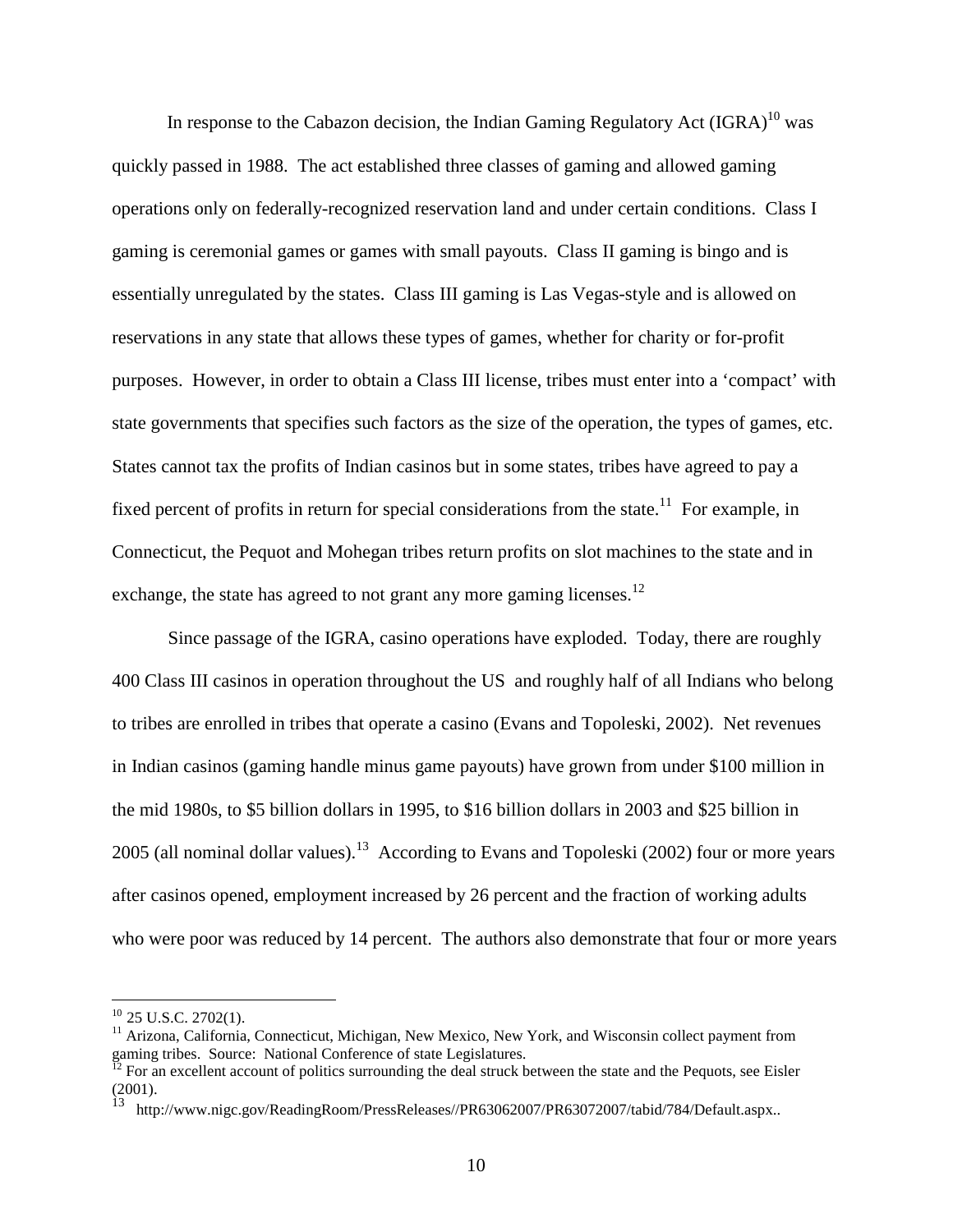after a casino has opened in a county, total jobs per adult increased by 2 percent, but personal bankruptcies and property crimes (especially larceny and auto thefts) increase by about 10 percent.

Tribes in some states such as Maine, Rhode Island and South Carolina are unable to open casinos because their reservations are in states that have prohibitions on casino-style gaming. Other tribes have decided to not pursue gaming as an economic strategy even though other tribes in the state have opened operations. The most notable example is the Navajo Nation, which has twice rejected gaming in nationwide referendums. The Navajo Nation is the largest reservation (by square miles), one of the largest in enrollment, and the single largest in enrollment among tribes with reservation land.<sup>14</sup> Oklahoma has the most Indians that belong to tribal nations but the state only allows Class II gaming, so in the state, there are lots of bingo parlors but no Las Vegas-style casinos.<sup>15</sup>

# **IV. Data**

<u>.</u>

This study uses the restricted-use versions of the decennial census long-form samples of 1990 and 2000. The census long-form is sent to one-sixth of households in the U.S. and the survey instrument asks detailed questions about the housing unit, plus demographic, social and economic characteristics of each household member. Household data include the type of housing unit, number of rooms, rent or value of property, outstanding mortgage value, typical utility payments, plus whether the house has complete plumbing, a complete kitchen, and a

 $14$  The treatment and control tribes in our sample are dispersed throughout the country. There are six states with tribes but no gaming operations: AL, ME, RI, SC, UT and WY. There are 11 states where all the tribes (or single tribe) in the state will eventually get casinos by the end of the 1990s: CT, CO, ID, IA, KS, LA, MS, NC, ND, OR, and WI. There are 13 states that have tribes with and without gaming: AZ, CA, FL, MN, MI, MT, NE, NV, NM, NY, TX, and WY.

<sup>&</sup>lt;sup>15</sup> In recent years, however, electronic machines similar to slots have been installed in Oklahoma parlors offering bingo-type games.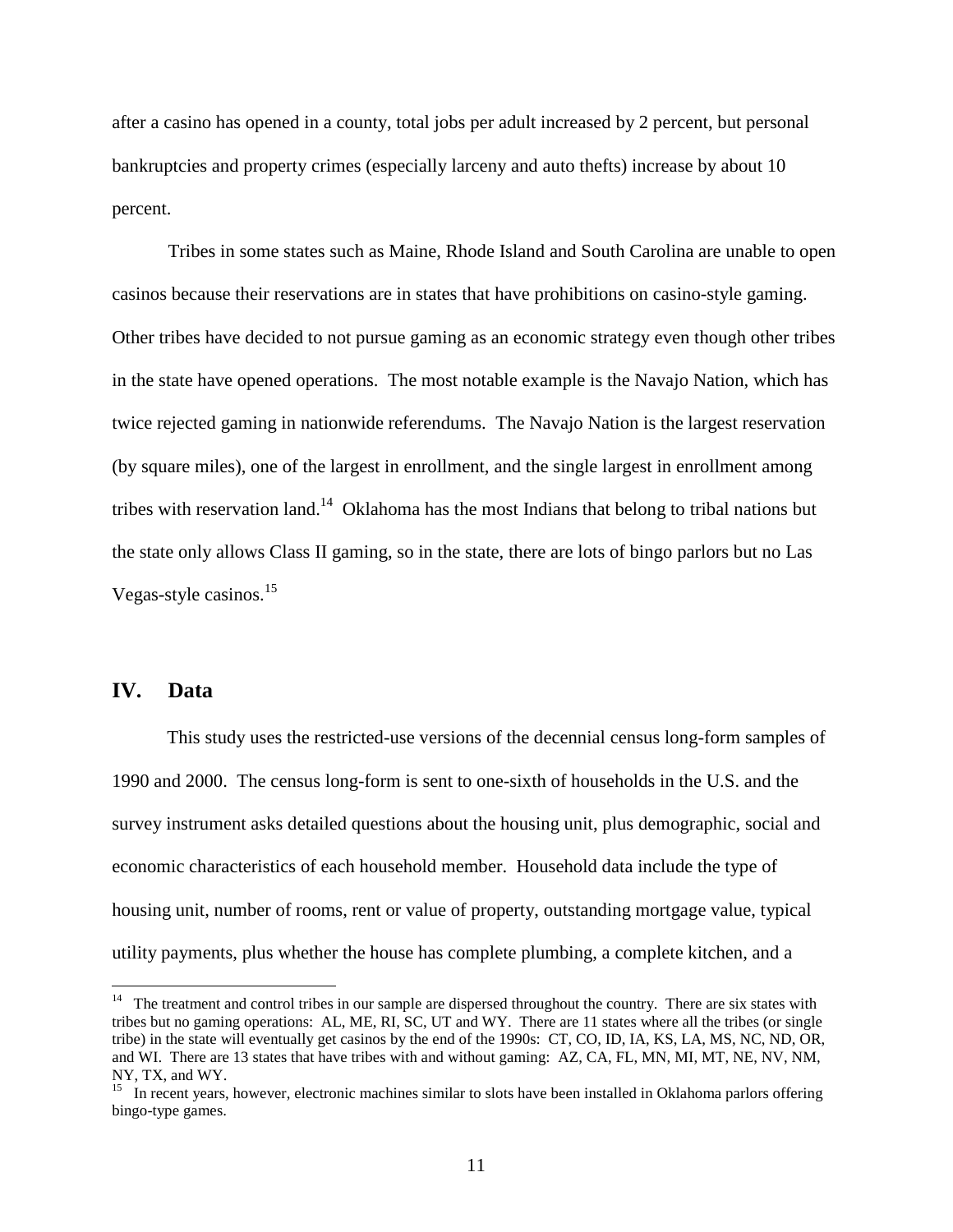telephone. Data at the person-level include the relationship to the head of housing unit, sex, race, age, marital status, Hispanic origin, citizenship, education, military service, work experience, and income.

Public-use versions of the long-form responses are available in aggregate form at various levels of geography as part of the Summary File (SF) data system. Although the SF system does report aggregate data for people living on federally-recognized Indian reservations, not all variable averages are reported. More importantly, aggregate data is not reported for population subgroups, preventing us from using this data to examine heterogeneity in the impacts of casinos across groups. For example, half of all people living on reservations are non-Indians. Since we suspect the benefits of a new casino might differ for Indians compared to non-Indians, SF data may miss this heterogeneity in treatment.

Likewise, individual-level data from the long-form is available in samples that represent one and five percent of the population as part of the Public Use Micro Sample (PUMS). The lowest level of aggregation identified on PUMS data is at the Public Use Microdata Area (PUMA) level, that are county-based aggregates of 100,000 people. Larger counties are broken up into multiple PUMAs and smaller counties are aggregated together into PUMAs. Given the small size of most Indian reservations, data at the PUMA level is unable to successfully identify reservation residents.

In contrast, our restricted-use versions of the census long-form data contain all respondents to the survey, roughly 16 percent of the US population. More importantly, our restricted-use data contains detailed geographic information that includes census block (or block part), state, county, congressional district, and MSA/CMSA definitions, plus the data indicates whether a household is located on a particular Indian reservation.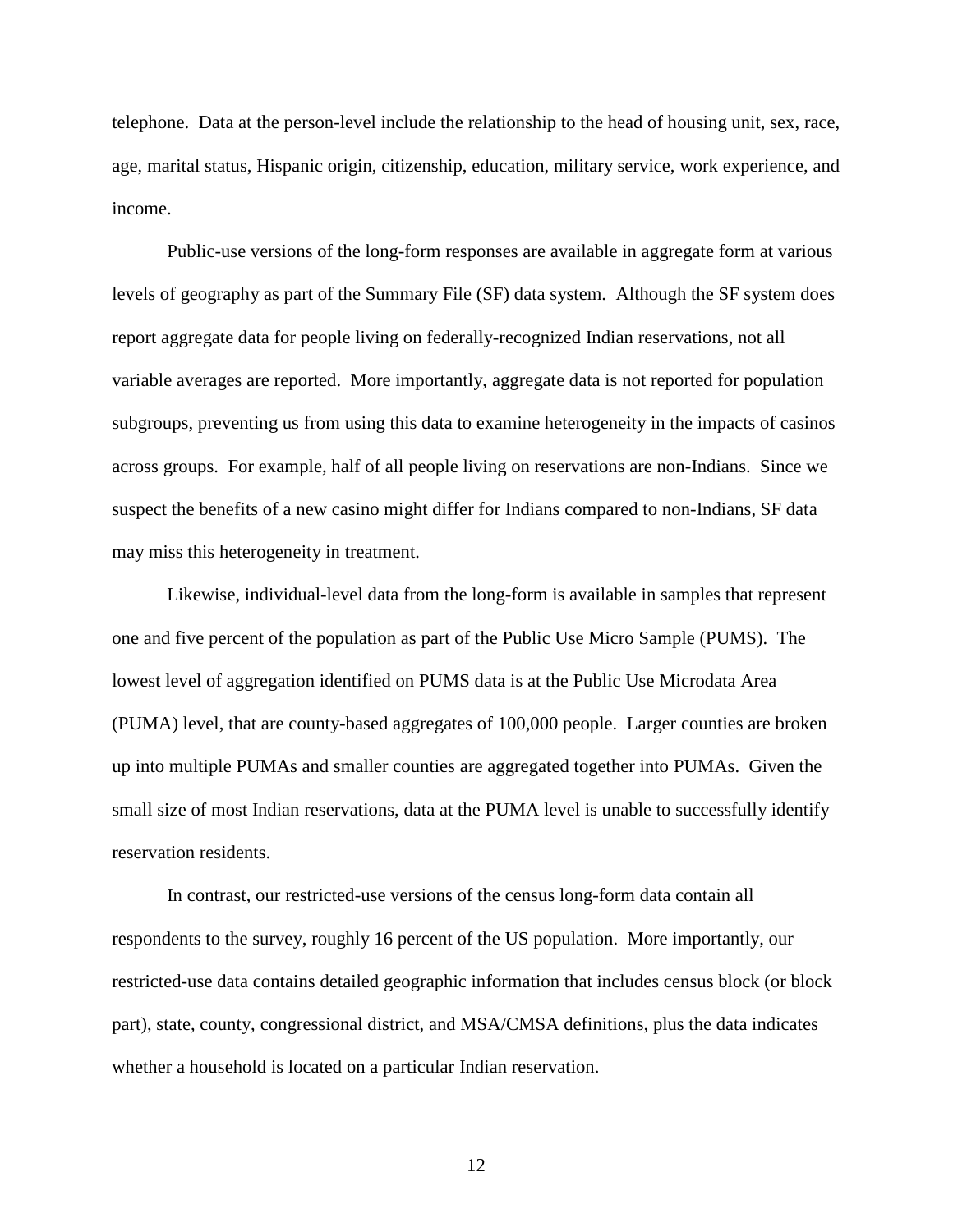Our analysis sample includes all people from the 1990 and 2000 Census who live on federally-recognized reservations in the lower 48 states.<sup>16</sup> There are a small number of tribes that are recognized by state governments but do not have federally-recognized reservations. Because the IGRA only applies to federally-recognized tribes, these tribes are not allowed to open a casino so we delete these tribes from our sample. Although the state of Oklahoma has the most Indians who belong to tribes, there is only one reservation in the state. Most data for Oklahoma is reported instead for statistical areas which are broad geographic areas that contain mostly non-Indians, so we delete data for Oklahoma as well. A small number of tribes such as the Mohegans from Connecticut did not exist in 1990 but have been recognized since. We delete any tribe that only has one year of census data. Finally, we deleted a few tribes that report small numbers of people who live within the reservation area but have no Indians on tribal land. In the 2000 Census, there are roughly 300 Indian tribes in the lower 48 states with federally-recognized reservation land. Our final sample consists of 265 of these tribes, of which, 142 had opened at least one Las Vegas-style casino by the end of 1998 (many of these tribes have opened more than one casino). We should also note one caveat about the long-form data. Not all tribal members must live on the reservation. Subsequently, members may be living off reservation and receiving benefits from a casino operation. Subsequently, our model identifies the impact of casinos that remain on the reservation. As we demonstrate below, this is the vast majority of people who lived on reservations before casinos arrived.

Starting with the 2000 Census, respondents were allowed to identify multiple races in both the long- and short-form surveys. Nationwide, this increased considerably the fraction of people who identified at least some American Indian heritage. In 1990, 1,959,234 people (or

<u>.</u>

<sup>&</sup>lt;sup>16</sup> There are over 250 tribes in Alaska. Because none of them has a gaming operation, we delete data from Alaska in our analysis.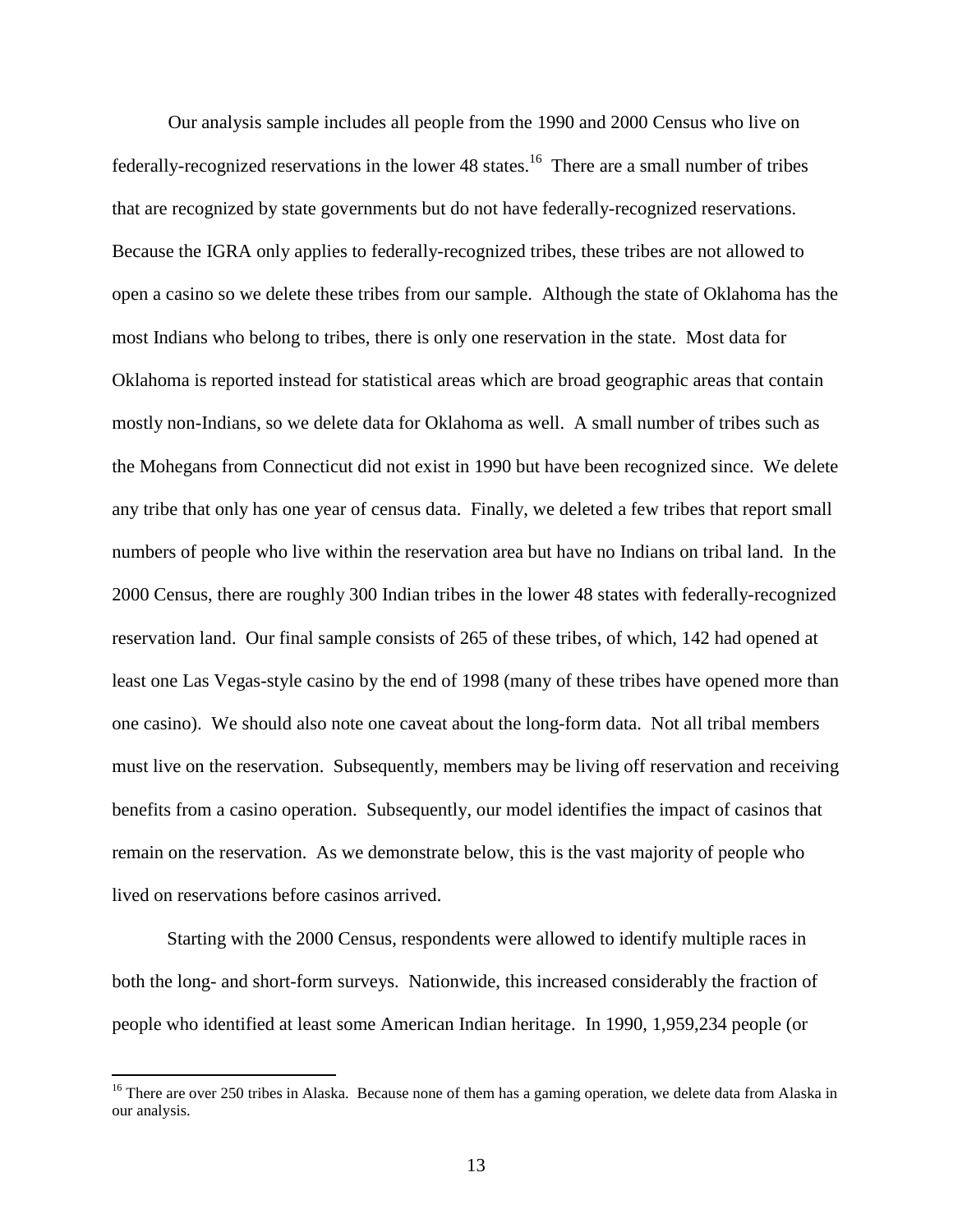0.79 percent of total population) reported American Indian/Alaskan Native (AI/AN) as their race. In the 2000 Census, 2,475,956 people (or 0.88 percent of total population) reported AI/AN solely while another 1,643,345 people (or 0.58 percent of total population) reported this race in combination with one or more other races.<sup>17</sup> The use of multiple race codes was not as prevalent on Indian reservations, even though in the 1990 Census, roughly half of reservation residents were non-Indians. In our sample, only 3 percent of people on reservations reported a multiple race code. In the 2000 Census, we code as Indian any person who reported an Indian race, either singly or in combination with other race codes.<sup>18</sup>

In the pooled 1990 and 2000 census data sets, there are 470,050 individuals from all age ranges living on the reservations used in this analysis. Given the focus of this research, we will not use all observations, but instead, focus on two distinct subsamples. First, we want to document the rise in economic opportunities likely to be faced by young adults. Therefore, we initially examine the impact of casinos on the economic opportunities for reservation members who were 25 to 40 years of age at the time of the census. These adults provide some indication to younger workers about the likely impact of casinos on their potential labor market experiences. In our sample, there are 103,964 individuals in this age group. Next, we examine whether the introduction of a casino altered educational attainment. For these models, we will focus our attention on samples of young adults who are high school (15-18) and college aged  $(20-24)$ .

 Table 1 describes the composition of the reservation population aged 25 to 40 by race, year, reservation type, and education level. Education is classified in three categories: less than a high school degree, a high school degree, and any college education. The Indian population on

 $\overline{a}$ 

<sup>&</sup>lt;sup>17</sup> Source: 1990 Summary Tape File1- 100 percent data, Census 2000 Summary File1- 100 percent data.

 $<sup>18</sup>$  Our results are not sensitive to this specification. We obtain very similar results if we define those with multiple</sup> race codes and at least one race as Indian as non-Indian.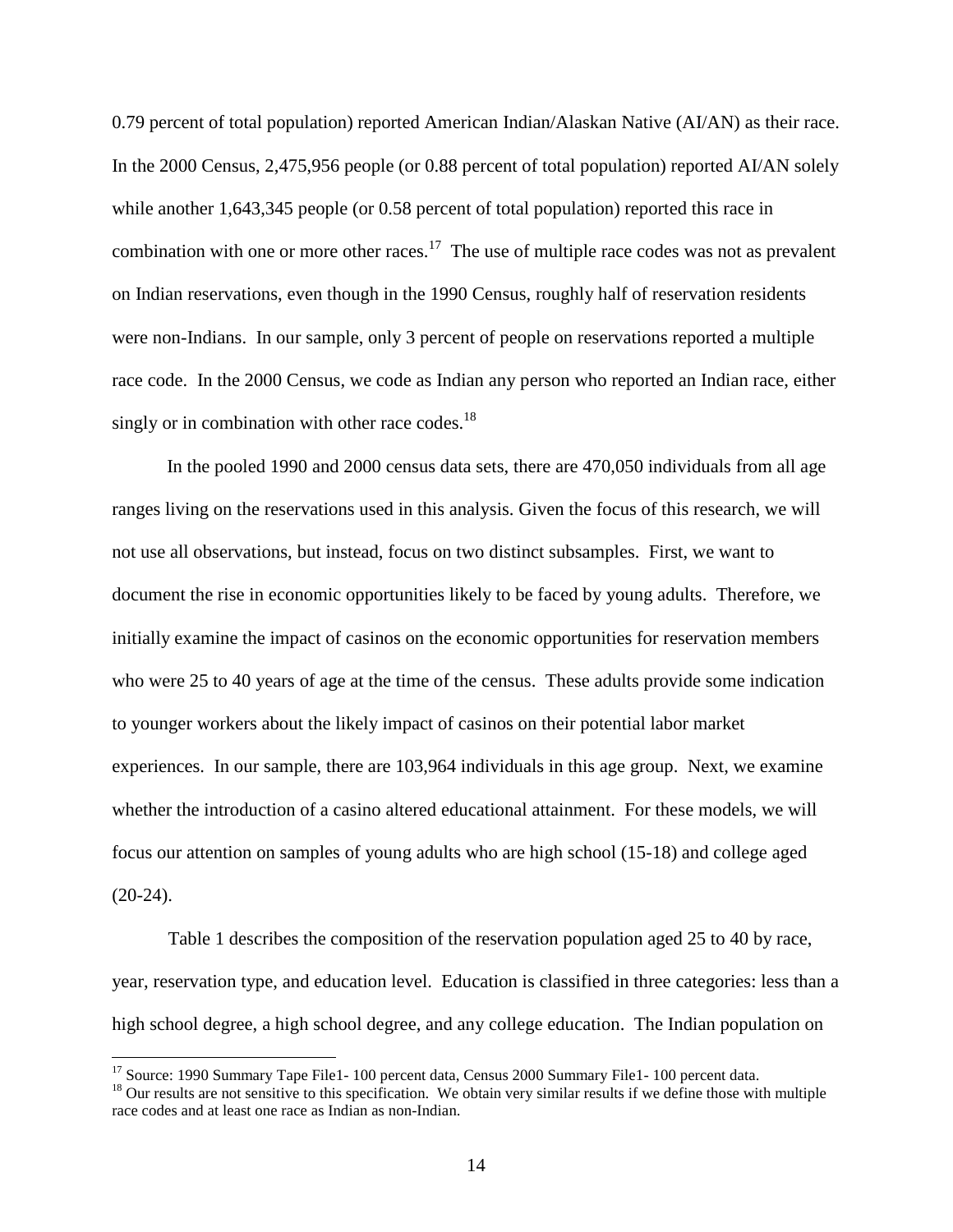reservations increased at similar rates (about 23 or 24 percent) in both reservations with and without gaming. The non-Indian population increased on casino reservations by 5.7 percent but decreased in reservations without a casino by 6.2 percent. Looking at the composition of the population by education level, we find that the average educational attainment of an adult on an Indian reservation is substantially lower than the U.S. population as a whole. About 22 percent of the reservation population did not have a high school degree and only 43 percent of the population has any college education. The fraction of females with any college education is 47 percent, which is 7 percentage points higher than the corresponding number for males. Threequarters of the population aged 25 to 40 were participating in the labor force, but only 87 percent of labor force participants had a job. About two-thirds of labor force participants and 72 percent of workers had a full-time and full-year job which is defined as working 40 weeks in the previous year for an average of 30 hours per week or more. More educated workers had higher employment rates and higher hourly wages. Among labor market participants, females had higher employment rate than males, but the full-time full-year employment rate was higher for males by 8 to 13 percentage points, depending on the education group. Female workers earned less than male workers and earnings differential was increasing with education level.<sup>19</sup>

In Table 2, we report sample statistics of economic variables for the population aged 25 to 40, by year and reservation type. The final two columns of the table indicate that for this age group, there is little change in employment variables among tribes without casinos between 1990 and 2000. There was a slight decline in the employment to population ratio, no change in the fraction employed, a four percentage point change increase in the fraction employed full time and a less than one percent increase in the real hourly wage among full-time/full-year workers.

<u>.</u>

 $19$  Earnings are hourly wage of full-time and full-year workers in constant 2000 dollars. The earnings differential is \$1.39, \$3.55, and \$3.73 for less than high school, high school graduates, and college level education, respectively.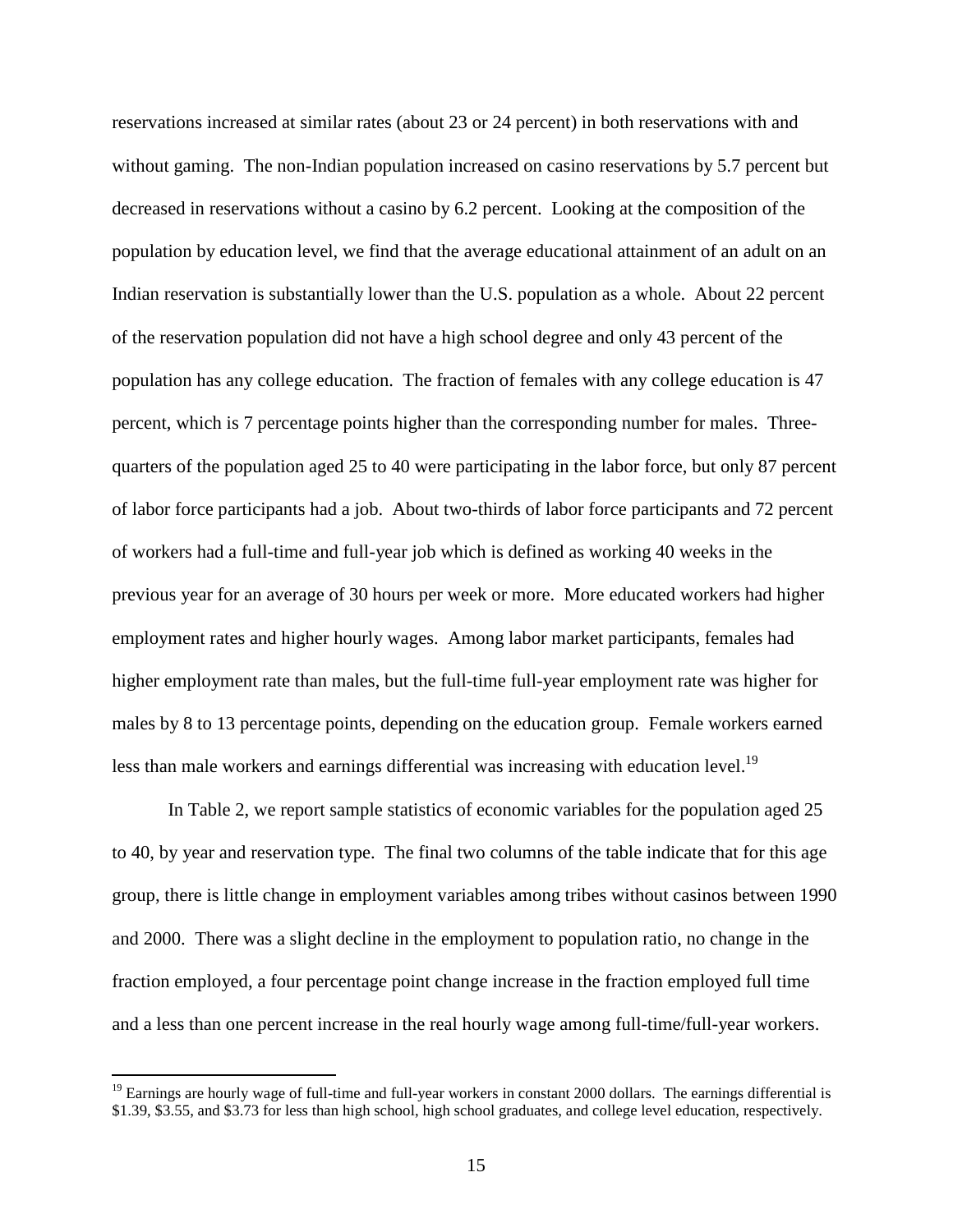There was also little change in the employment to population ratio among the 25-40 year olds on reservations with casinos, but there is a 2.3 percentage point increase in the fraction employed, a 6 percentage point increase in the fraction working full-time and full-year and a 3.3 percent increase in real wages. In the final three rows of table 2, we report some descriptive statistics for our samples of younger workers whose educational attainment may be impacted by changing local labor markets. For all three outcomes, the growth in educational attainment is greater among tribes without casinos than those with casinos. For example, among those 20-24 years of age, those in a reservation without a casino had a five percentage point increase in the fraction attending any college, but the increase among those on reservations with a casino operation only increased by four percentage points.

 These simple analyses are instructive but they may mask important heterogeneity across different demographic groups. In the next section, we outline an econometric model that will allow us to examine the impact of casinos on those aged 25-40 and we allow the impact to vary by race, gender and educational attainment. Likewise, when we examine the impact of casinos on educational attainment, we will consider how the impacts vary by race, gender and age.

#### **V. Econometric Model**

 The *Cabazon* decision was issued in 1987 and the IGRA was passed in 1988. According to the law, tribes must first establish a compact with the state before it can open a casino. In most states, compact negotiations took some time so the majority of casinos opened during the 1990s. A total of 17 casinos in our sample opened prior to the passage of the IGRA. Some tribes opened casinos without a signed compact, but most had signed agreements with the state. After a compact is signed, the size of casino operations typically expands greatly. In their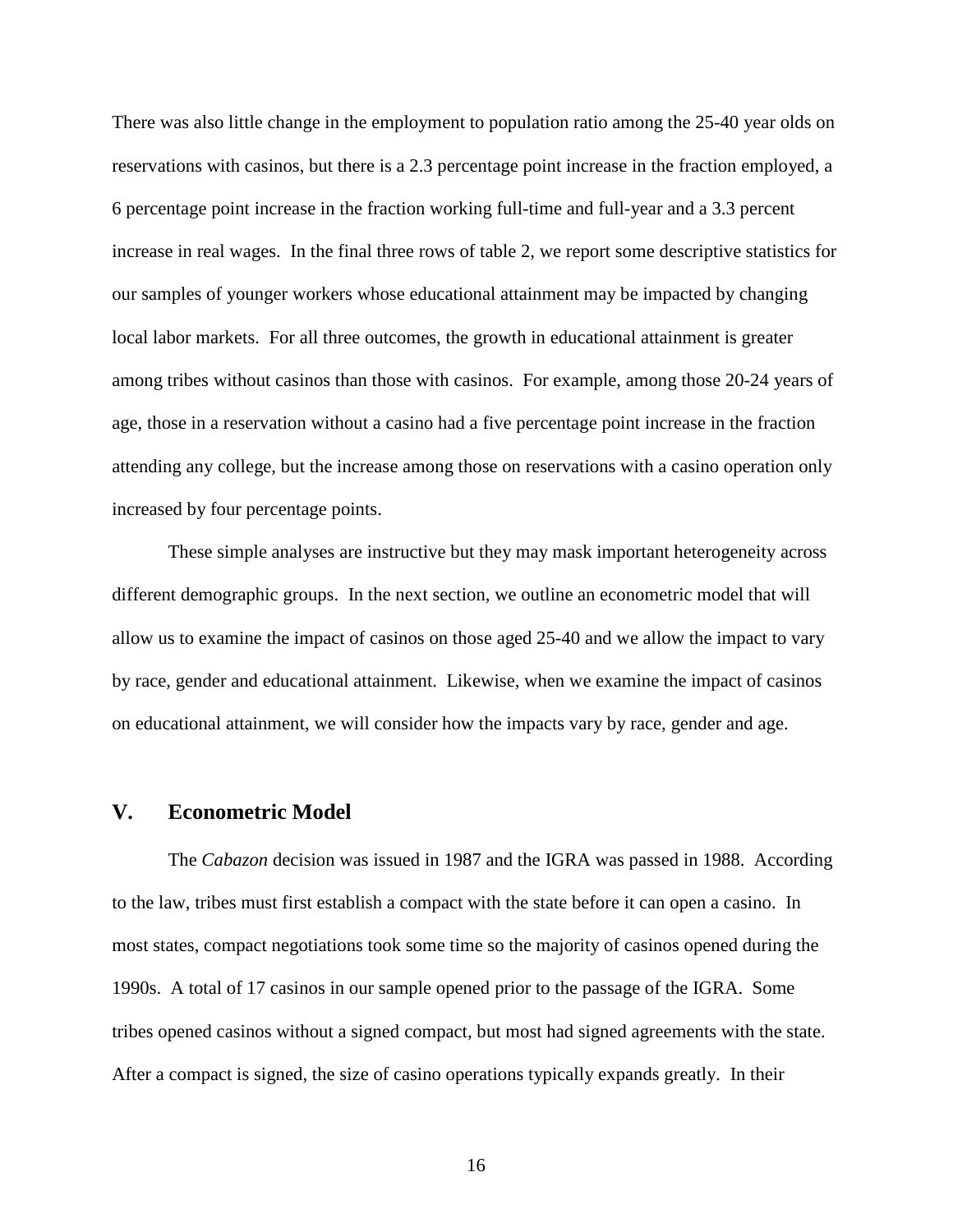analysis of the social and economic impacts of Indian casinos, Evans and Topoleski (2002) show that the casinos' impact on most outcomes such as employment opportunities, crime, and bankruptcies, continued to grow through the first six years of operation. Subsequently, the 'treatment' effect of a casino does not end once a casino is opened. The effect of the casino builds over time. Given these results, our econometric analysis will compare the growth in outcomes for tribes that obtained a casino before 1999 and those that did not. We hold constant tribe specific characteristics and secular changes in outcomes common to all tribes, and therefore, our econometric framework is a basic difference-in-difference model, which can be described by the following equation:

(1) 
$$
Y_{ijt} = X_{ijt}\beta + YEAR2000_t * CASINO_j\alpha + v_j + u_t + \epsilon_{ijt}
$$

 $\overline{a}$ 

where y represents the outcome of interest for person i from tribe j in year t. The vector X includes demographic information about the individual, and v and u are tribe and year effects, respectively. The key covariate is the interaction term  $YEAR2000_t$ \*CASINOj, where YEAR2000 equals 1 for observation from the 2000 census and  $CASINO<sub>j</sub>$  equals 1 if the person belongs to a tribe that opened a casino by 1998.<sup>20</sup> The parameter ' $\alpha$ ' measures the growth in outcomes between the two census years attributable to a casino operation. Because individuals on a reservation in a particular year can be affected by common events, we allow the errors  $\varepsilon_{\text{lit}}$ within a tribe/year group to be correlated and estimate the variance/covariance using a procedure suggested by Liang and Zeger (1986). Individual sample weights are used in all econometric models. Although many of the outcomes are dichotomous, we estimate all equations as linear

<sup>&</sup>lt;sup>20</sup> Class III casinos are much more profitable than Class II bingos so we only define the casino indicator to equal 1 if the tribe has either slot machines or table games. We should also note that although there are currently about 240 Vegas-style casinos on reservations, by 1998 there were a lot fewer.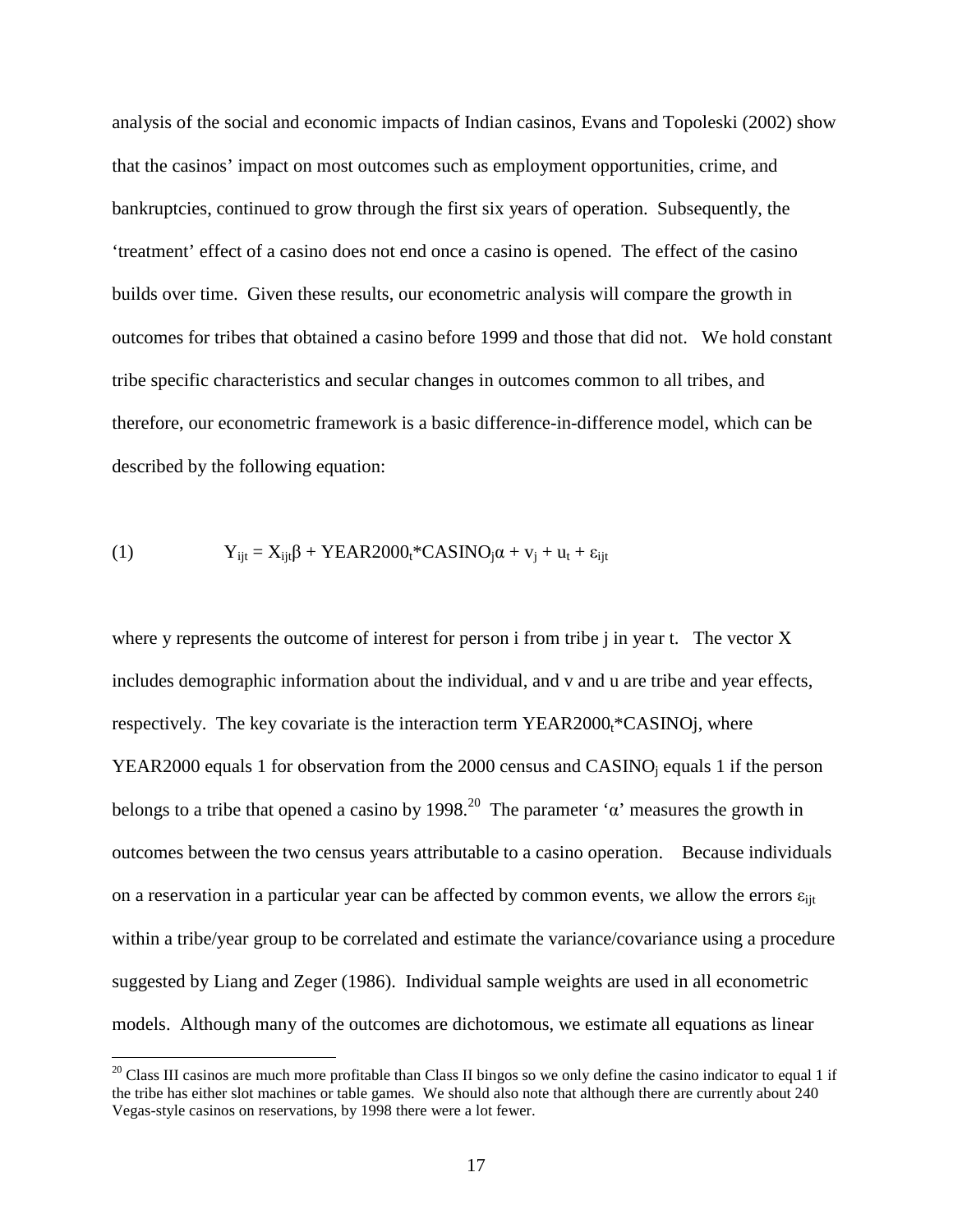probability models. We get very similar results when we utilize logistic regression models for the dichotomous outcomes (Kim, 2005).

 The difference-in-difference model uses the time path in outcomes for tribes that never open casinos as an estimate of the secular trend in outcomes that would have occurred in the absence of treatment. The model will not provide a consistent estimate if the treatment is more likely to occur in tribes with different trends in outcomes. For example, the model will overstate the employment gains of a casino if reservations with faster-than average job growth were more likely to open casinos. Likewise, the model will understate the treatment effect if tribes that anticipated slower than average growth were more likely to move towards casino-style gaming. The available evidence indicates that neither the levels nor trends in economic outcomes predict which tribes opened casino style gaming. Evans and Topoleski (2002) estimate probit models where the outcomes of interest are whether a tribe will open a casino by 1995 or 2000 and the covariates are levels and trends of economic variables measured prior to passage of the IGRA. In their analysis, economic variables such as tribe-specific measures of the employment to population ratio, the fraction of tribal members working but poor, changes in the variables over the 1983 through 1989 period, and log county-level real wage and per capita income, were not statistically significant determinants for whether the tribe opened a casino by either 1995 or 2000. The only statistically significant covariates in the probit models are measures of the population in the area near the reservation, which means that tribes in more populated areas were more likely to open a casino.

 We examine this in more detail using data available as part of the Census Summary File 3a series that provides aggregate data down to the reservation level for each census year. Using data from the 1980 and 1990 census data, we examine whether reservations that will eventually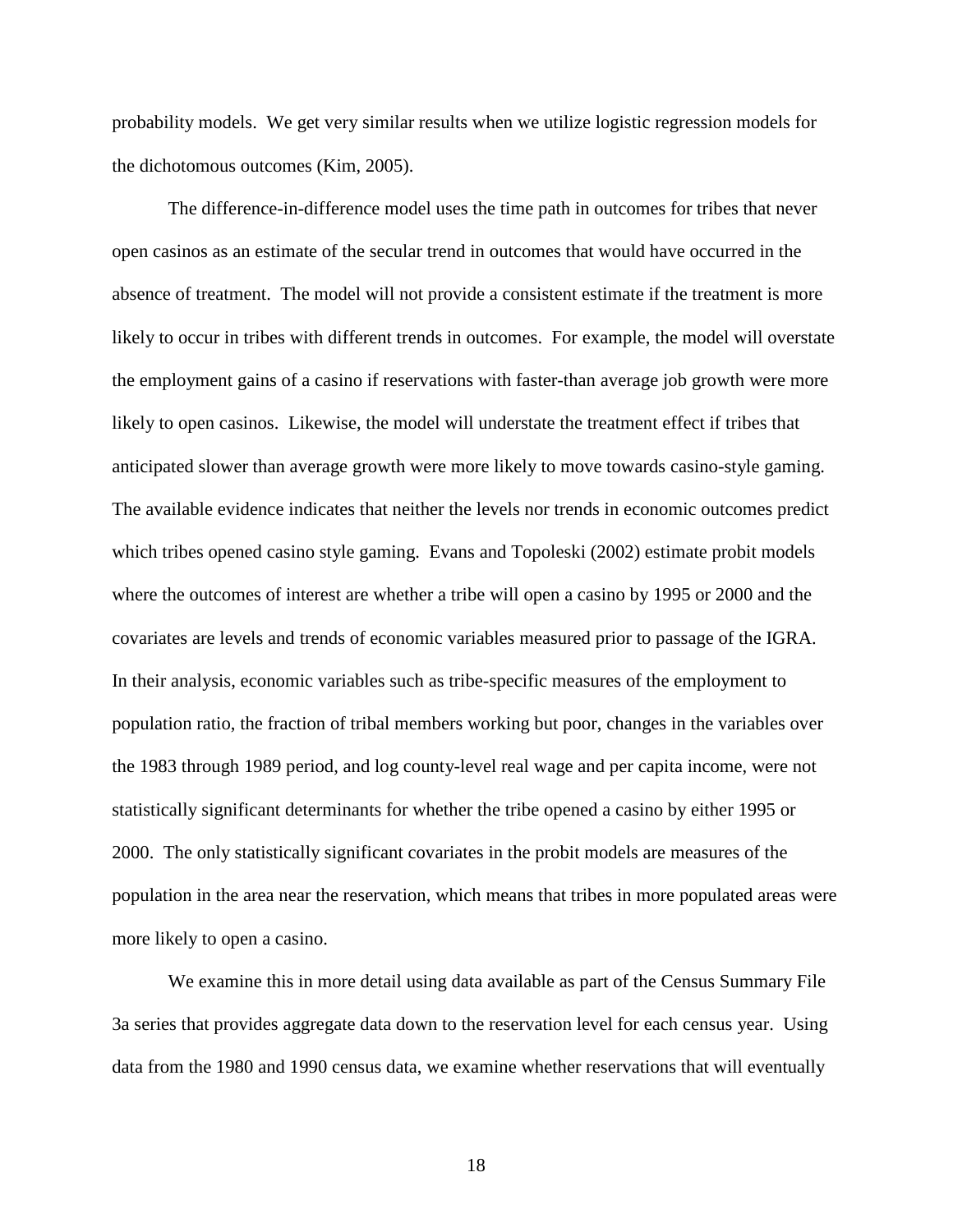open a casino had different time trends in key economic outcome variables. For this analysis, we constructed a panel of reservation-level data for 1980 and 1990 only. We deleted any tribe that opened a casino before 1990. We then regressed some key tribe-level economic variables on a tribe fixed-effect, a year effect and a dummy that equals 1 if a tribe will opened a casino sometime in the 1990s. The models are designed to examine whether those tribes that eventually open a casino in the 1990s are somehow different from those that did not. The dependent variable and the coefficient (standard error) on the placebo treatment dummy variable in three regressions are as follows: fraction of the population in poverty, 0.0129 (0.0114); fraction age 16 or older in the labor force, -0.009 (0.023); the fraction of those in the labor force unemployed  $0.023$  (0.024).<sup>21</sup> Like the results in Evans and Topoleski, these results indicate those who eventually open a casino did not have different growth rates in economic outcomes prior to the opening of a casino.

# **VI Results**

<u>.</u>

#### *A. Changes in Labor Market Outcomes*

 In this section, we demonstrate how gaming operations have altered the labor market outcomes of reservation residents. Since the focus of this paper is how local conditions alter the demand for education among young adults, we construct on a sample of workers that young adults might reasonably expect to use as a gauge for future local labor market conditions. As a result, we estimate models similar to those in equation (1) for residents aged 25-40. We estimate models for four labor market outcomes: labor force participation, employment and fulltime/full-year employment (for those in the labor market) and labor earnings (among those

 $21$  We weight the first regression by population and the other regressions by the population aged 16 and over,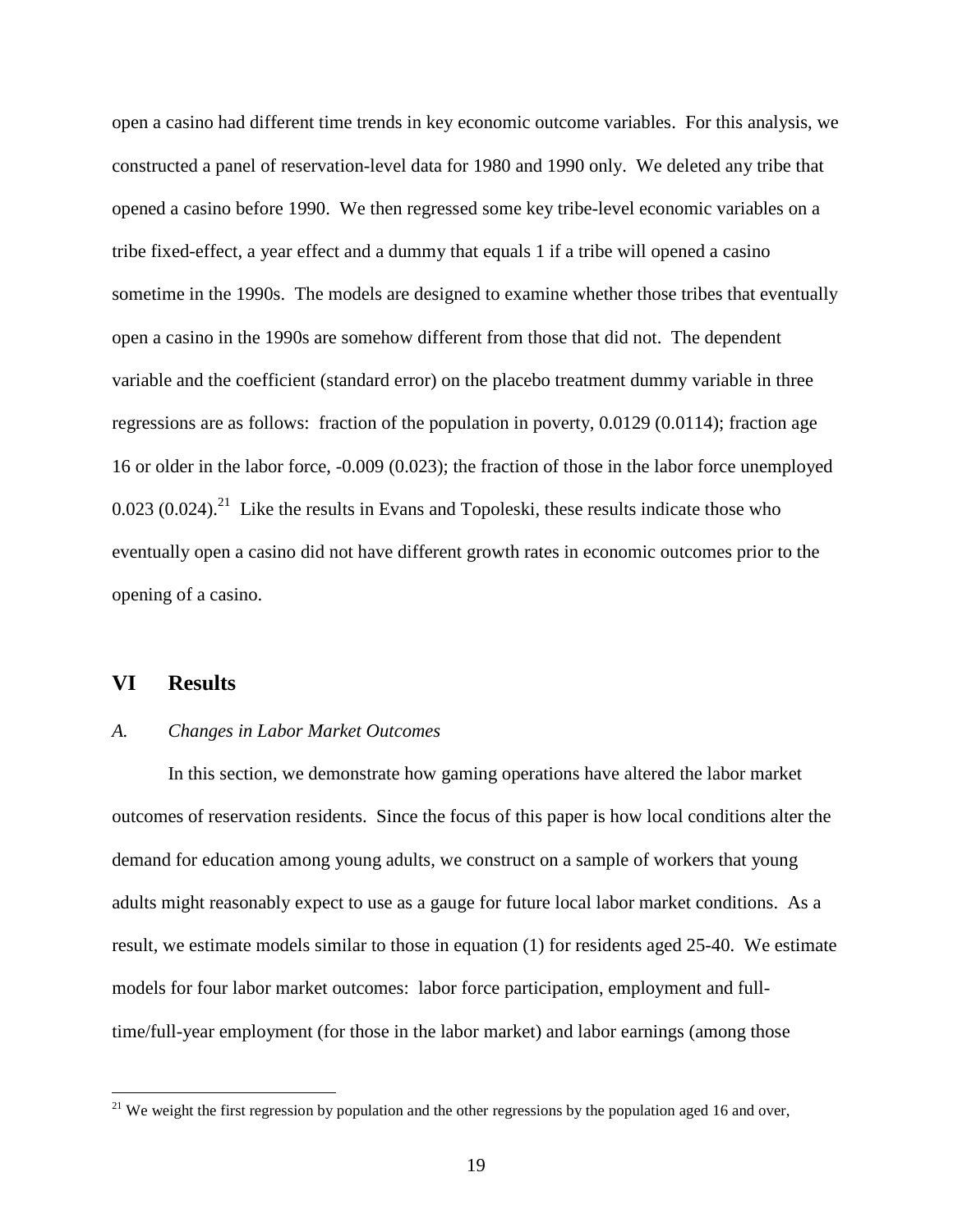employed full-time and full-year). To examine the heterogeneity in the treatment effect across different types of residents, we allow the impact of casinos to vary across race, gender, and education.

 Linear probability estimates of the impact of casinos on the labor market outcomes for adults 25-40 are presented in Table 3. Other covariates in the model include tribe fixed effect, a year effect, a complete set of age dummy variables, a complete set of education dummies, an indicator for residents who are Indians, an indicator for females, plus separate year effects for each education group. In Table 3, we only report the coefficients on the treatment effects that vary by education and race status.

The rise of casino gaming has had little impact on labor force participation for Indian and non-Indian men at all education levels. The coefficients are small and statistically insignificant.<sup>22</sup> In contrast, the labor force participation rate increased by 6 percentage points for Indian women with and without a high school degree and by 3.4 percentage points for those with greater than a high school degree. These final set of results are all statistically significant.

 The introduction of casino gaming is estimated to increase the employment rate among Indians in the labor force, especially those with low education levels. For Indian men, casinos increased the employment rate by 5.7 percentage points among those with less than a high school degree and by 6.7 percentage points for high school graduates, and both of these results are statistically significant. There is a small positive and statistically insignificant increase in employment for Indian men with more than a high school degree. For Indian women, employment increases for all education levels and the impact declines monotonically as education rises. The introduction of casinos is estimated to increase employment by 6.9, 4.0, and

<u>.</u>

 $22$  Throughout the rest of the paper, when we refer to statistically significant or insignificant results, we are referring to the results of two-tailed tests using a 95 percent critical value.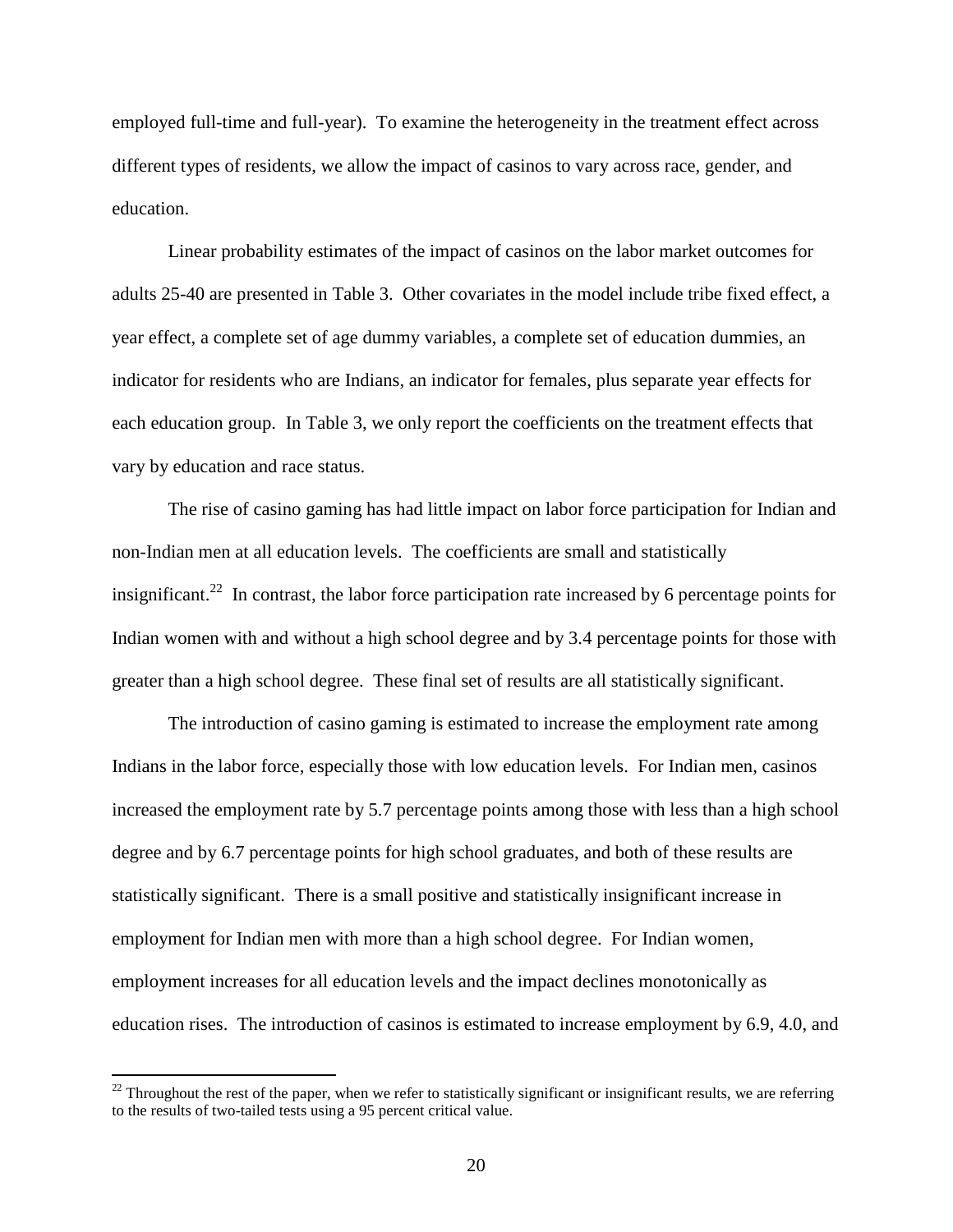2.1 percentage points for high school dropouts, high school graduates, and college educated, respectively. The first two estimates are statistically significant at the 95 percent confidence level, while the final result has a p-value of about 0.09. Among non-Indians, the only statistically precise coefficient in the employment equation is for males with less than a high school degree where the opening a casino is estimated to increase employment by 8.2 percentage points. All other coefficients for non-Indians in the employment equations are statistically insignificant and modest or small in magnitude.

 Even though the employment rate increases for low-educated Indians (high school dropouts), there is no corresponding increase in full-time/full-year employment for this group. In contrast, casinos are estimated to increase full-time/full-year employment by 4.4 percentage points among Indian men with a high school degree. There is however a much larger increase in full-time/full-year employment among Indian women but the size of the coefficient is positively correlated with education. Casinos are estimated to increase full-time/full-year employment rates among Indian females with a high school degree or more by a statistically significant 7 to 8 percentage points. Among non-Indian men and women, although casinos increased fulltime/full-year employment rates by modest amounts for the lowest-skill groups, none of these results are statistically significant.

 In the final three columns of Table 3, we report estimates for models where the outcome is the average hourly wage for full time/full year workers. Among Indian males, the opening of a casino generates hourly wages that are \$1.78 higher for the least educated, \$1.68 higher for those with a high school degree, and \$1.38 higher for those with the most education, and all three of these results are statistically significant. The estimated impact of casinos on the hourly wages for Indian women is very different. The estimated treatment effect for Indian women with a high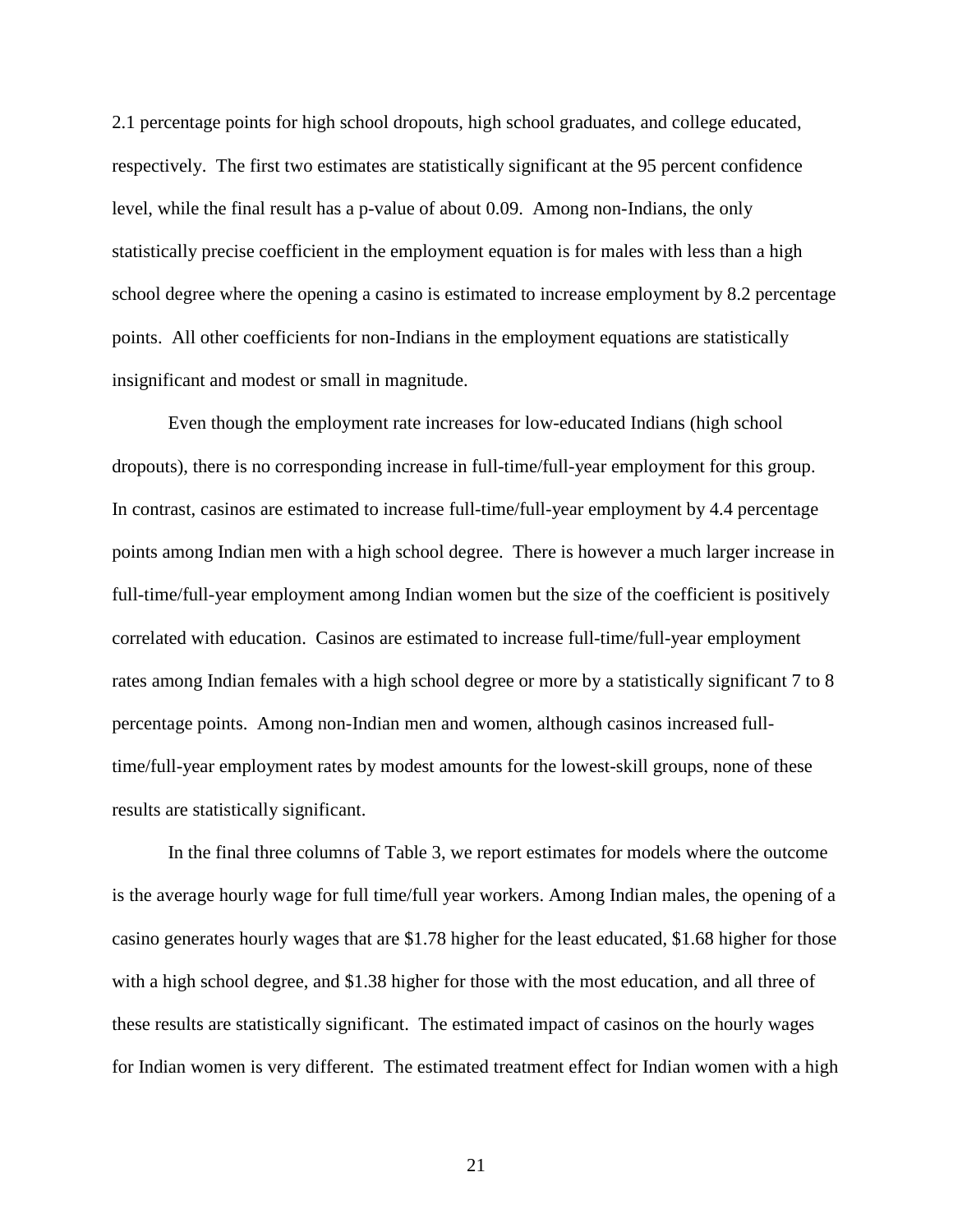school degree is \$1.22 and almost \$1.00 for the highest educated group and both of these results are statistically significant. In contrast, we estimate that casinos only increased wages by a statistically insignificant \$0.51/hour for Indian women with less than a high school degree. We estimate statistically insignificant wage changes induced by the opening a casino for non-Indians from all gender/education subsamples.

We note that in the labor force participation, employment, and hourly wage regressions, the estimated impacts of opening a casino are uniformly larger for Indians than for non-Indians. Given the large standard errors on the results for non-Indians, in most cases, we cannot reject the null hypothesis that the coefficients are the same across these two groups.

 Finally, it is no surprise the industries where these new jobs appear. We estimated linear probability models similar to those in the previous tables where the dependent variable is an indicator that equals 1 if a respondent is employed in a particular industry group. The samples for these regressions are respondents, aged 25 to 40, who were in the labor force. Among Indians, employment in the arts, recreation, etc., industry (which includes casinos) increased by 7.4 percentage points (standard error of 0.8 percentage points). Among Indians on reservations, the only other industry sectors that saw statistically significant changes in employment were other services (except public administration) which saw a 1 percentage point increase in employment and manufacturing which witnessed a 3.5 percentage point decline in enrollment. Among non-Indians on reservations, the only industry sector that experienced a statistically significant change in employment shares was construction which saw an increase of 1.2 percentage points.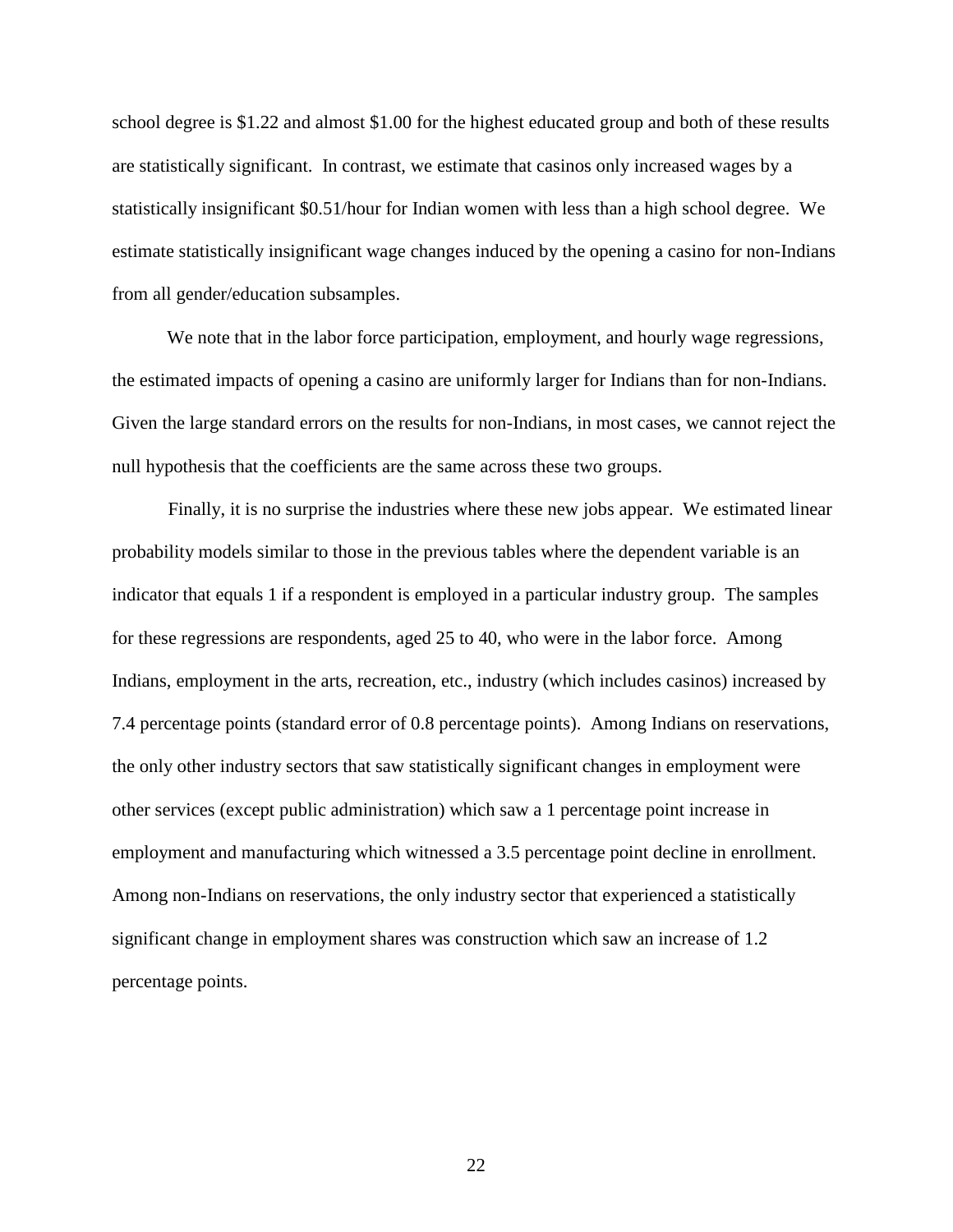#### *B. Changes in Educational Attainment*

 The results in Table 3 indicate that the movement to casino gaming by tribes increased the labor market opportunities for Indian men and women, especially those with low levels of education. Because employment and wages of low-skilled workers have increased relative to higher-skill workers, the expected returns to education have fallen. Likewise, the opportunity costs of education have increased with the increasing returns to low-skill work. Subsequently, we suspect that the movement towards casino gaming may have also dampened the demand for formal education among young adults. In this section, we test this explicitly by using a variety of samples and measures of education.

 First, we look at the high school enrollment rate of 15 to 18 year-olds. In this sample, we define students as enrolled if they are formally going to class or if they are a high school graduate. We estimate a model similar to those in Table 3 but in this case, we allow the treatment effect to vary by age and race. We estimate this as a linear probability model and the results are presented in Table 5. In these models, we allow for separate year effects for each age/race group.

Indians aged 17 to 18 show a statistically significant decline in high school enrollment on reservations with casino gaming. The high school enrollment rate is lower by 3.6 percentage points for 17 year-old Indians and by 6.6 percentage points for 18 year-old Indians on casino reservations. The drop in enrollment is larger for Indian girls compared to Indian boys. Our results show that among reservations with casinos, school enrollment rates for 17 and 18 yearold Indian girls are 5.1 and 8.8 percentage points lower, respectively, than similarly defined Indians on reservations without gaming. Both of these results are statistically significant. Among 17 year-old Indian boys, gaming is estimated to have reduced enrollment by a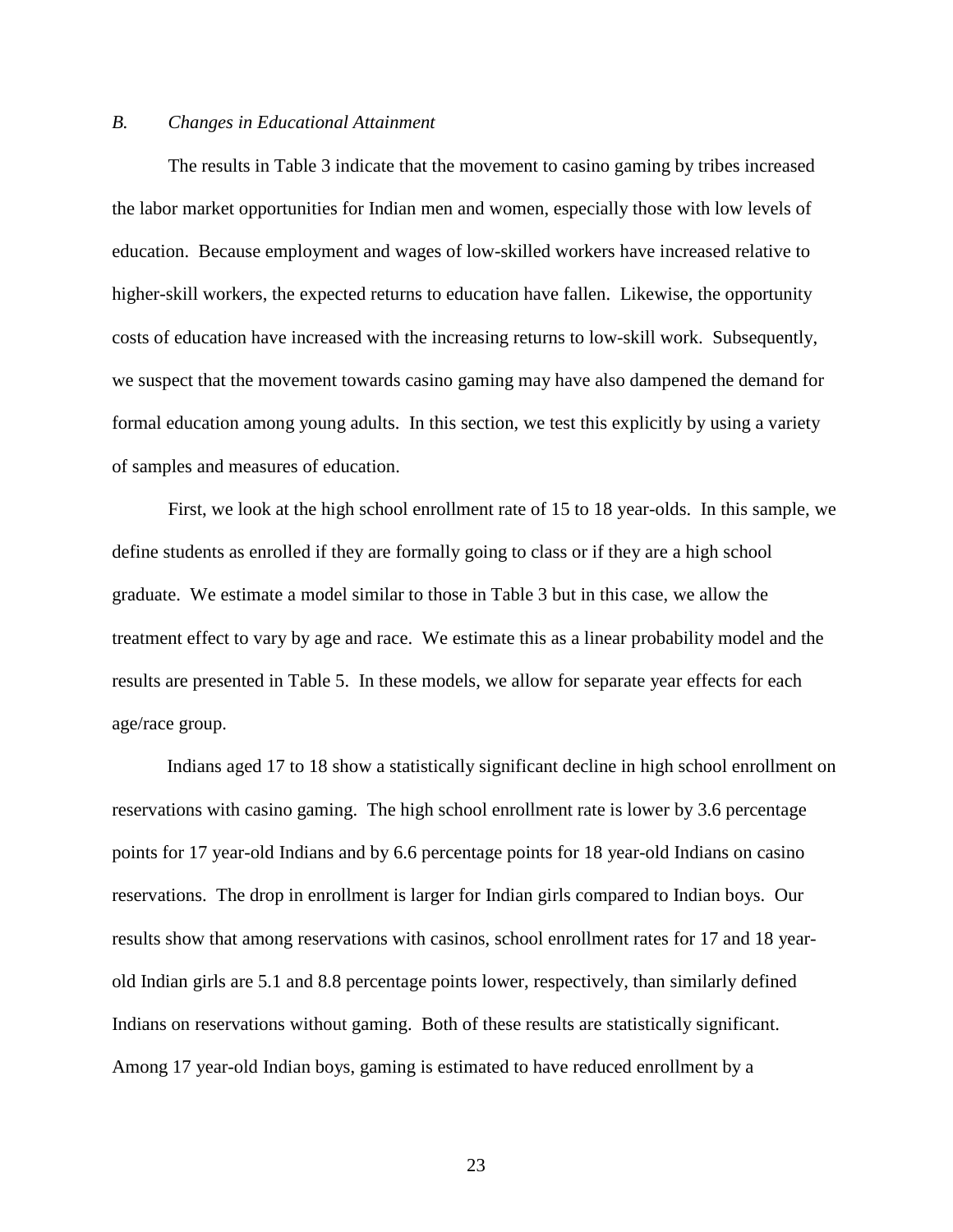statistically insignificant two percentage points, but among 18 year-olds, the coefficient is a statistically significant and negative 4.8 percentage points. The larger effects of casinos on the enrollment rates for girls could be due to higher fertility or marriage rates induced by the casino. We investigated this issue using a sample of 17 and 18 year-old female Indians. We can easily construct whether a respondent is married but we had to merge observations within households and families to identify whether a teen is a mother. In these models, we found that the casino treatment effects had small and statistically insignificant effects on both outcomes.

 The results in Table 5 indicate that the impact of casinos on high school enrollment is very different for non-Indians. Among 15 and 16 year-old non-Indian boys and girls, we estimate that casinos generated statistically insignificant drops in enrollment of 1.4 to 2.2 percentage points. We estimate positive but statistically insignificant treatment effect for 17 year-old non-Indians. Among 18 year old non-Indian boys, we find that their high school enrollment rate is higher than the enrollment rate of similarly defined non-Indians without a casino by 6.6 percentage points and it is statistically significant.

 Next, we look at the change in educational attainment of the population aged 20 to 40 on the reservations. Although casinos should mostly impact the educational decisions of younger adults, we begin by looking at a broader range of ages and the older half of this age group can be though of as a specification check in that casinos should have little impact on these people. We use two outcomes, whether the individual graduated high school or had some college education. In each model, we include a tribe fixed effects, an indicator for race, plus dummy variables for four age groups (aged 20 to 24, 25 to 29, 30 to 34, and 35 to 40). We allow the year effects to vary by age group and race and we estimate separate models for males and females. The results from these models are reported in Table 6.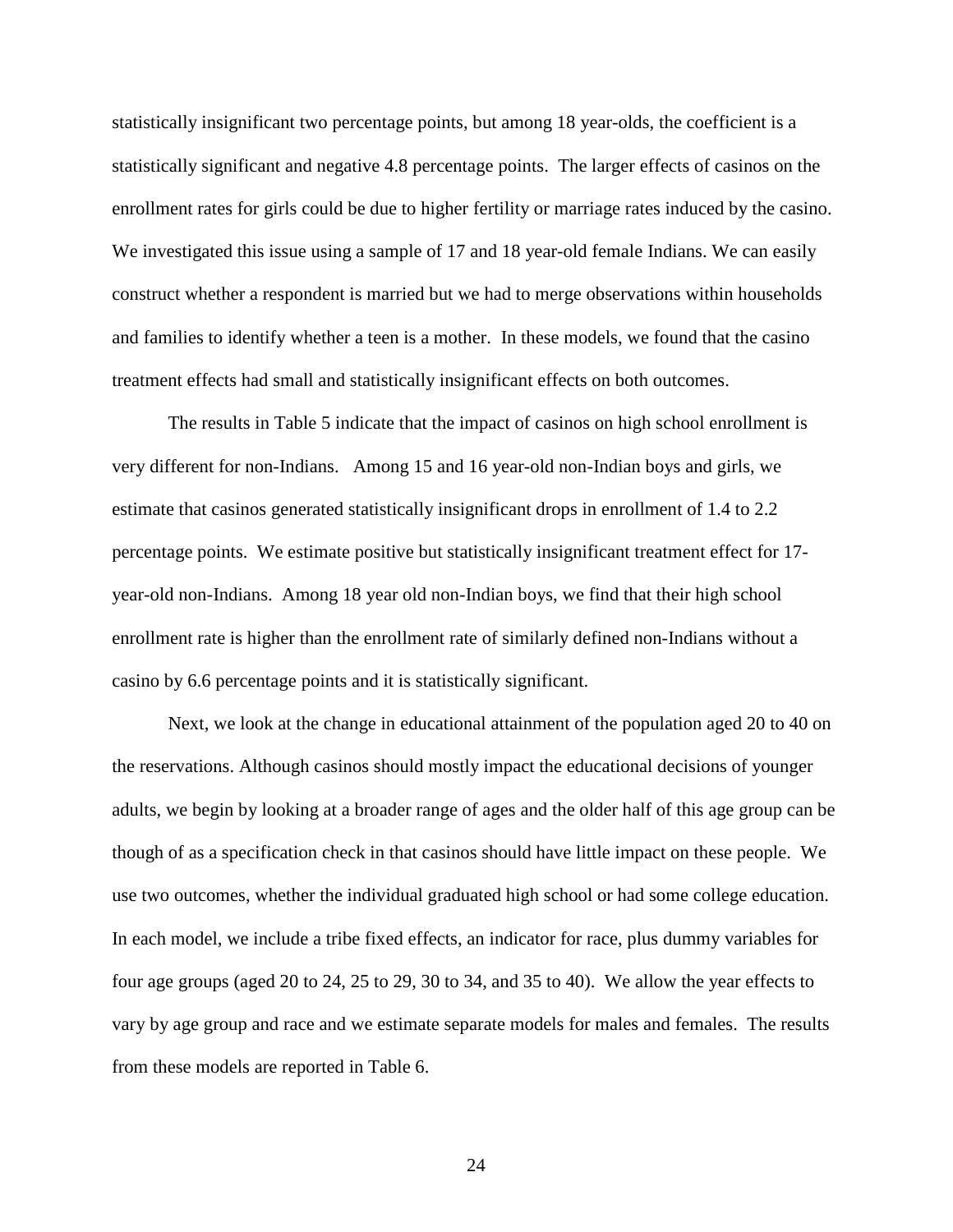The results in Table 6 show that between 1990 and 2000, young adult Indians on reservations had large declines in high school graduation rates. For male Indians, high school graduation rate drops by 9.6 percentage points for 20-24 age group and by 4.0 percentage points for 25-29 age group. The impact on young female Indians was even larger. High school graduation declined by 11.5 percentage points for 20-24 group and by 9.3 percentage points for 25-29 group. This is clear evidence that favorable labor market conditions lead Indians to drop out of high school. For non-Indians, females in 25-29 group show a statistically significant drop in high school graduation rate by 5.7 percentage points. This might be related to the increase of employment of arts, entertainment, recreation, accommodation, and food services sector which includes casino industry. The employment of non-Indian females in this sector increased by 2.0 percentage points and it is generally low-skilled work. No other non-Indian group shows a statistically significant change in high school graduation rate.

 In the results for any the any college education outcome by age groups, results show that the economic changes generated by gaming operation have discouraged Indians from starting college. Among Indians aged 20-24, casinos are associated with statistically significant drops in college entrance of 5.3 and 7.8 percentage points, for males and females respectively. Among Indian females aged 25-29, this number falls to a statistically significant 6.4 percentage points. We do find a statistically significant drop in college entrance for Indian males aged 30-34, but small and statistically insignificant impacts for females aged 30-40 and males aged 35-50. There are no statistically significant impacts of casinos on the college entrance rates for non-Indians in any age group for either males or females. As we noted above in the introduction, these results are made more interesting by the fact that casino gaming tribes generously support college education for tribal members. Despite this financial support, labor market incentives appear to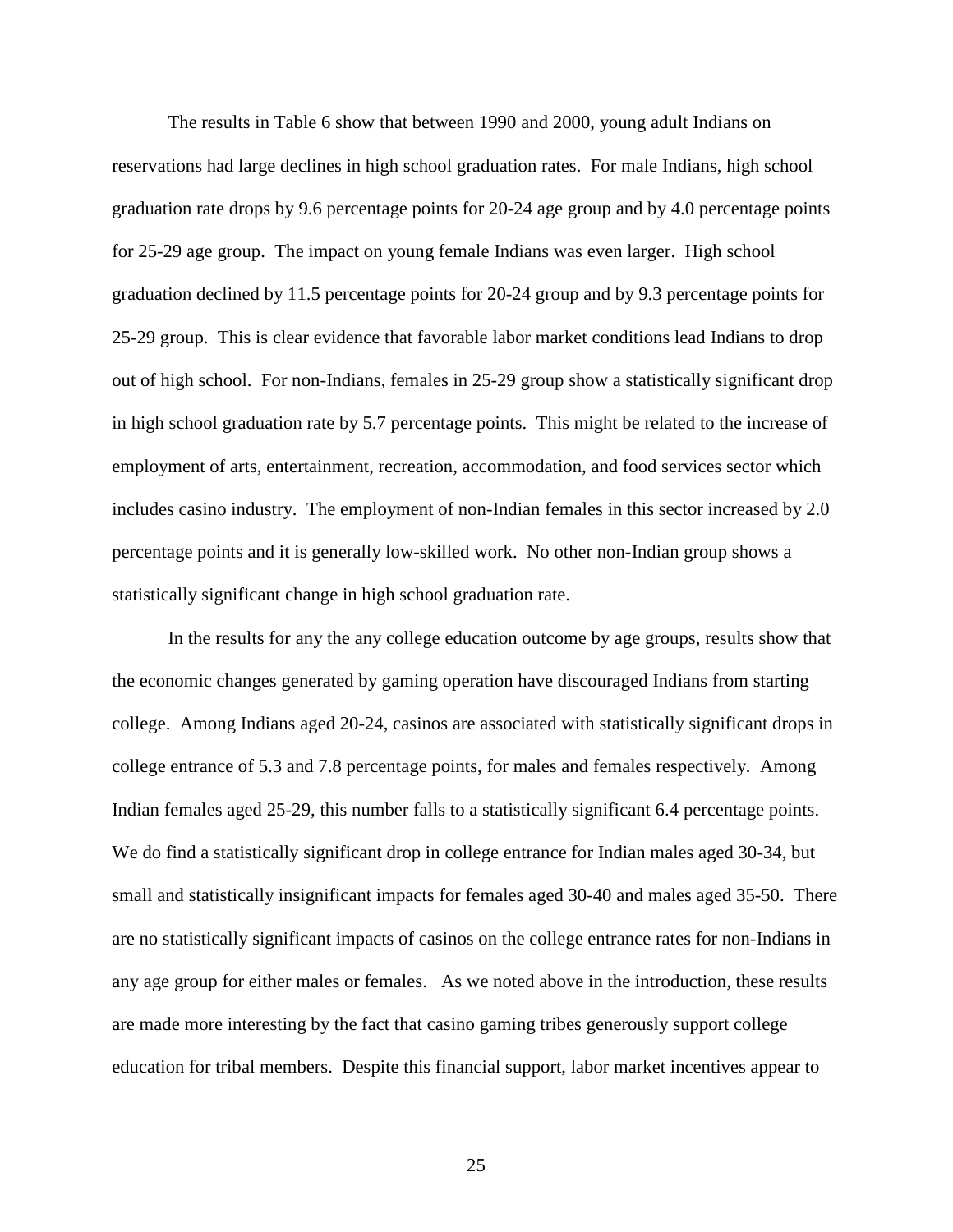be a much stronger draw than tuition cost subsidies from the tribe.

### *C. Controlling for Migration*

 The majority of reservation residents stay on their reservation after high school, but some may leave the reservation to find another job or to attend college. Since the census is a household-based survey, family members who are away at school would not be included in the sample. Our results may therefore understate the demand for higher education on casino reservations if high school graduates from these tribes are disproportionately likely to attend college off the reservation. In this section, we exploit the migration data in the census long-form to identify individuals who have either recently joined or left the reservation and to examine whether these migration patterns impact our basic results.

 The census long-form questionnaire asks all respondents greater than five years of age where they lived 5 years ago and respondents provide the zip code of their previous residence. In the restricted-use versions of the data we are using, the residence five years ago has been recoded into a 'place code' which are typically areas larger than reservations and hence, include nonreservation land. Therefore, we can only identify whether a respondent living off a reservation at census time was living on or near a reservation five years ago. This is especially problematic if we want to include non-Indians in our data set. Half of all reservation residents are Indians but among those who live within 10 mile of a reservation, we calculate that only 1 to 2 percent of people are Indians. Subsequently, if we add back to our sample all people who lived on or near a reservation five years ago, we have a large number of Non-Indians (mostly white respondents) who probably did not live on but rather near a reservation. In contrast, Indians living on a reservation outnumber Indians living near a reservation so adding back Indians who lived on or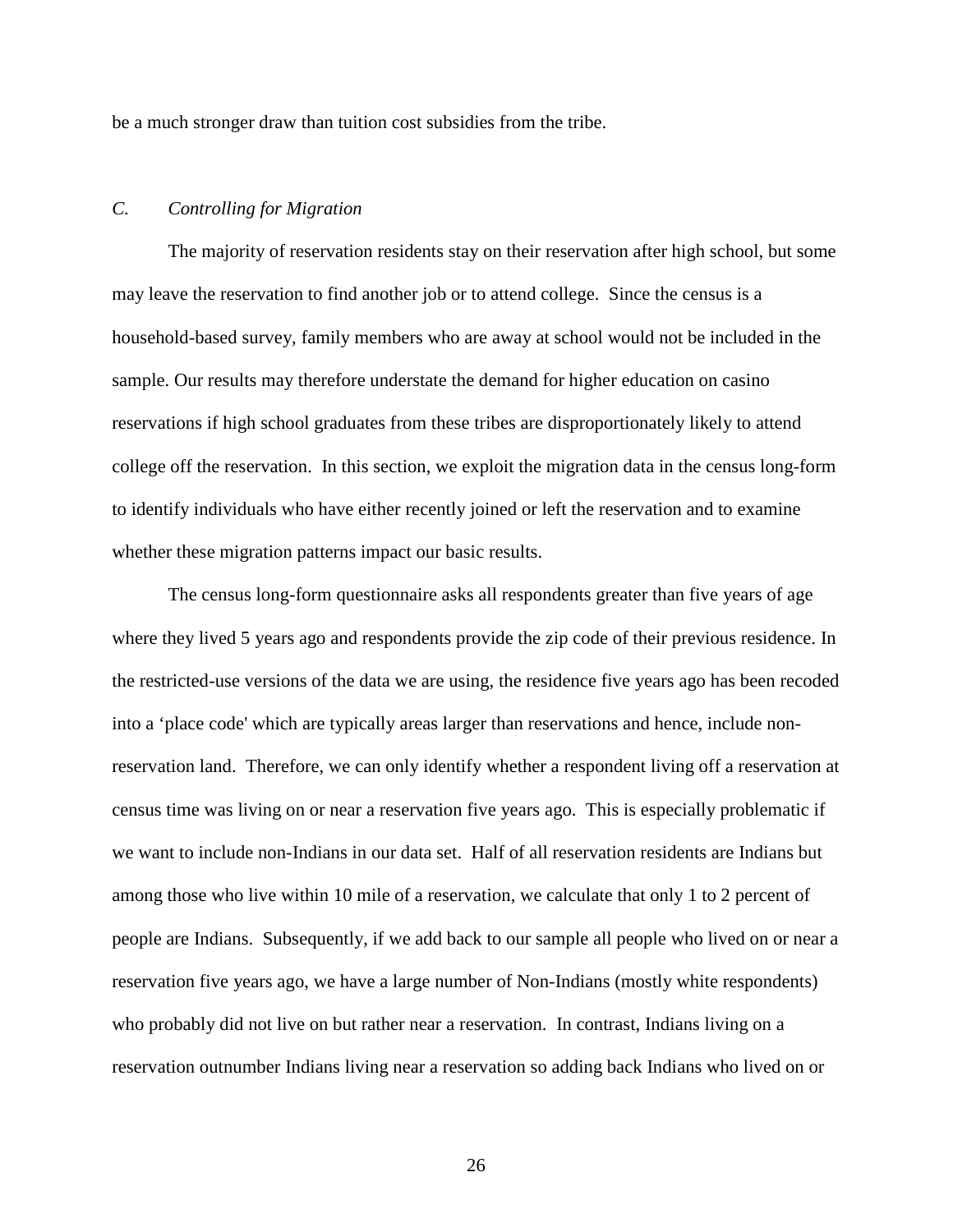near a reservation five years ago will most likely not add back too many who lived off a reservation five years ago.

There is one final concern about the migration codes. Some place codes include areas with multiple reservations. In these situations, we randomly assign a person to a reservation using the census-year Indian populations to determine the probability of placement into a reservation.

With the census migration data, we generate three separate samples of Indians aged 20 to  $29<sup>23</sup>$  First, we identify people who lived on the reservation both at census time and five years prior to the census. Second, we identify people who did not live on the reservation five years prior to the census but lived on the reservation at census time. Third, we can identify people that lived on a reservation five years prior to a census but lived off the reservation at census time. The first two groups when combined are the Indians who lived on the reservation at the time of the census, which is the population we used in the models reported in Table 6.

Counts of Indians by sample type, year, casino status, and education level are reported in Table 7. First, notice that of those people living on the reservations five years ago (Groups 1 and 3), the fraction that moved off the reservation by the time of the census increased between 1990 and 2000, and the increase was larger among tribes with a casino. This fraction increased from 24 to 26 percent between the two census years on reservations without a casino and from 25 to 34 percent on reservations with a casino. Second, of those living on a reservation at the time of the census (Groups 1 and 2), the fraction that moved to the reservation within the past five years grew between 1990 and 2000 and the growth was larger among reservations with a casino. In 1990 on reservations without a casino, 8 percent of the population moved there in the past five

 $\overline{a}$ 

 $^{23}$  We focus on the 20-29 year age groups since these were the subsamples identified in Table 6 that were most impacted by the presence of casinos on reservations.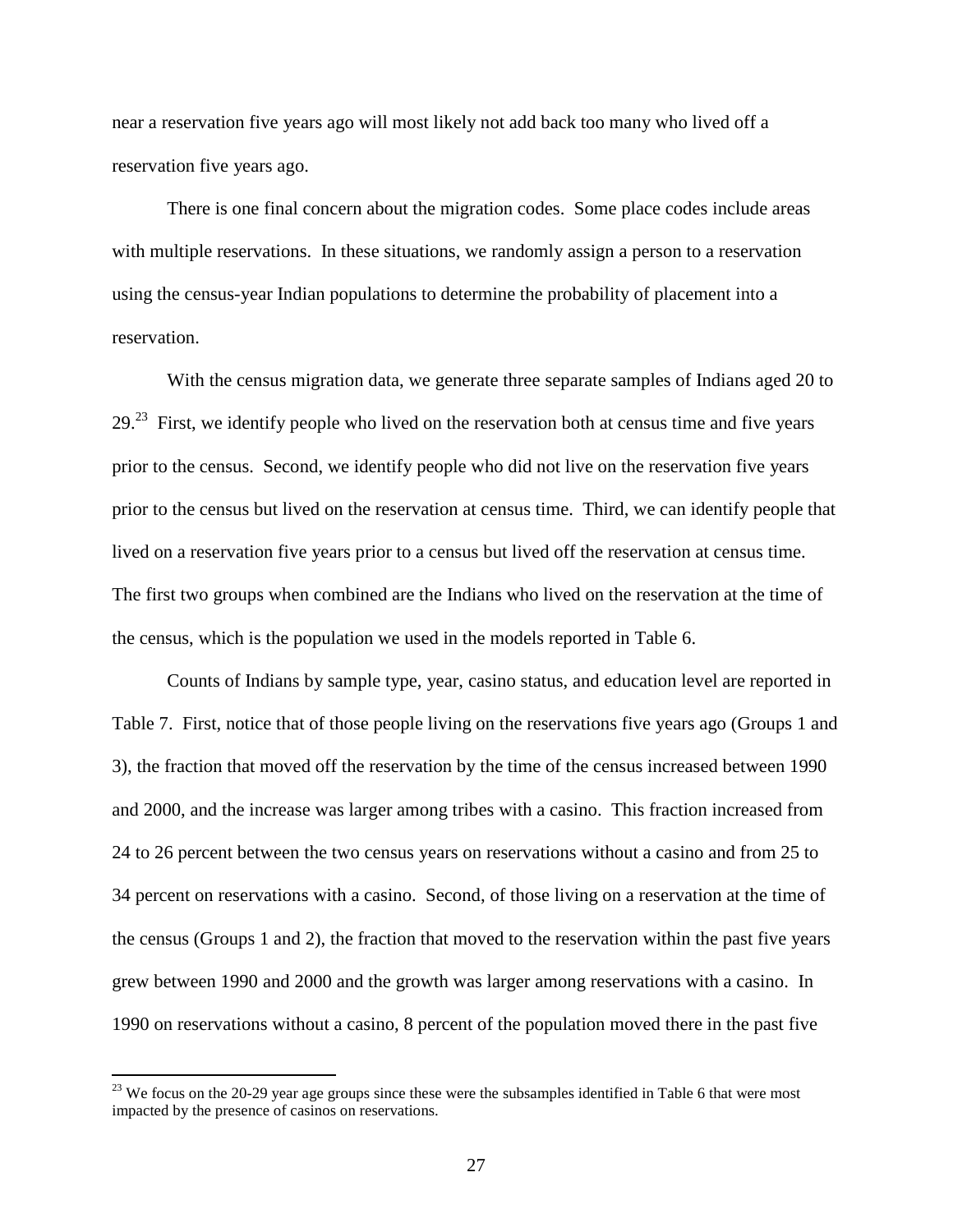years and this number increased to 12 percent in 2000. The numbers for reservations with casinos were 11 percent in 1990 and 15 percent in 2000. So it appears that among Indians aged 20-29, both out- and in-migration increased on Indian reservations with casinos relative to noncasino reservations over the 1990 to 2000 period. Notice also that the education level of incoming and out-migrants is higher than those who were on the reservation in both time periods. In 2000, 78.6 percent of out-migration and 72.9 percent of incoming migrants were high school graduates on the gaming reservations, while only 67 percent of group 1 Indians had high school degree. Therefore, the exclusion of out-migrants (e.g., the samples in Table 6) should lead us to overstate the negative impact of casinos on educational attainment because those who have left the reservation with a casino tended to have higher levels of education.

 Using data for Indians aged 20-29, we estimate linear probability models for the high school completion and college entrance outcomes for three different subsamples. First, we examine the impacts for Indians living on reservations at the time of the census. This sample is constructed by using data from Groups 1 and 2 from Table 7 and the sample is similar to the one used in Table 6 except that now we delete data for non-Indians. The second group includes all people who lived on the reservation five years before the census, regardless of where they live now (Groups 1 and 3). This sample does not include the new migrants to the reservation but does include people have migrated to other parts of the country. Finally, we look at those who lived on the reservation five years prior to the census and at the time of the census (Group 1 only). We estimate separate models for males and females, and within each model, we estimate separate treatment effects for those age 20-24 and 25-29.

The results from these models are reported in Table 8. The first two columns report results for those on reservations at the time of the census. These results are similar in magnitude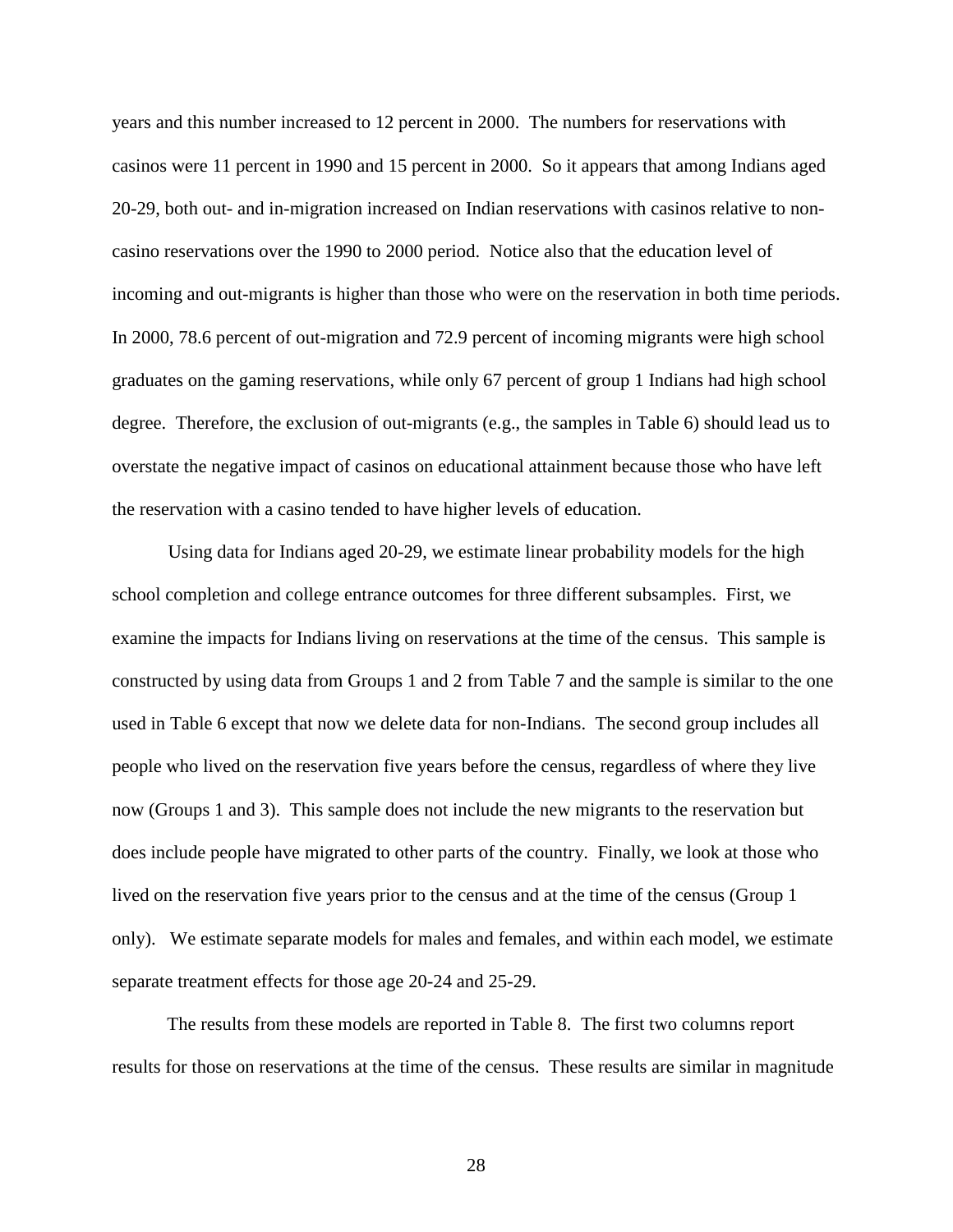to those in Table 6. In the next column, we consider results for those who were on the reservation five years prior to the census but live elsewhere at the time of the census. In this new sample, casinos generate statistically significant reductions in high school completion rates for males aged 20-25 and females in both age groups. Notice that in these samples, the impact of casinos on high school gradation rates is about the same for males but the estimate for female Indians aged 20-25 is about 3.5 percentage points lower than the comparable estimate for Groups 1 and 2 combined, and the estimate for women aged 25-29 is now half the previous estimate. We find that casinos are associated with statistically significant reduction college entrance rates for males and females aged 20-25 but there are small and statistically insignificant impacts for those aged 25-29. These results indicate that those who left the reservation have higher educational levels than those who stayed and NOT considering this group will tend to overstate the impact of casinos on education. These results suggest that some of the younger people not on the reservation at the time of the census may be attending college, and that possibly some of the older people used the benefits of a higher education to exit reservation life.

The results do however indicate that there is a large and pronounced negative impact of casinos on the educational attainment of those who stayed on reservations. In the final two columns of Table 8, we look at the impact of casinos on those who were on reservations five years before the census and those at census time (Group 1). Note here that the numbers are very similar to the estimates for Groups 1 and 2 which is no surprise given the small fraction of people in group 2. Among those in Group 1, casinos are estimated to reduce high school graduation rates by over 7 percentage points for Indian males 20-25 and about 10 percentage points for female Indians in both age groups. These results are statistically significant. Likewise, casinos are estimated to reduce college entrance by 6 and 3 percentage points for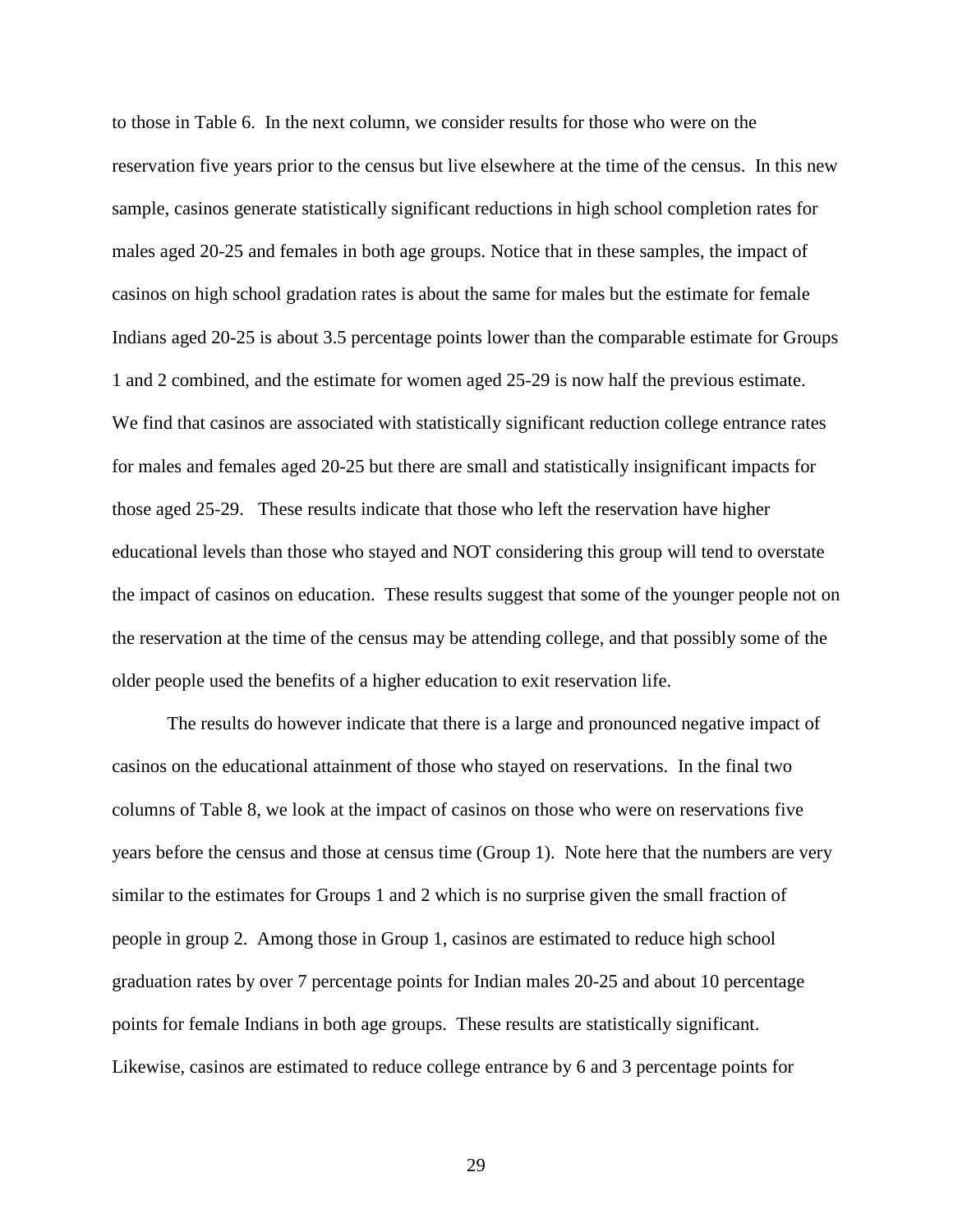Indian males aged 20-25 and 25-29 respectively, and by about 10 percentage points for Indian women in both age groups. Again, these results are statistically significant.

There is a concern that the estimated treatment effects in the proceeding analysis may be capturing other local economic conditions rather than the impact of a new casino. To examine this hypothesis, we re-estimated our basic models on samples that included only people who lived near but off the reservation. If our models are capturing local labor market conditions not due to the casino, we would expect to find large estimates for the treatment variable in these models. For reservations with a casino, we included all people that lived within 25 miles of the zip code where a casino is located but not on reservations. For tribes without a casino, we included people that lived within 25 miles of the on-reservation census block with the largest population but not on a reservation. We identified roughly 1.67 million people aged 25-40 who are in the labor force who meet the residency criteria defined above. We then estimated a linear probability model where the dependent variable is an indicator that equals 1 the respondent is employed. The estimated casino treatment for Indians with less than a high school degree, a high school degree, and more than a high school degree are -0.0155 (0.0218), 0.0177 (0.0116) and 0.0029 (0.0051), respectively. The estimates from the same model for non-Indians are -0.0084 (0.0084), 0.0015 (0.0022), and 0.0057 (0.0024). These results are substantially smaller than the estimates for the same outcome in Table 3.

In the off-reservation samples, there were roughly 1.254 million males and 1.292 million females aged 20-40. For these two groups, we also estimated linear probability models for the high school graduate and any college outcomes. These models are exactly identical to those in Table 4 except they include the off-reservation sample. The estimated casino treatment effects for Indian males aged 20-24 living off but near the reservation is -0.0061 (0.0237) in the high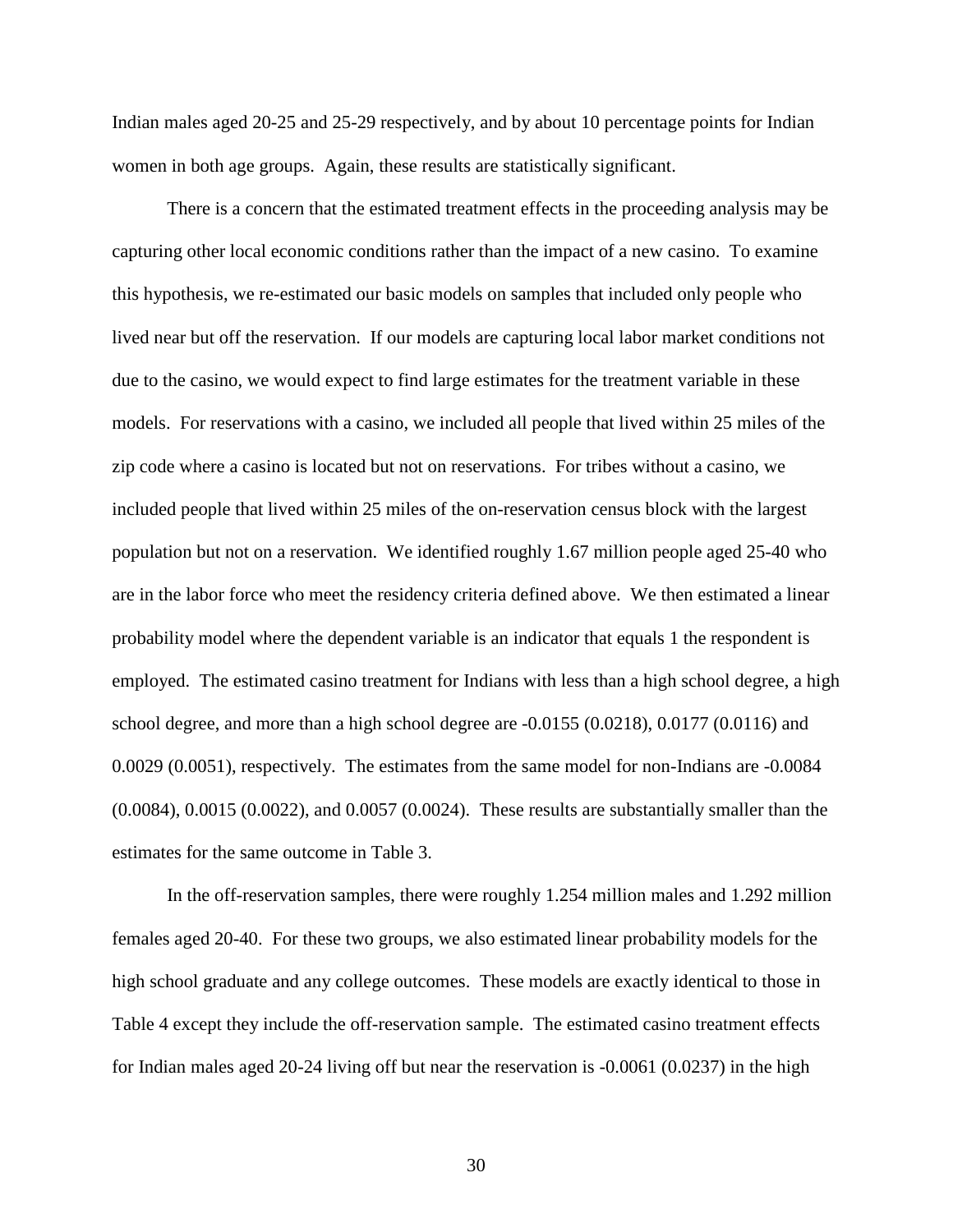school graduation model and 0.0056 (0.0275) in the any college model. Similar estimates for Indian females in the same age group are -0.0064 (0.0231) and -0.0213 (0.0307) respectively. The estimated coefficients the casino treatment for non-Indian males and females aged 20-24 in the high school graduate and college entrance equations are all less that 0.01 in absolute value and all statistically insignificant. These results signal two key results. First, any impact of the casino on local employment outside the reservation is small. Second, it does not appear that the results in this paper are simply capturing local labor market conditions outside the reservation.

In the basic models, we estimated a single treatment effect model where all casinos are assumed to have the same impact. Evidence in Evans and Topoleski suggest that the impact of a casino grows over time as the casino naturally grows. We examine whether there is heterogeneity in the results based on the age of the casino. In the basic models from Table 6, we allowed the treatment effect to vary based on whether the casino opened in 1992 or earlier, 1993 to 1995 and 1996 or later. The estimates showed some evidence of a larger impact on enrollment for casinos that have been opened longer. In the college enrollment equation for Indian males aged 20-24, we that the treatment effect (standard error) for the three time periods for males are - 0.079 (0.0275), -0.045 (0.0193) and -0.0388 (0.0361), respectively. The corresponding numbers for females are -0.0929 (0.032), -0.1086 (0.0256), and -0.0481 (0.0345). In these models, the three treatment effects for non-Indians males and females in the 20-24 age group was statistically insignificant in all cases. We get less of a consistent pattern when we examine high school completion for this age group. Among Indians males aged 20-24, we estimate the casino treatment effect on high school completion to be -0.0685 (0.0396), -0.1280 (0.0339) and -0.0628 (0.0442) for the oldest to youngest casinos. The corresponding numbers for females are -0.0974 (0.0301), -0.1460 (0.0244) and -0.0807 (0.0433). Again, none of the estimated treatment effect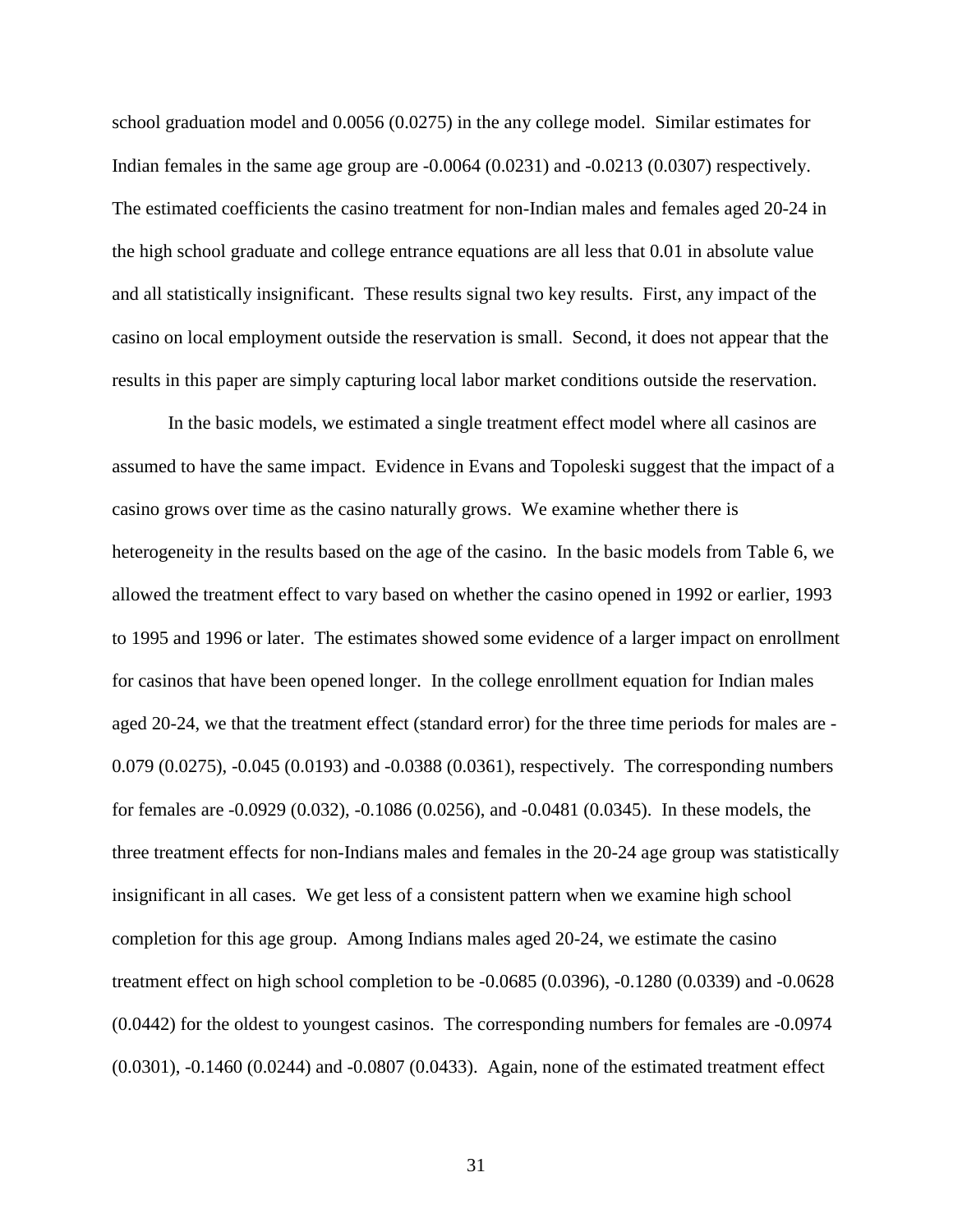coefficients for non-Indian males and females aged 20-24 were statistically significant in the high school enrollment equation.

#### **VII. Conclusion**

 In 1998, the Indian Gaming Regulatory Act was passed with the stated goal of enhancing tribal self sufficiency. Our estimates and those of others suggest that to some degree, the IGRA has been successful. The opening of a casino is estimated to increase the fraction of Indians on reservations with a job and to increase their hourly wage rate. These benefits are largest for those with the lowest levels of education. The results in this paper suggest that the greater availability of higher-paying, low skill jobs may have had some unintended negative consequences. We estimate that increased availability of jobs for low skilled workers is associated with sharply lower levels of high school enrollment, high school completion, and college entrance.

In contrast to the conflicting results found in the literature when one measures labor markets at the state level, our results are in line with recent papers that demonstrate pronounced behavioral responses to labor market conditions when the local market is defined at a much lower level of aggregation. Our methodology and findings are closest to the work of Black, McKinnish, and Sanders (2005) that used the coal boom and bust in Kentucky and Pennsylvania to demonstrate that educational attainment of young adults is counter cyclic. In their paper as well as the results here, the primary beneficiaries of new job opportunities were those with low levels of education, which not only reduced the expected returns to future education but increased the opportunity cost of obtaining more education.

Our results and the work of Black, McKinnish, and Sanders may also suggest caution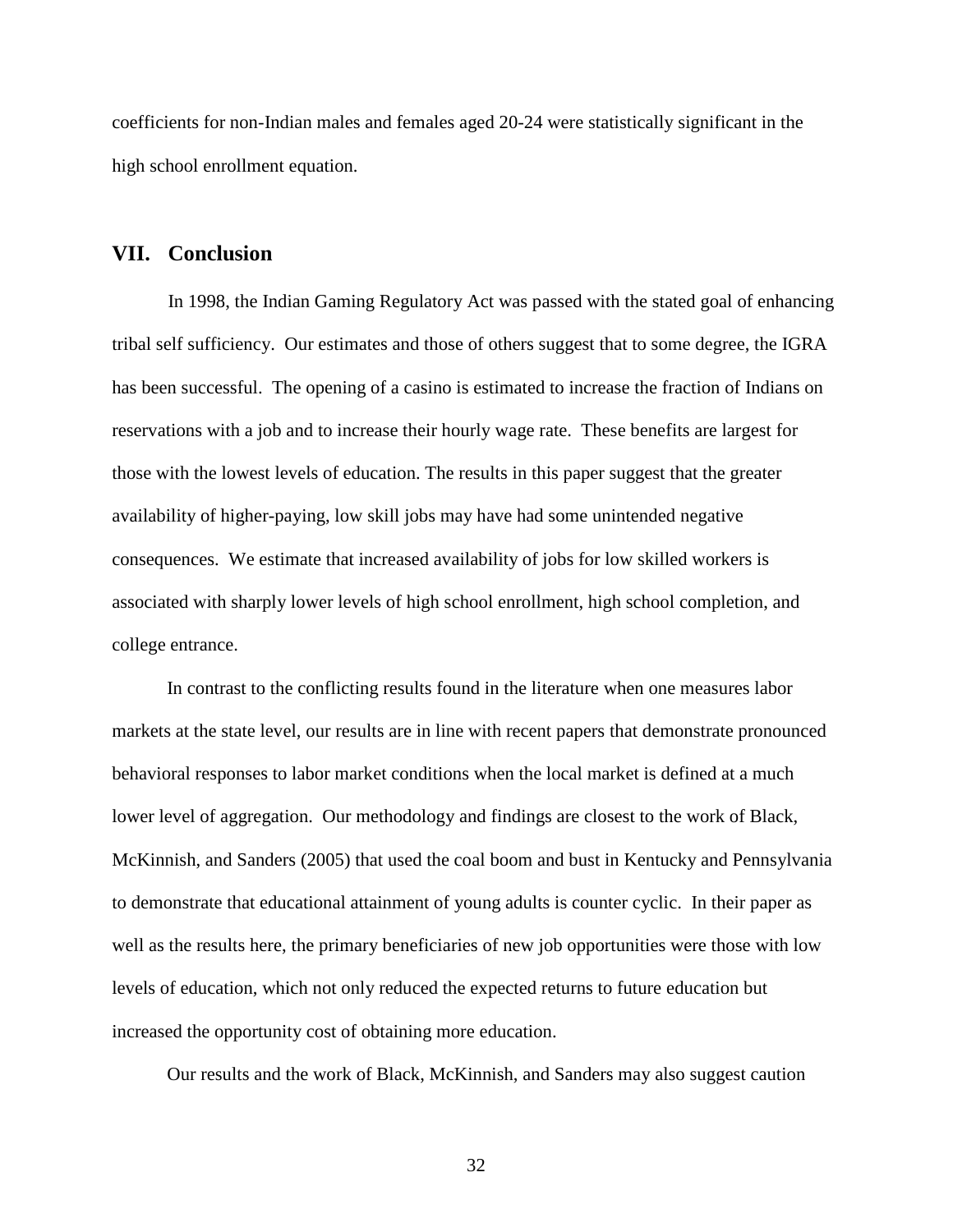when considering particular economic renewal policies. For example, some have advocated for aggressive federal jobs programs to generate employment opportunities in inner cities to deal with chronic unemployment, especially for young black males. If the new jobs generated by these programs are for low skill males, then these programs may also encourage students to exit education to take the jobs.

 Finally, our results indicate that other factors may be much more important in the college enrollment decision than tuition levels. Many tribes have used casino profits to improve education opportunities for members, yet even with these benefits, high school attendance, high school graduation and college enrollment rates fell relative to the performance in non-casino reservations.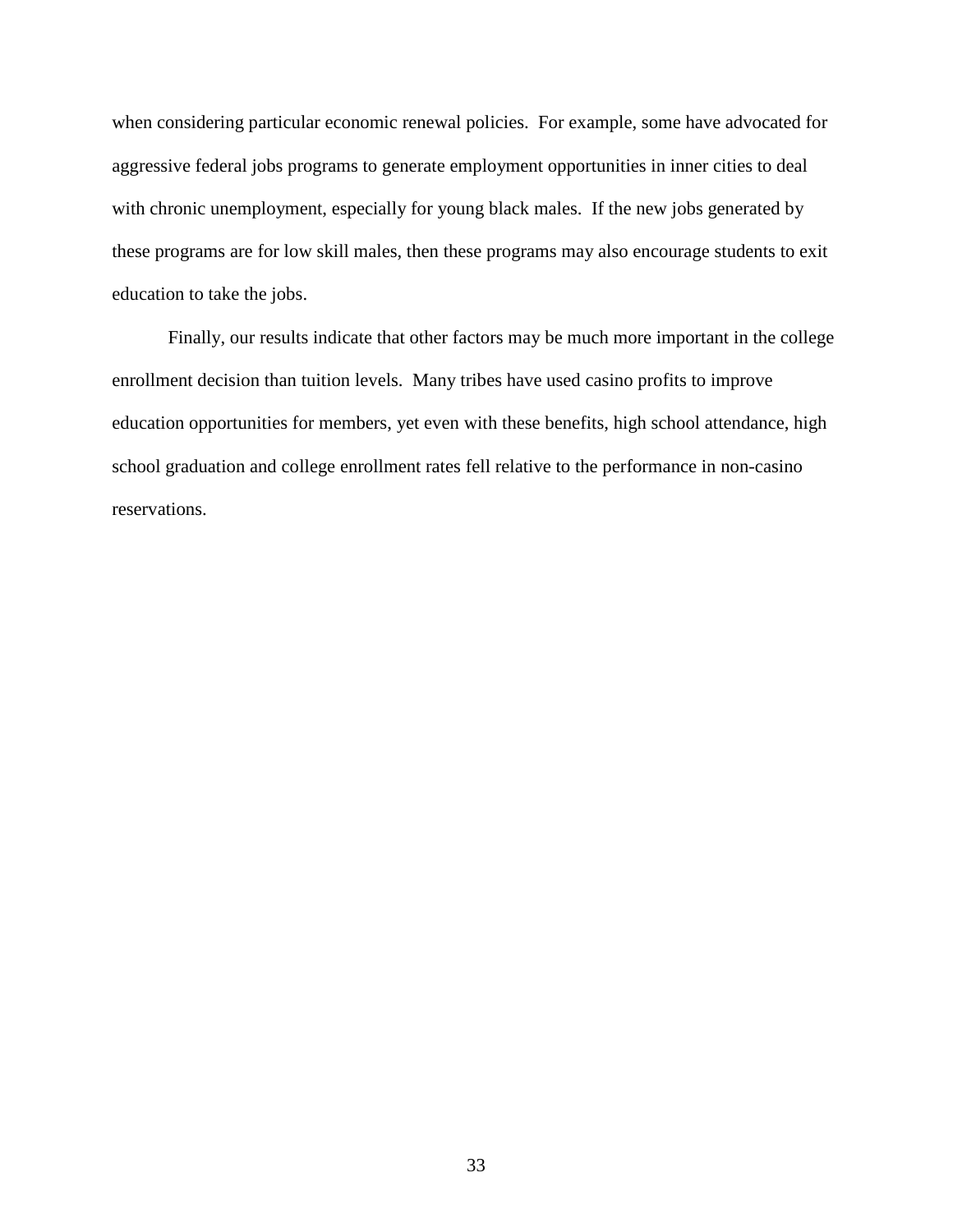# **References**

Black, Dan A.; Terra G. McKinnish; Seth G. Sanders (2005), "Tight Labor Markets and the Demand for Education: Evidence from the Coal Boom and Bust," *Industrial and Labor Relations Review* 59(1), 3-16.

Black, Sandra E.; Amir Sufi (2002), "Who Goes to College? Differential Enrollment by Race and Family Background", NBER working paper number 9310.

Campolieti, Michele, Tony Fang, Morley Gunderson (2005). "How Minimum Wages Affect Schooling-Employment Outcomes in Canada, 1993-1999," *Journal of Labor Research* 26(3), 533-545.

Card, David; Thomas Lemieux (2000), "Dropout and Enrollment Trends in the Post-War Period: What Went Wrong in the 1970s?," NBER working paper number 7658.

Carneiro, Pedro; James J. Heckman (2002), "The Evidence on Credit Constraints in Post-Secondary Schooling", *Economic Journal*, v.112, pp.989-1018.

Chaplin, Duncan D., Mark D. Turner, Andreas D. Pape (2003). "Minimum Wages and School Enrollment of Teenagers: A Look at the 1990s." *Economics of Education Review* 22(1), 11-21.

Ehrenberg, Ronald, A. Marcus (1980). "Minimum Wage Legislation and the Education Outcomes of Youths." *Research in Labor Economics,* 3, 61-93.

Ehrenberg, Ronald, A. Marcus (1982). "Minimum Wages and Teenagrs' Enrollment-Employment Outcomes." *Journal of Human Resources* 17(1), 39-58.

Eisler, Kim Isaac (2001), *Revenge of the Pequots*, Simon & Schuster, New York, NY.

Evans, William; Julie Topoleski (2002), "The Social and Economic Impact of Native American Casinos", NBER working paper number 9198.

Hoynes, Hilary W. (2000), "Local Labor Markets and Welfare Spells: Do Demand Conditions Matter?", *Review of Economics and Statistics*, v.82, n.3, pp.351-368.

Kane, Thomas J. (1994), "College Entry by Blacks since 1970: The Role of College Costs, Family Background, and the Returns to Education", *Journal of Political Economy*, v.102, n.5, pp.878-911.

Kim, Wooyoung (2005), *Essays on the Impact of American Indian Casinos*, University of Maryland.

Liang, Kung-Yee, Scott Zeger (1986), "Longitudinal Data Analysis Using Generalized Linear Models," *Biometrika*, v.73, n1, pp.13-22.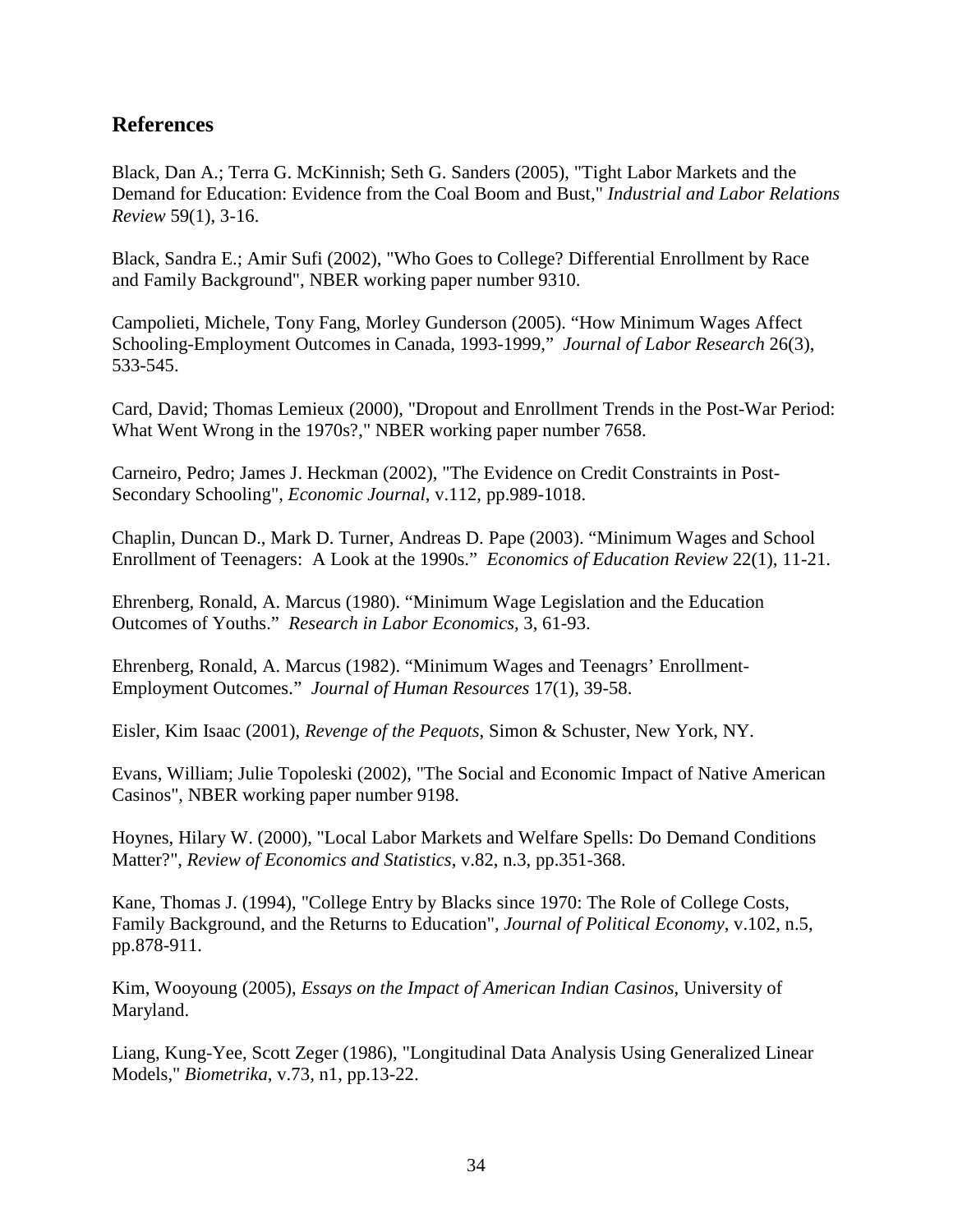Manski, Charles F.; David A. Wise (1983), *College Choice in America*, Harvard University Press, Cambridge, MA.

Mason, W. Dale (2000), *Indian Gaming*, University of Oklahoma Press, Norman, Oklahoma.

Neumank, David., William Wascher (1995). "Minimum Wage Effects on Employment and School Enrollment." *Journal of Business and Economic Statistics* 13(2), 199-208.

Neumank, David., William Wascher (2003). "Minimum Wages and Skill Acquisition: Another Look at Schools Effects," *Economics of Education Review* 22(1), 1-10.

Rees, Daniel I.; H. Naci Mocan (1997), "Labor Market Conditions and the High School Dropout Rate: Evidence from New York State", *Economics of Education Review*, v.16, n.2, pp.103-109.

Rivkin, Steven (1995), "Black/White Differences in Schooling and Employment", *Journal of Human Resources*, 30(4), 826-852.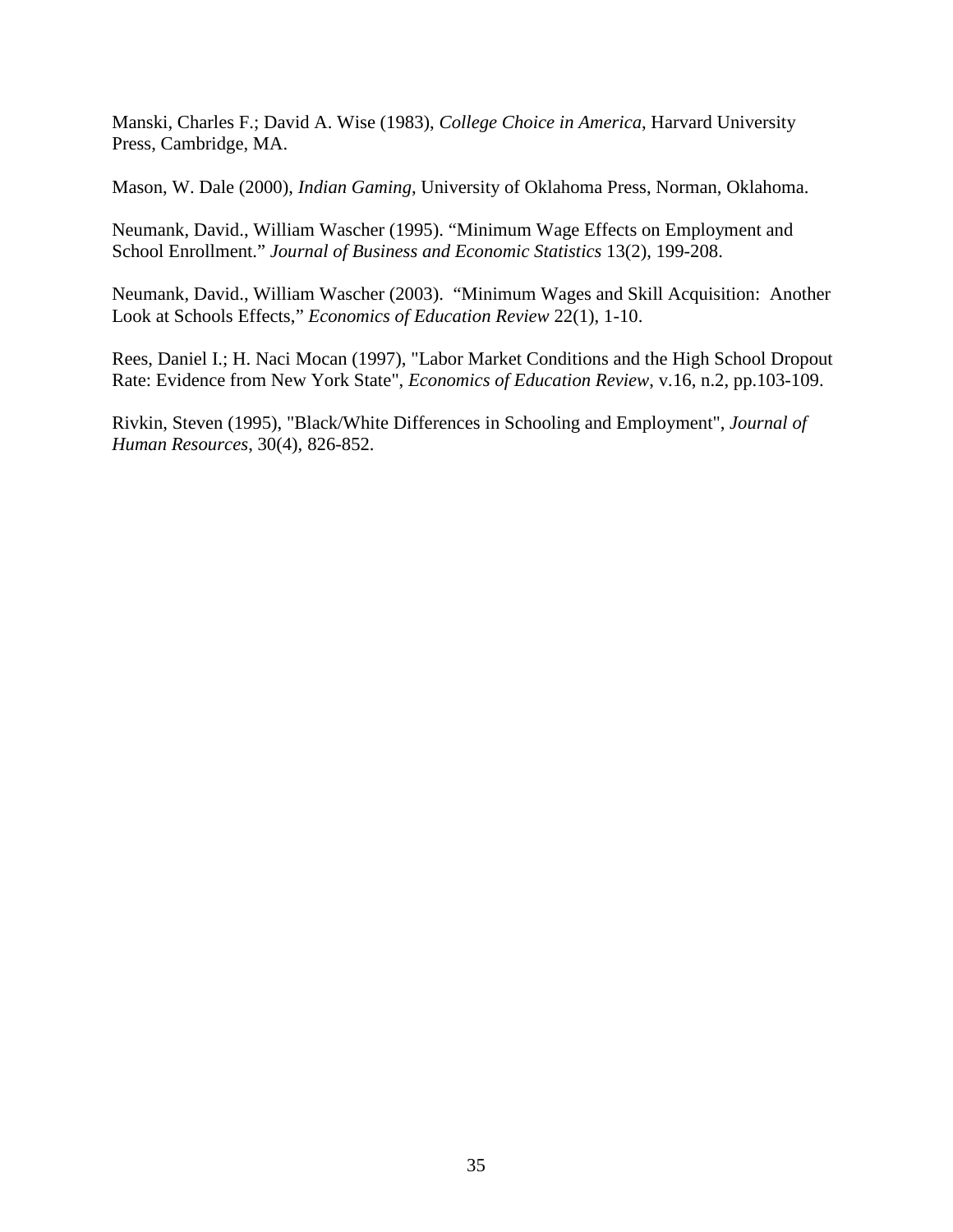|                                                                                    |        | <b>Tribes with Casino</b> | Tribes without Casino |        |
|------------------------------------------------------------------------------------|--------|---------------------------|-----------------------|--------|
|                                                                                    | 1990   | 2000                      | 1990                  | 2000   |
| Indian                                                                             | 12,073 | 14,867                    | 10,230                | 12,699 |
| <hs degree<="" td=""><td>3,594</td><td>3,812</td><td>3,263</td><td>3,347</td></hs> | 3,594  | 3,812                     | 3,263                 | 3,347  |
| HS degree                                                                          | 4,444  | 5,660                     | 3,724                 | 4,701  |
| $>$ HS degree                                                                      | 4,035  | 5,395                     | 3,243                 | 4,651  |
|                                                                                    |        |                           |                       |        |
| Non-Indian                                                                         | 19,775 | 20,896                    | 6,925                 | 6,499  |
| $<$ HS degree                                                                      | 2,689  | 3,037                     | 1,208                 | 1,349  |
| HS degree                                                                          | 7,039  | 6,406                     | 2,481                 | 2,062  |
| $>$ HS degree                                                                      | 10,047 | 11,453                    | 3,236                 | 3,088  |
|                                                                                    |        |                           |                       |        |
| Total                                                                              | 31,848 | 35,763                    | 17,155                | 19,198 |

### **Table 1: Sample Composition, Individuals Aged 25-40 Living on Federally Recognized Reservations, 1990 and 2000 Census Long-Form Data**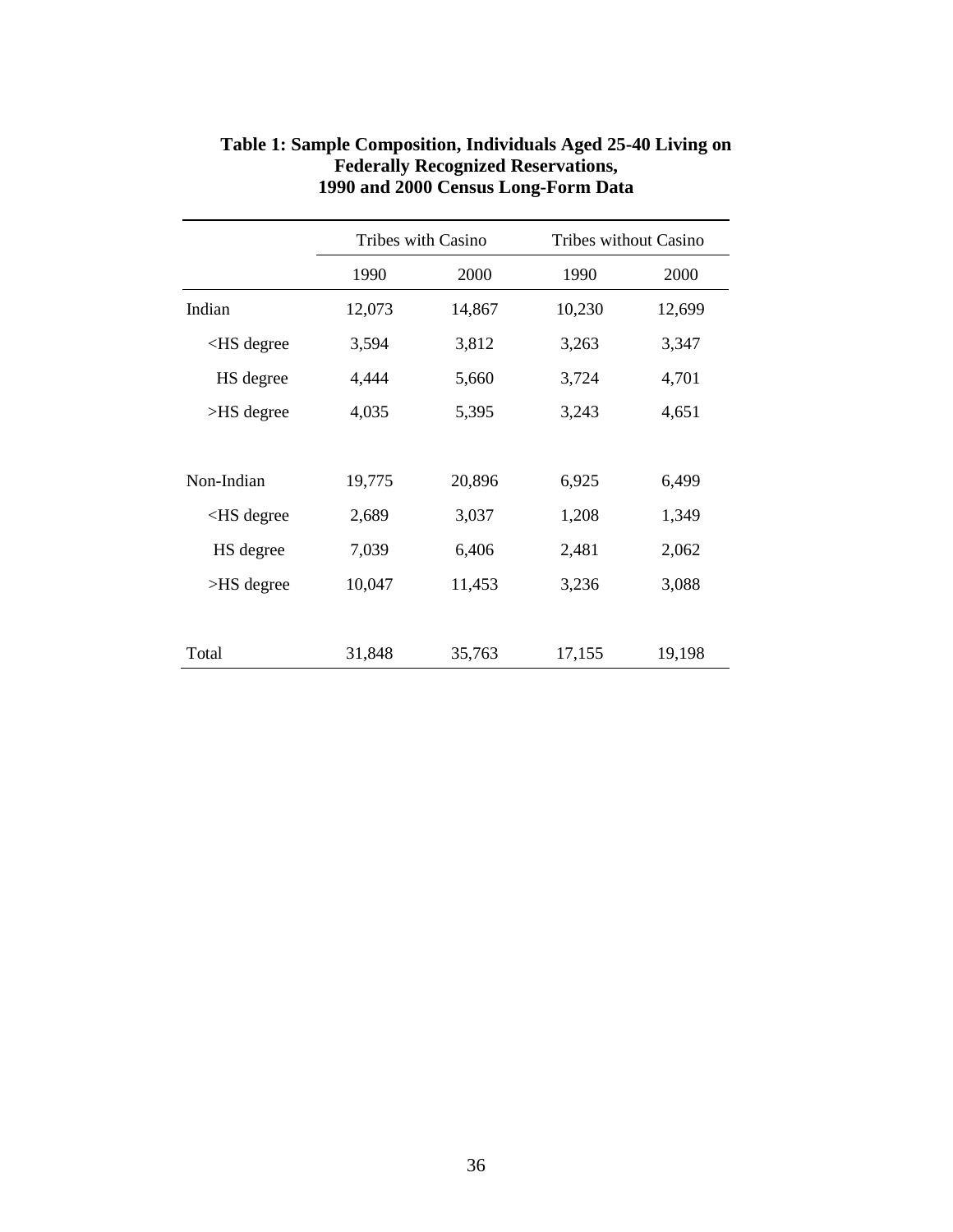|                                      |                                                 | Tribes with a Casino |       | Tribes without a<br>Casino |       |
|--------------------------------------|-------------------------------------------------|----------------------|-------|----------------------------|-------|
| Variable                             | Sample                                          | 1990                 | 2000  | 1990                       | 2000  |
| In labor force                       | 25-40 year olds                                 | .7763                | .7719 | .7228                      | .7044 |
| Employed                             | 25-40 year olds                                 | .8685                | .8918 | .8355                      | .8399 |
| Full time/full year worker           | 25-40 year olds                                 | .6210                | .6869 | .5545                      | .5977 |
| Hourly wage<br>$(in$ real $2000$ \$) | 25-40 year olds Full time/<br>full year workers | 13.69                | 14.14 | 12.69                      | 12.76 |
| Currently in school                  | 15-18 year olds                                 | .8674                | .8738 | .8609                      | .8756 |
| High school graduate                 | 20-24 year olds                                 | .7234                | .7218 | .6627                      | .7064 |
| Any college                          | 20-24 year olds                                 | .3588                | .3990 | .2925                      | .3426 |

### **Table 2: Sample Characteristics, Individuals Living on Federally Recognized Reservations, 1990 and 2000 Census Long-Form Data**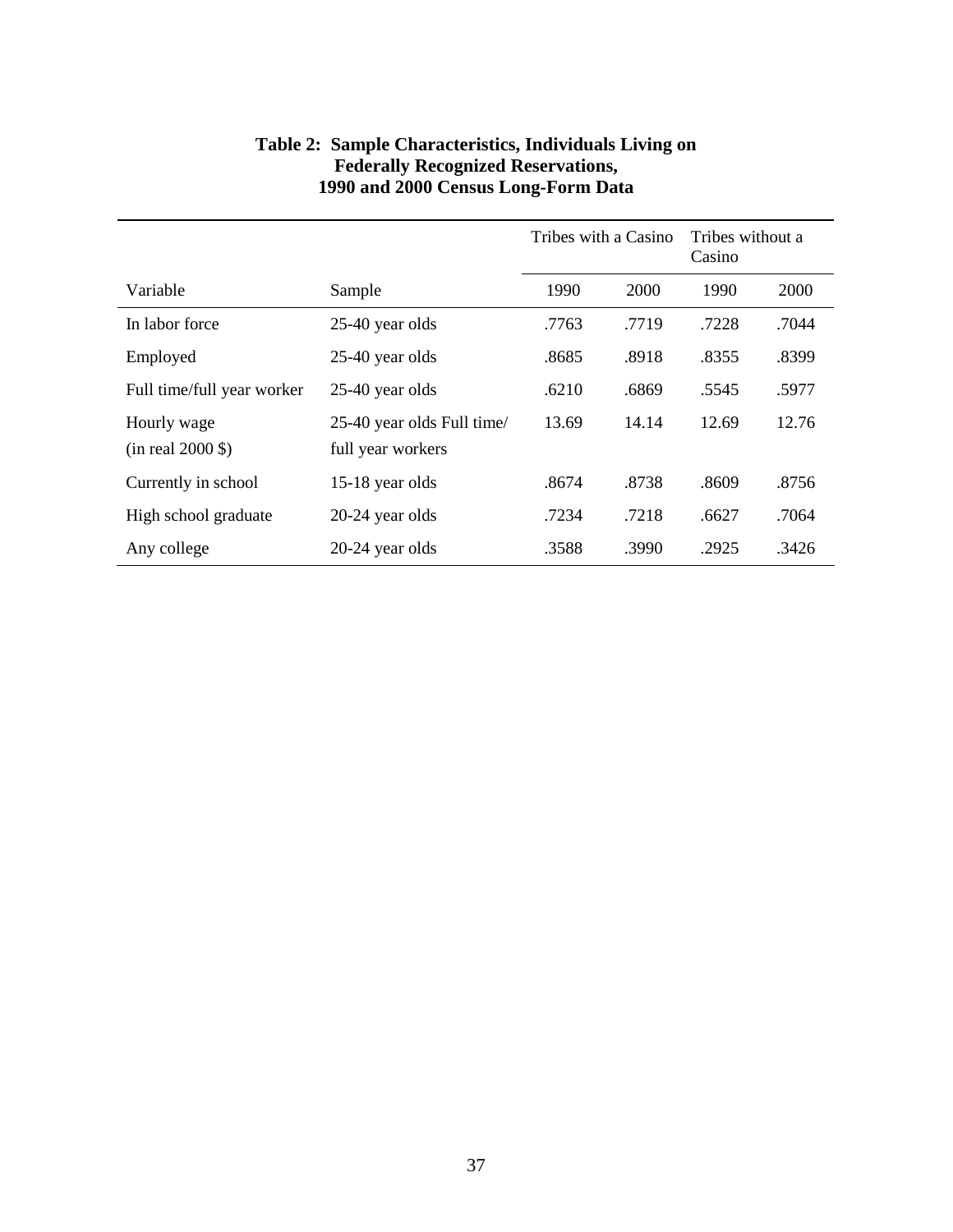|                                                                                                                                                                                                                                                       |          | In labor force |          |         | Employed |          |          | Full-time/full-year worker |           |         | Hourly wage among full-<br>time/full year workers |          |
|-------------------------------------------------------------------------------------------------------------------------------------------------------------------------------------------------------------------------------------------------------|----------|----------------|----------|---------|----------|----------|----------|----------------------------|-----------|---------|---------------------------------------------------|----------|
| Race/Education                                                                                                                                                                                                                                        | All      | Male           | Female   | All     | Male     | Female   | All      | Male                       | Female    | All     | Male                                              | Female   |
| Indian                                                                                                                                                                                                                                                |          |                |          |         |          |          |          |                            |           |         |                                                   |          |
| <hs degree<="" td=""><td>.0202</td><td><math>-.0227</math></td><td>.0664</td><td>.0597</td><td>.0568</td><td>.0689</td><td>.0317</td><td>.0319</td><td>.0194</td><td>1.19</td><td>1.78</td><td>.51</td></hs>                                          | .0202    | $-.0227$       | .0664    | .0597   | .0568    | .0689    | .0317    | .0319                      | .0194     | 1.19    | 1.78                                              | .51      |
|                                                                                                                                                                                                                                                       | (.0174)  | (.0167)        | (.0275)  | (.0178) | (.0230)  | (.0258)  | (.0174)  | (.0220)                    | (.0258)   | (.78)   | (.88)                                             | (.87)    |
|                                                                                                                                                                                                                                                       | $[.55]$  | $[.63]$        | $[.46]$  | $[.64]$ | $[.63]$  | $[.67]$  | $[.36]$  | $[.36]$                    | $[.36]$   | [10.16] | [11.52]                                           | [8.77]   |
| HS degree                                                                                                                                                                                                                                             | .0321    | $-.0014$       | .0629    | .0551   | .0674    | .0401    | .0601    | .0436                      | .0736     | 1.48    | 1.68                                              | 1.22     |
|                                                                                                                                                                                                                                                       | (.0126)  | (.0139)        | (.0189)  | (.0129) | (.0175)  | .0141)   | (.0163)  | (.0212)                    | (.0205)   | (.36)   | (.39)                                             | (.52)    |
|                                                                                                                                                                                                                                                       | $[.66]$  | $[.70]$        | $[.63]$  | $[.77]$ | $[.73]$  | $[.81]$  | $[.52]$  | $[.51]$                    | $[.53]$   | [10.86] | [12.06]                                           | [9.70]   |
| > HS degree                                                                                                                                                                                                                                           | .0273    | .0204          | .0344    | .0221   | .0209    | .0211    | .0487    | .0015                      | .0860     | 1.33    | 1.38                                              | .98      |
|                                                                                                                                                                                                                                                       | (.0124)  | (.0151)        | (.0158)  | (.0106) | (.0157)  | (.0125)  | (.0125)  | (.0173)                    | (.0152)   | (.43)   | (.49)                                             | (.40)    |
|                                                                                                                                                                                                                                                       | $[.80]$  | $[.83]$        | $[.77]$  | $[.86]$ | $[.83]$  | $[.89]$  | $[.61]$  | $[.61]$                    | $[.61]$   | [12.76] | [13.89]                                           | [11.64]  |
| Non-Indian                                                                                                                                                                                                                                            |          |                |          |         |          |          |          |                            |           |         |                                                   |          |
| <hs degree<="" td=""><td><math>-.0160</math></td><td><math>-0.0189</math></td><td><math>-.0073</math></td><td>.0544</td><td>.0820</td><td><math>-.0091</math></td><td>.0333</td><td>.0272</td><td>.0456</td><td>.45</td><td>.78</td><td>.02</td></hs> | $-.0160$ | $-0.0189$      | $-.0073$ | .0544   | .0820    | $-.0091$ | .0333    | .0272                      | .0456     | .45     | .78                                               | .02      |
|                                                                                                                                                                                                                                                       | (.0261)  | (.0301)        | (.0419)  | (.0154) | (.0191)  | (.0370)  | (.0259)  | (.0227)                    | (.0533)   | (.59)   | (.67)                                             | (.87)    |
|                                                                                                                                                                                                                                                       | $[.67]$  | $[.80]$        | $[.52]$  | $[.86]$ | $[.86]$  | $[.86]$  | $[.56]$  | $[.63]$                    | $[.47]$   | [10.27] | [11.32]                                           | $[8.80]$ |
| HS degree                                                                                                                                                                                                                                             | .0091    | .0219          | $-.0034$ | .0196   | .0229    | .0111    | .0241    | .0338                      | .0075     | .47     | .55                                               | .36      |
|                                                                                                                                                                                                                                                       | (.0117)  | (.0145)        | (.0171)  | (.0132) | (.0142)  | (.0170)  | (.0203)  | (.0224)                    | (.0362)   | (.37)   | (.49)                                             | (.37)    |
|                                                                                                                                                                                                                                                       | $[.81]$  | $[.91]$        | $[.70]$  | $[.92]$ | $[.91]$  | [.93]    | $[.66]$  | $[.71]$                    | $[.60]$   | [12.33] | [14.28]                                           | [10.04]  |
| > HS degree                                                                                                                                                                                                                                           | .0041    | .0044          | .0028    | .0046   | .0000    | .0097    | $-.0097$ | $-.0004$                   | $-0.0166$ | .19     | .93                                               | $-.83$   |
|                                                                                                                                                                                                                                                       | (.0118)  | (.0137)        | (.0183)  | (.0125) | (.0165)  | (.0117)  | (.0132)  | (.0200)                    | (.0215)   | (.73)   | (.63)                                             | (1.07)   |
|                                                                                                                                                                                                                                                       | $[.86]$  | $[.93]$        | $[.79]$  | $[.96]$ | $[.96]$  | $[.96]$  | $[.75]$  | $[.85]$                    | $[.66]$   | [16.04] | [17.74]                                           | [13.87]  |
| # of Individuals                                                                                                                                                                                                                                      | 103,923  | 50,771         | 53,152   | 78,117  | 41,888   | 36,229   | 78,117   | 41,888                     | 36,229    | 45,382  | 25,473                                            | 19,909   |
| $R^2$                                                                                                                                                                                                                                                 | 0.1064   | 0.0980         | 0.0931   | 0.1064  | 0.1198   | 0.0971   | 0.1052   | 0.1598                     | 0.0672    | 0.1922  | 0.1783                                            | 0.1702   |

# **Table 3: Linear Probability Estimates, Impact of Indian Casinos On Labor Market Outcomes, Reservation Residents Aged 25-40, 1990 and 2000 Census Long-Form Data**

Numbers in parentheses are standard errors that allow for arbitrary correlation across observations in a tribe/year cell. The numbers in brackets are sample means. Other covariates include tribe fixed effects, age, race and education fixed-effects, year effects that vary by education/race status, and where appropriate, a male dummy variable.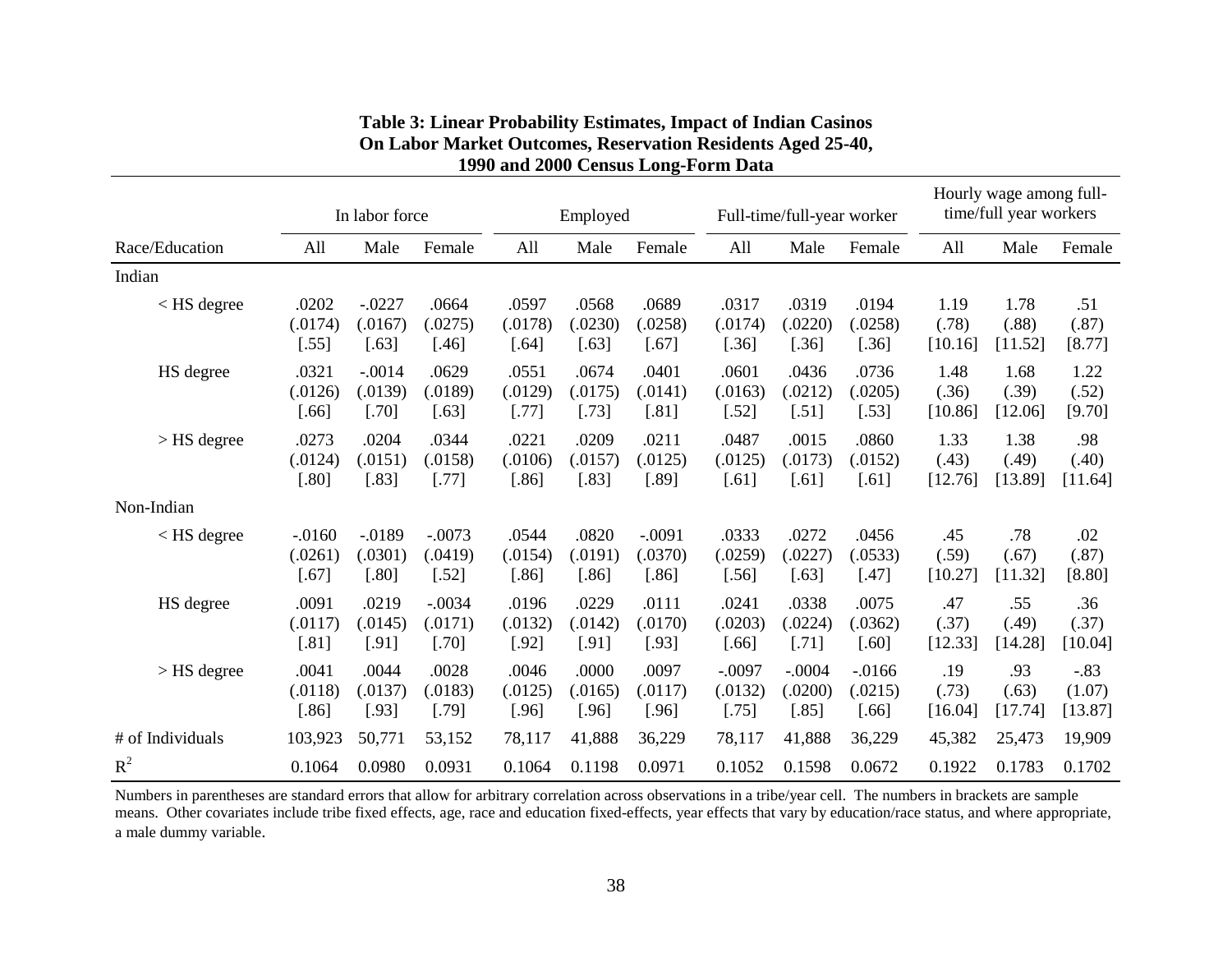| Industry                                                                      | All              | Indians          | Non-<br>Indians     | Indian<br>Males     | Indian<br>Females |
|-------------------------------------------------------------------------------|------------------|------------------|---------------------|---------------------|-------------------|
|                                                                               |                  |                  |                     |                     |                   |
| Agriculture, forestry, fishing,                                               | $-.0001$         | .0080            | .0048               | .0183               | $-.0025$          |
| hunting, mining                                                               | (.0038)          | (.0056)          | (.0085)             | (.0098)             | (.0032)           |
| Construction                                                                  | $-.0069$         | $-0.0142$        | .0120               | $-0.0256$           | $-.0052$          |
|                                                                               | (.0087)          | (.0086)          | (.0055)             | (.0143)             | (.0034)           |
| Manufacturing                                                                 | $-0.0177$        | $-.0349$         | $-.0019$            | $-.0367$            | $-.0297$          |
|                                                                               | (.0072)          | (.0089)          | (.0092)             | (.0097)             | (.0104)           |
| Wholesale and retail trade                                                    | $-.0098$         | $-.0029$         | $-0.0123$           | $-.0080$            | .0030             |
|                                                                               | (.0054)          | (.0066)          | (.0089)             | (.0069)             | (.0086)           |
| Transportation, warehousing,<br>utilities, information,<br>communication      | .0043<br>(.0027) | .0037<br>(.0039) | .0028<br>(.0050)    | $-.0057$<br>(.0052) | .0129<br>(.0048)  |
| Finance, insurance, real estate,                                              | $-.0005$         | $-.0040$         | .0026               | $-.0036$            | $-.0029$          |
| rental, leasing                                                               | (.0027)          | (.0029)          | (.0040)             | (.0029)             | (.0043)           |
| Professional, scientific,<br>management, administrative,<br>waste management. | .0063<br>(.0042) | .0053<br>(.0027) | $-.0032$<br>(.0057) | .0059<br>(.0052)    | .0044<br>(.0031)  |
| Educational, health & social                                                  | $-.0031$         | .0007            | $-0.0135$           | .0011               | .0030             |
| services                                                                      | (.0061)          | (.0087)          | (.0082)             | (.0069)             | (.0133)           |
| Arts, entertainment,<br>recreation, accommodation,<br>food services           | .0393<br>(.0070) | .0741<br>(.0077) | .0118<br>(.0082)    | .0778<br>(.0095)    | .0682<br>(.0082)  |
| Other services except public                                                  | .0089            | .0108            | .0121               | .0093               | .0129             |
| administration                                                                | (.0045)          | (.0037)          | (.0089)             | (.0033)             | (.0053)           |
| Public administration                                                         | $-.0043$         | $-.0107$         | $-.0001$            | .0135               | $-.0381$          |
|                                                                               | (.0053)          | (.0079)          | (.0060)             | (.0112)             | (.0097)           |
| # of Individuals                                                              | 78,079           | 34,366           | 43,713              | 17,806              | 16,560            |

#### **Table 4: Linear Probability Estimates, Impact of Indian Casinos On Employment by Industry, Reservation Residents Aged 25-40, 1990 and 2000 Census Long-Form Data**

Each cell is the coefficient on the casino\*Year2000 variable from a different regression. Numbers in parentheses are standard errors that allow for arbitrary correlation across observations in a tribe/year cell. Other covariates include tribe fixed effects, year effects, age effects, and where appropriate, sex and race effects.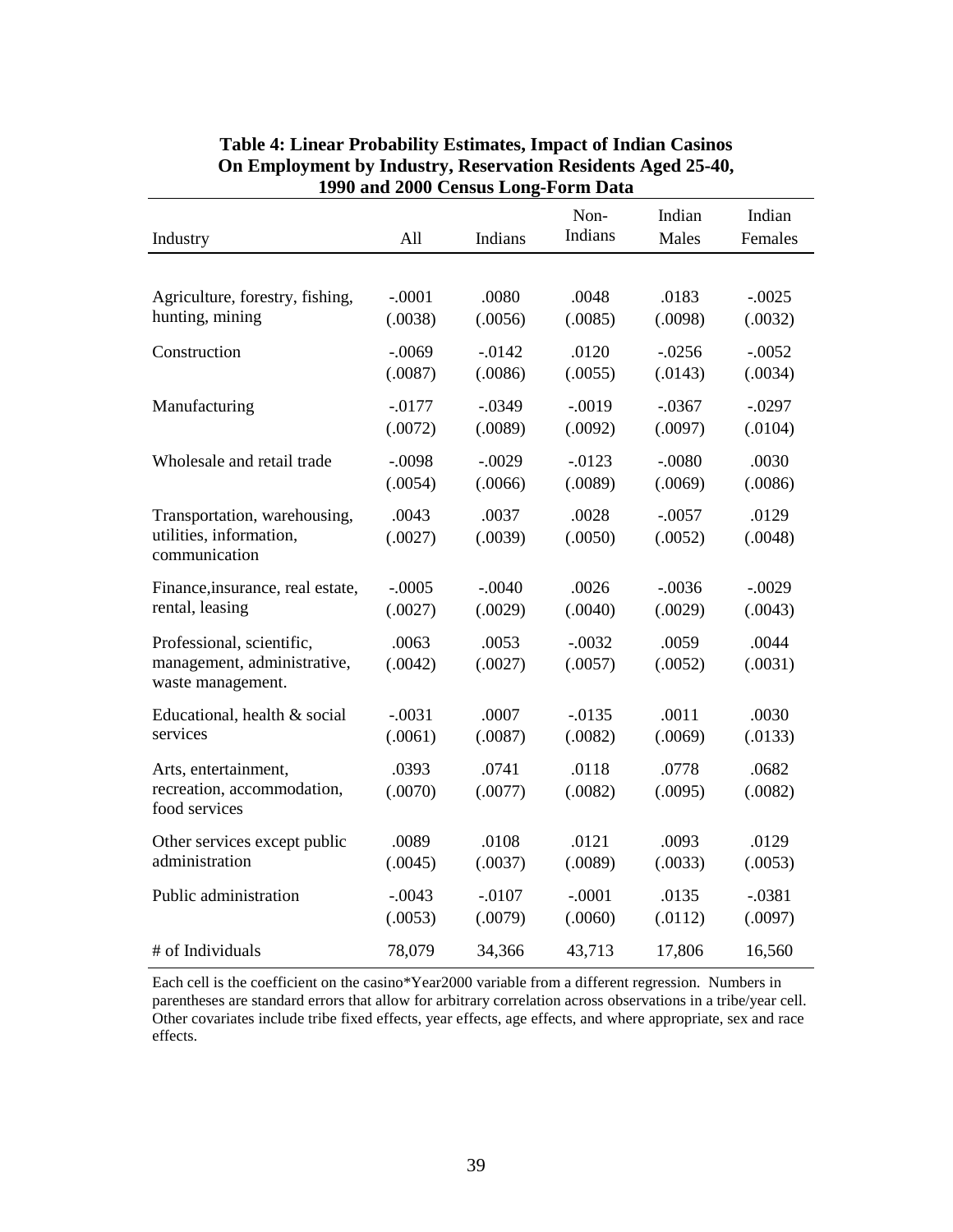| Race/Age         | All       | Male      | Female    |
|------------------|-----------|-----------|-----------|
| Indians          |           |           |           |
| 15               | $-.0002$  | .0208     | $-.0206$  |
|                  | (.0110)   | (.0138)   | (.0161)   |
| 16               | $-.0051$  | $-.0032$  | $-.0032$  |
|                  | (.0137)   | (.0171)   | (.0208)   |
| 17               | $-.0361$  | $-.0243$  | $-.0509$  |
|                  | (.0209)   | (.0210)   | (.0299)   |
| 18               | $-.0661$  | $-.0476$  | $-.0872$  |
|                  | (.0204)   | (.0260)   | (.0259)   |
| Non-Indians      |           |           |           |
| 15               | $-0.0190$ | $-0.0157$ | $-.0222$  |
|                  | (.0244)   | (.0264)   | (.0258)   |
| 16               | $-0.0147$ | $-0.0159$ | $-0.0136$ |
|                  | (.0126)   | (.0184)   | (.0176)   |
| 17               | .0195     | .0100     | .0289     |
|                  | (.0281)   | (.0284)   | (.0362)   |
| 18               | .0478     | .0664     | .0368     |
|                  | (.0358)   | (.0355)   | (.0481)   |
| # of Individuals | 33,315    | 17,078    | 16,237    |
| $R^2$            | 0.1101    | 0.1186    | 0.1173    |

**Table 5: Linear Probability Estimates, Impact of Indian Casinos On High School Enrollment, Reservation Residents Aged 15-18, 1990 and 2000 Census Long-Form Data** 

Numbers in parentheses are standard errors that allow for arbitrary correlation across observations in a tribe/year cell. Other covariates include tribe fixed effects, age and race, and year effects that vary by age/race status.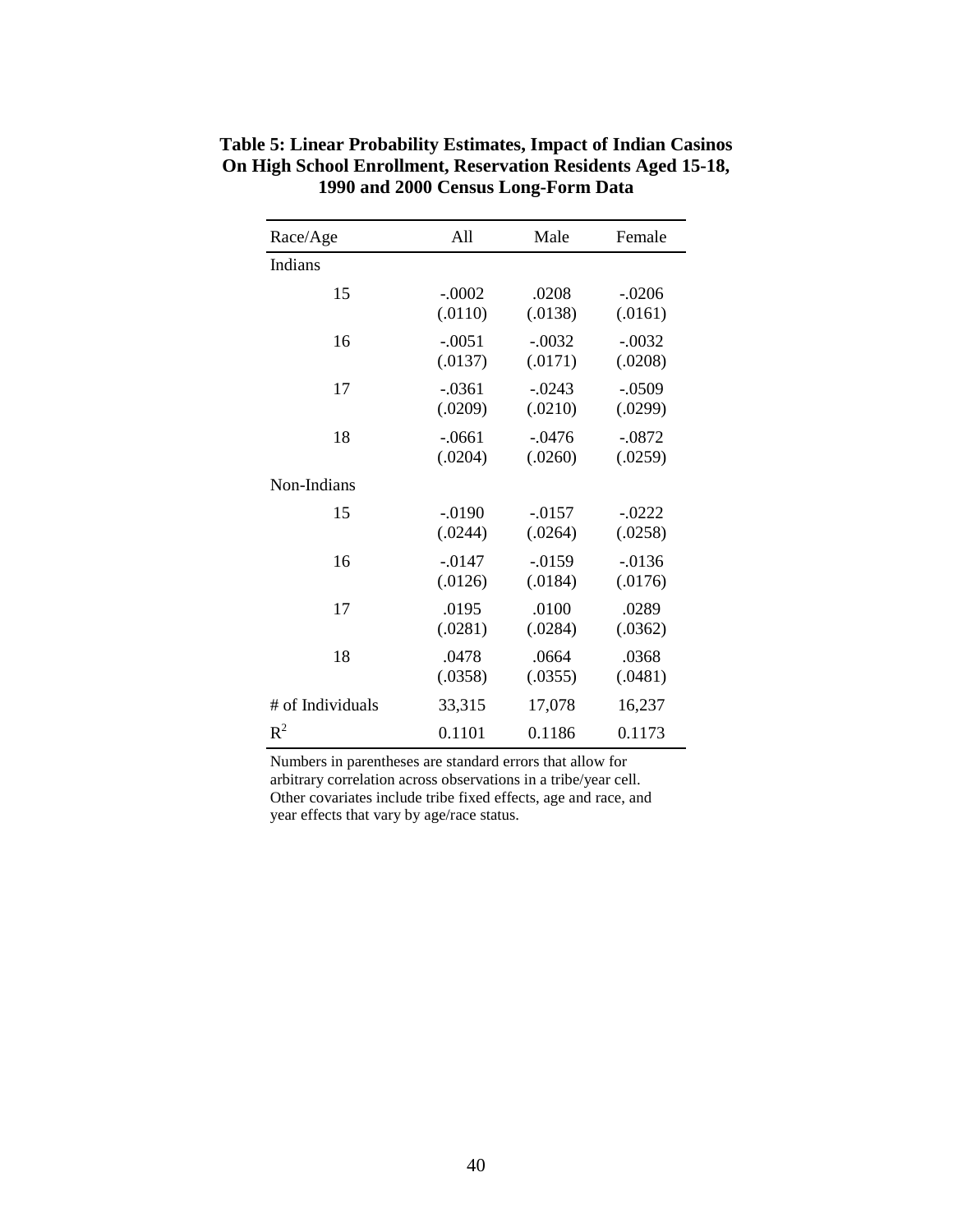|            |           | High School Graduate |           | Any College |
|------------|-----------|----------------------|-----------|-------------|
| Race/Age   | Male      | Female               | Male      | Female      |
| Indian     |           |                      |           |             |
| $20 - 24$  | $-.0955$  | $-.1147$             | $-.0530$  | $-.0876$    |
|            | (.0310)   | (.0202)              | (.0175)   | (.0196)     |
| $25-29$    | $-0.0396$ | $-.0931$             | $-.0277$  | $-0636$     |
|            | (.0196)   | (.0194)              | (.0175)   | (.0185)     |
| $30 - 34$  | $-.0252$  | .0085                | $-.0447$  | .0201       |
|            | (.0166)   | (.0177)              | (.0156)   | (.0189)     |
| $35-40$    | .0251     | $-0.0177$            | .0144     | .0028       |
|            | (.0189)   | (.0187)              | (.0188)   | (.0184)     |
| Non-Indian |           |                      |           |             |
| $20 - 24$  | $-.0308$  | $-.0338$             | .0339     | .0207       |
|            | (.0264)   | (.0256)              | (.0433)   | (.0444)     |
| 25-29      | $-0.0239$ | $-.0572$             | $-0.0169$ | $-0.0653$   |
|            | (.0371)   | (.0302)              | (.0533)   | (.0456)     |
| $30 - 34$  | $-.0313$  | .0079                | $-.0736$  | .0401       |
|            | (.0326)   | (.0332)              | (.0531)   | (.0483)     |
| $35-40$    | $-.0204$  | $-.0404$             | $-.0318$  | $-.0475$    |
|            | (.0261)   | (.0263)              | (.0350)   | (.0378)     |
| # of Obs   | 64,656    | 67,391               | 64,656    | 67,391      |
| $R^2$      | 0.0943    | 0.0836               | 0.0861    | 0.0711      |

#### **Table 6: Linear Probability Estimates, Impact of Indian Casinos On High School Graduation, Any College, Reservation Residents Aged 20-40, 1990 and 2000 Census Long-Form Data**

Numbers in parentheses are standard errors that allow for arbitrary correlation across observations in a tribe/year cell. Other covariates include tribe fixed effects, age group and race fixed-effects and year effects that vary by age group/race status.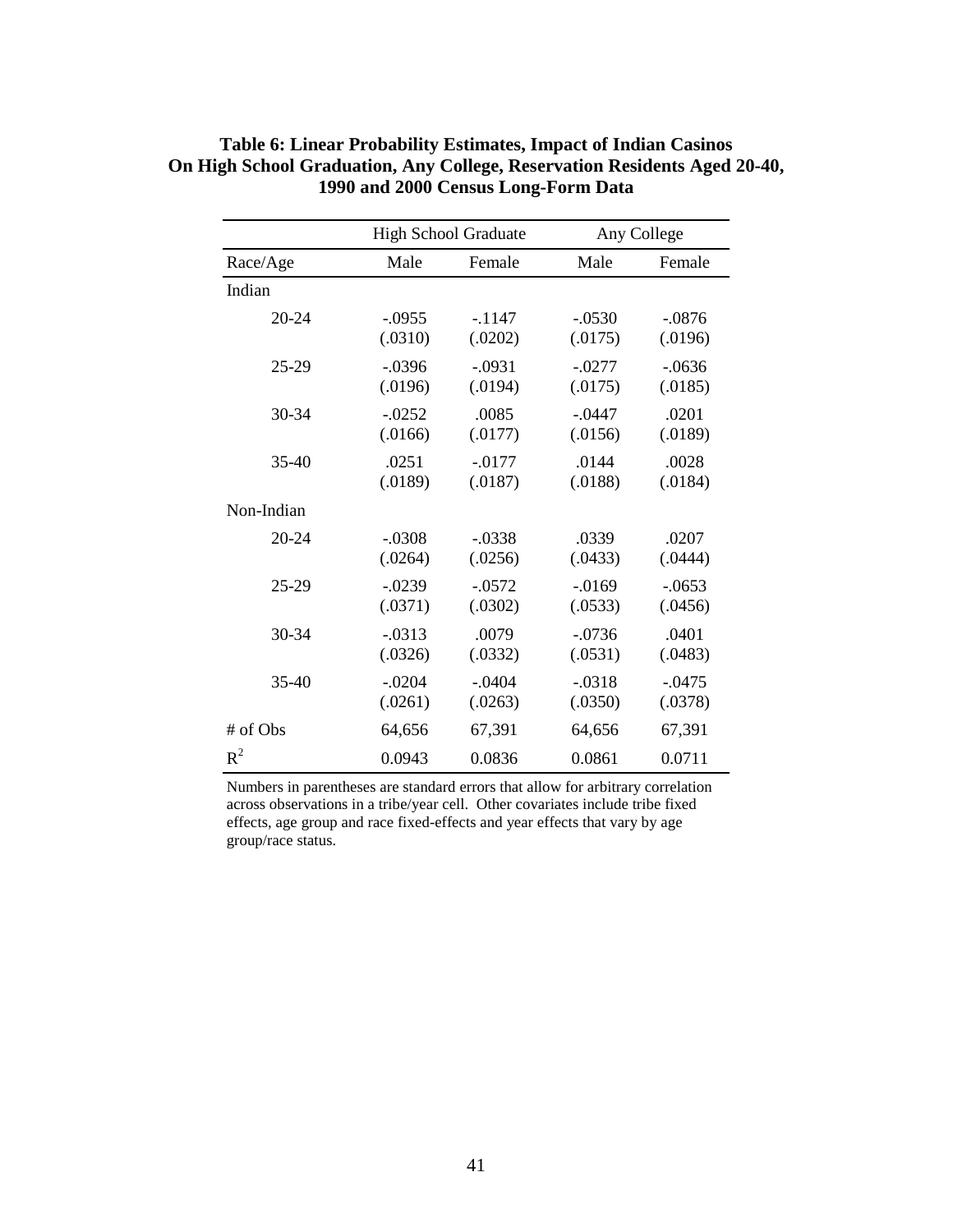|                              | <b>Reservation Status</b>       |                                                                                       |                                                                                      |        | Tribes with a Casino | Tribes without a Casino |        |
|------------------------------|---------------------------------|---------------------------------------------------------------------------------------|--------------------------------------------------------------------------------------|--------|----------------------|-------------------------|--------|
| Group                        | 5 years<br>before the<br>Census | At the Census                                                                         | Education                                                                            | 1990   | 2000                 | 1990                    | 2000   |
|                              |                                 |                                                                                       | # of Obs.                                                                            | 7,144  | 7,776                | 6,247                   | 6,813  |
| 1                            | ON                              | ON                                                                                    | <hs degree<="" td=""><td>35.2 %</td><td>33.0%</td><td>36.2%</td><td>27.7 %</td></hs> | 35.2 % | 33.0%                | 36.2%                   | 27.7 % |
|                              |                                 |                                                                                       | <b>HS</b> Degree                                                                     | 40.6 % | 40.1 %               | 39.8%                   | 41.2%  |
|                              |                                 | >HS Degree                                                                            | 24.2 %                                                                               | 26.9%  | 23.9%                | 31.1 %                  |        |
| <b>OFF</b><br>$\overline{2}$ | <b>ON</b>                       | # of Obs.                                                                             | 883                                                                                  | 1,411  | 556                  | 945                     |        |
|                              |                                 | <hs degree<="" td=""><td>34.1 %</td><td>27.1 %</td><td>27.0%</td><td>20.1 %</td></hs> | 34.1 %                                                                               | 27.1 % | 27.0%                | 20.1 %                  |        |
|                              |                                 |                                                                                       | <b>HS</b> Degree                                                                     | 33.5 % | 35.2 %               | 36.3%                   | 35.1 % |
|                              |                                 | >HS Degree                                                                            | 32.4 %                                                                               | 37.7 % | 36.7%                | 44.8%                   |        |
|                              |                                 |                                                                                       | # of Obs.                                                                            | 2,403  | 4,064                | 1,967                   | 2,399  |
| 3<br>ON                      | <b>OFF</b>                      | <hs degree<="" td=""><td>23.2 %</td><td>21.4%</td><td>24.8%</td><td>19.8%</td></hs>   | 23.2 %                                                                               | 21.4%  | 24.8%                | 19.8%                   |        |
|                              |                                 |                                                                                       | <b>HS</b> Degree                                                                     | 38.1 % | 34.0 %               | 35.9%                   | 32.8%  |
|                              |                                 |                                                                                       | >HS Degree                                                                           | 38.7%  | 44.6 %               | 39.3%                   | 47.3 % |
|                              | Total                           |                                                                                       |                                                                                      | 10,430 | 13,251               | 8,770                   | 10,157 |

# **Table 7: Population Counts by Migration Status, Indians Aged 20-29, 1990 and 2000 Census Long-Form Data,**